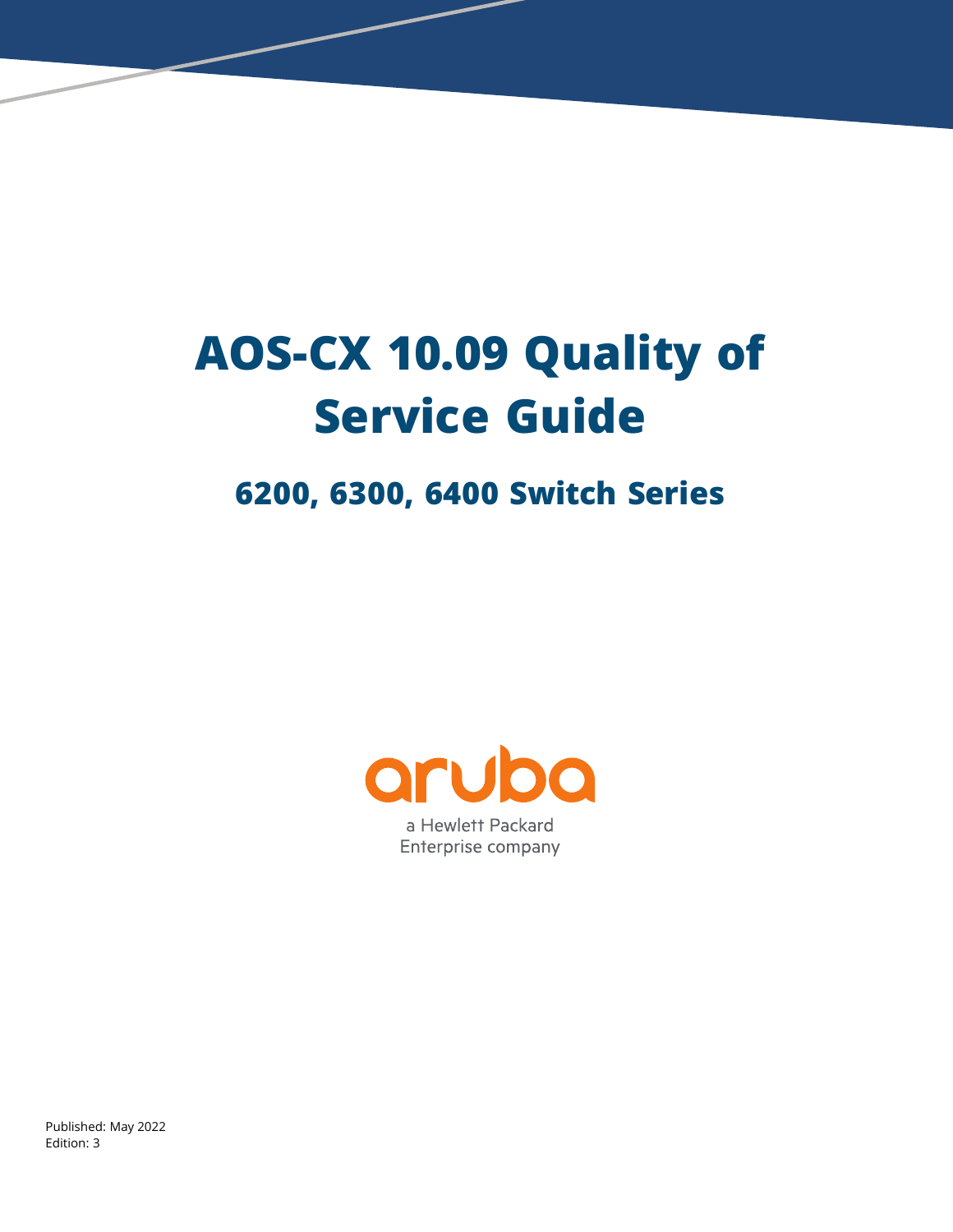#### **Copyright Information**

© Copyright 2022 Hewlett Packard Enterprise Development LP.

#### **Open Source Code**

This product includes code licensed under the GNU General Public License, the GNU Lesser General Public License, and/or certain other open source licenses. A complete machine-readable copy of the source code corresponding to such code is available upon request. This offer is valid to anyone in receipt of this information and shall expire three years following the date of the final distribution of this product version by Hewlett Packard Enterprise Company. To obtain such source code, send a check or money order in the amount of US \$10.00 to:

Hewlett Packard Enterprise Company 6280 America Center Drive San Jose, CA 95002 USA

#### **Notices**

The information contained herein is subject to change without notice. The only warranties for Hewlett Packard Enterprise products and services are set forth in the express warranty statements accompanying such products and services. Nothing herein should be construed as constituting an additional warranty. Hewlett Packard Enterprise shall not be liable for technical or editorial errors or omissions contained herein.

Confidential computer software. Valid license from Hewlett Packard Enterprise required for possession, use, or copying. Consistent with FAR 12.211 and 12.212, Commercial Computer Software, Computer Software Documentation, and Technical Data for Commercial Items are licensed to the U.S. Government under vendor's standard commercial license.

Links to third-party websites take you outside the Hewlett Packard Enterprise website. Hewlett Packard Enterprise has no control over and is not responsible for information outside the Hewlett Packard Enterprise website.

#### **Acknowledgments**

Intel®, Itanium®, Optane™, Pentium®, Xeon®, Intel Inside®, and the Intel Inside logo are trademarks of Intel Corporation in the U.S. and other countries.

Microsoft® and Windows® are either registered trademarks or trademarks of Microsoft Corporation in the United States and/or other countries.

Adobe® and Acrobat® are trademarks of Adobe Systems Incorporated.

Java® and Oracle® are registered trademarks of Oracle and/or its affiliates.

UNIX® is a registered trademark of The Open Group.

All third-party marks are property of their respective owners.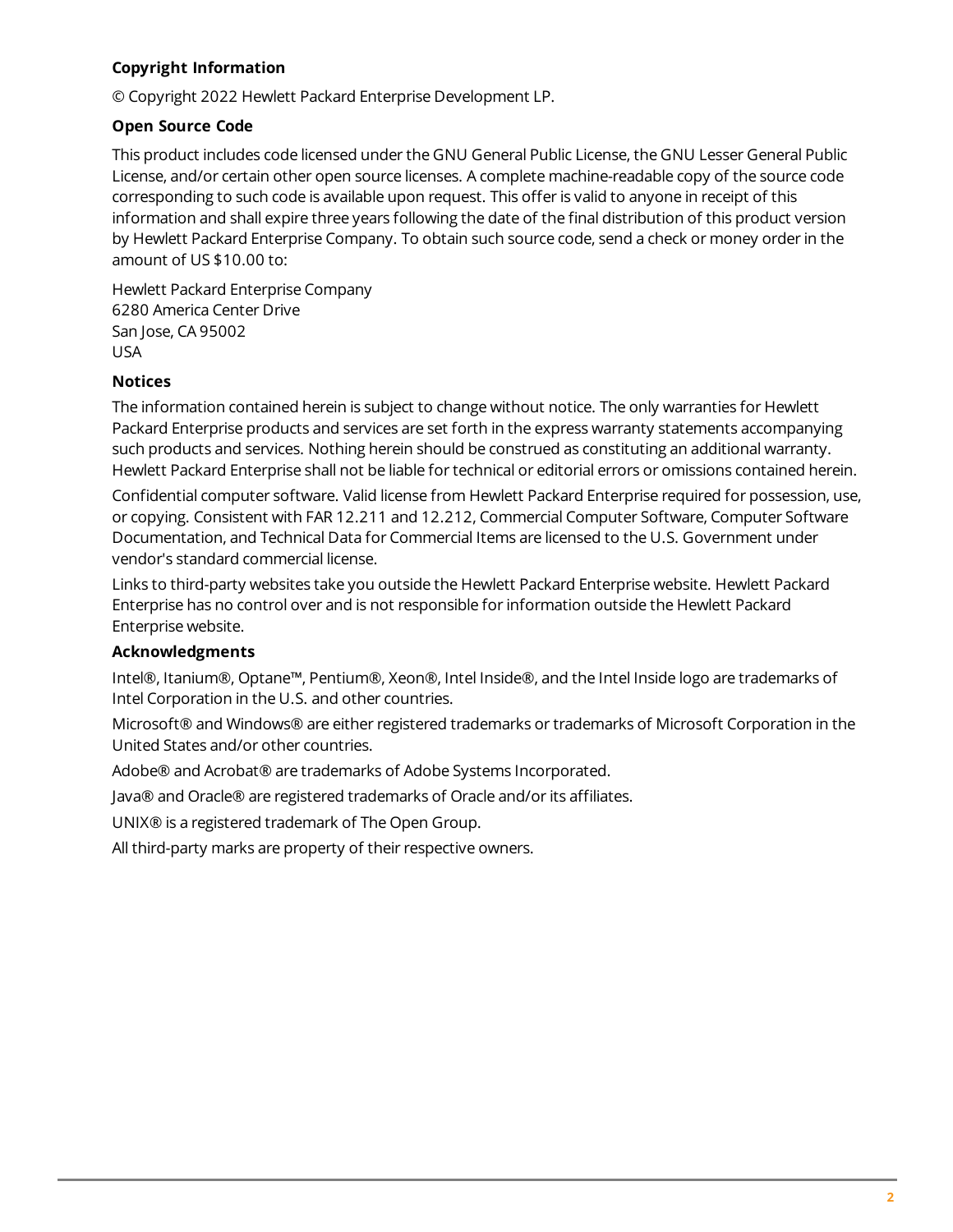<span id="page-2-0"></span>

| About this document <b>manufactures</b> 5 |      |
|-------------------------------------------|------|
|                                           |      |
|                                           |      |
|                                           |      |
|                                           |      |
|                                           |      |
|                                           |      |
|                                           |      |
|                                           |      |
|                                           |      |
|                                           |      |
|                                           |      |
|                                           |      |
|                                           |      |
|                                           |      |
|                                           |      |
|                                           |      |
|                                           |      |
|                                           |      |
|                                           |      |
|                                           |      |
|                                           |      |
|                                           |      |
|                                           |      |
|                                           |      |
|                                           |      |
|                                           |      |
|                                           |      |
|                                           |      |
|                                           |      |
|                                           |      |
|                                           |      |
|                                           |      |
|                                           |      |
|                                           |      |
|                                           |      |
|                                           |      |
|                                           |      |
|                                           |      |
|                                           | . 33 |
|                                           |      |
|                                           | . 34 |
|                                           |      |
|                                           | . 37 |
|                                           |      |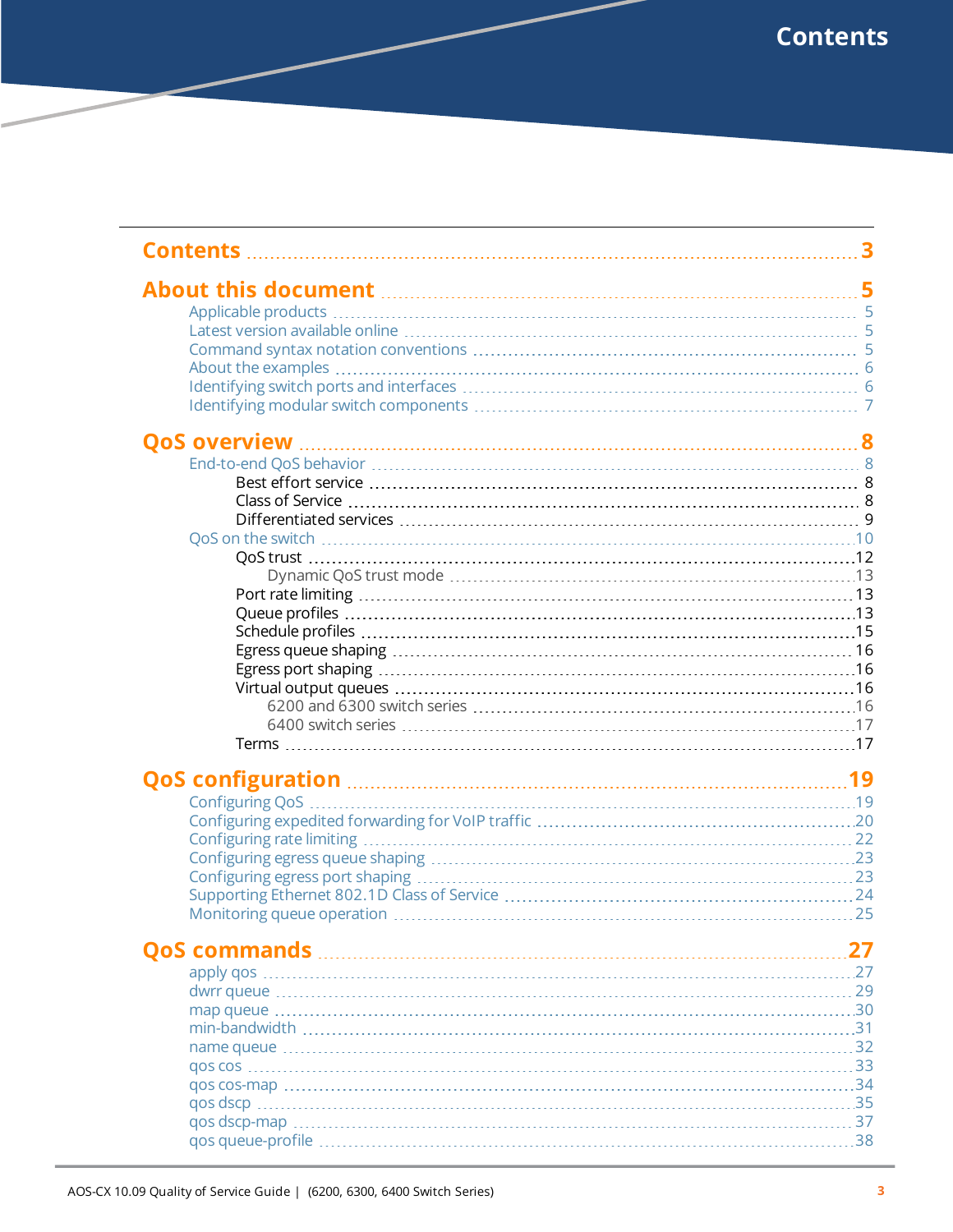| 39  |
|-----|
|     |
|     |
|     |
|     |
|     |
|     |
|     |
|     |
|     |
|     |
|     |
|     |
| 55  |
|     |
|     |
|     |
|     |
|     |
| -56 |
| 57  |
|     |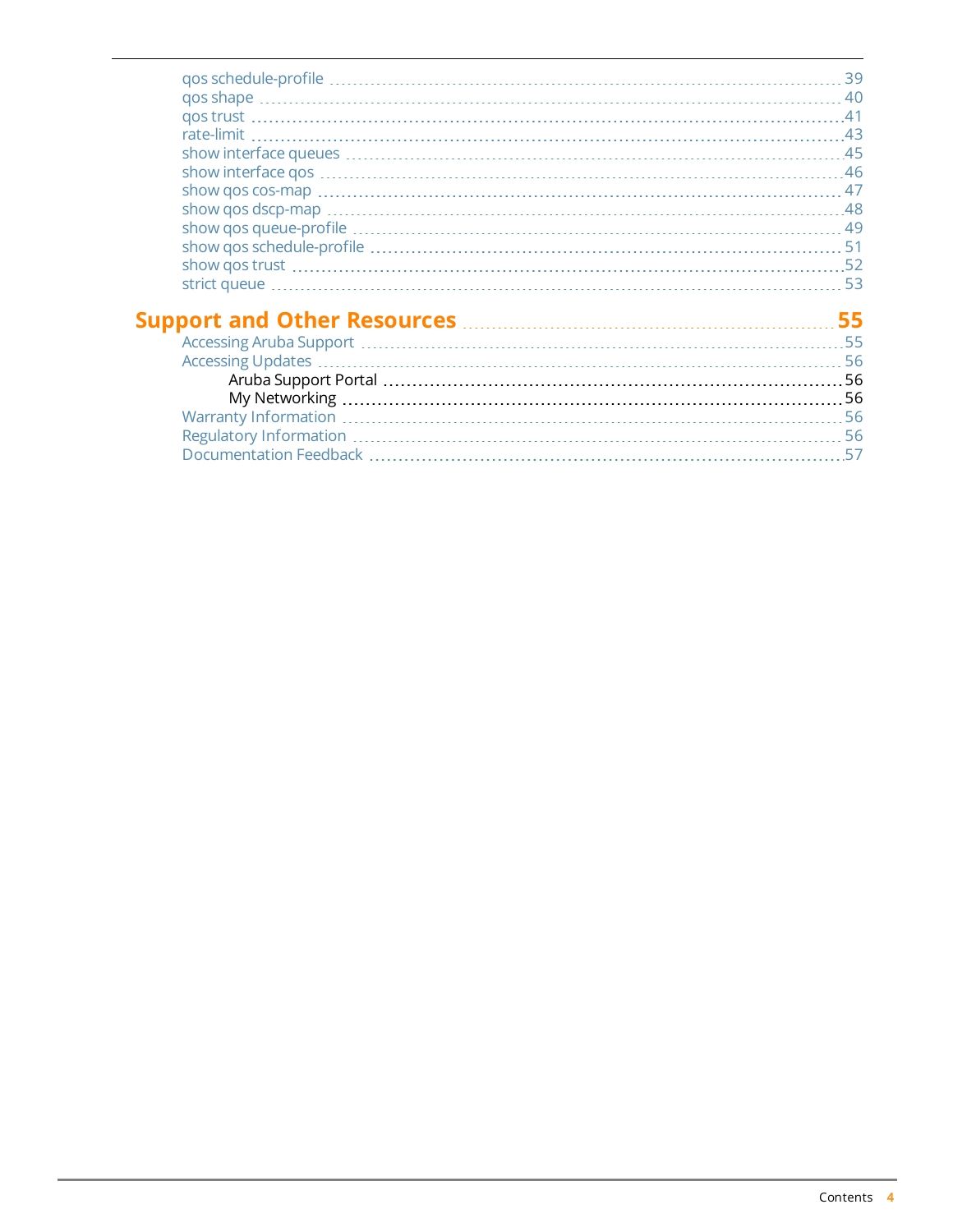<span id="page-4-0"></span>This document describes features of the AOS-CX network operating system. It is intended for administrators responsible for installing, configuring, and managing Aruba switches on a network.

# <span id="page-4-1"></span>**Applicable products**

This document applies to the following products:

- <sup>n</sup> Aruba 6200 Switch Series (JL724A, JL725A, JL726A, JL727A, JL728A)
- <sup>n</sup> Aruba 6300 Switch Series (JL658A, JL659A, JL660A, JL661A, JL662A, JL663A, JL664A, JL665A, JL666A, JL667A, JL668A, JL762A)
- Aruba 6400 Switch Series (JL741A, R0X26A, R0X27A, R0X29A, R0X30A)

# <span id="page-4-2"></span>**Latest version available online**

Updates to this document can occur after initial publication. For the latest versions of product documentation, see the links provided in Support and Other [Resources.](#page-54-0)

# <span id="page-4-3"></span>**Command syntax notation conventions**

| <b>Convention</b>                                                                                             | <b>Usage</b>                                                                                                                                                                                                                                                                                                                                                                                                                                                                                                                                                                   |
|---------------------------------------------------------------------------------------------------------------|--------------------------------------------------------------------------------------------------------------------------------------------------------------------------------------------------------------------------------------------------------------------------------------------------------------------------------------------------------------------------------------------------------------------------------------------------------------------------------------------------------------------------------------------------------------------------------|
| example-text                                                                                                  | Identifies commands and their options and operands, code examples,<br>filenames, pathnames, and output displayed in a command window. Items that<br>appear like the example text in the previous column are to be entered exactly<br>as shown and are required unless enclosed in brackets $($ [ $)$ ]).                                                                                                                                                                                                                                                                       |
| example-text                                                                                                  | In code and screen examples, indicates text entered by a user.                                                                                                                                                                                                                                                                                                                                                                                                                                                                                                                 |
| Any of the following:<br>$<$ example-text><br><example-text><br/>example-text<br/>example-text</example-text> | Identifies a placeholder-such as a parameter or a variable-that you must<br>substitute with an actual value in a command or in code:<br>For output formats where italic text cannot be displayed, variables are<br>enclosed in angle brackets ( $\langle \rangle$ ). Substitute the text—including the<br>enclosing angle brackets—with an actual value.<br>For output formats where italic text can be displayed, variables might<br>or might not be enclosed in angle brackets. Substitute the text<br>including the enclosing angle brackets, if any, with an actual value. |
|                                                                                                               | Vertical bar. A logical OR that separates multiple items from which you can<br>choose only one.<br>Any spaces that are on either side of the vertical bar are included for<br>readability and are not a required part of the command syntax.                                                                                                                                                                                                                                                                                                                                   |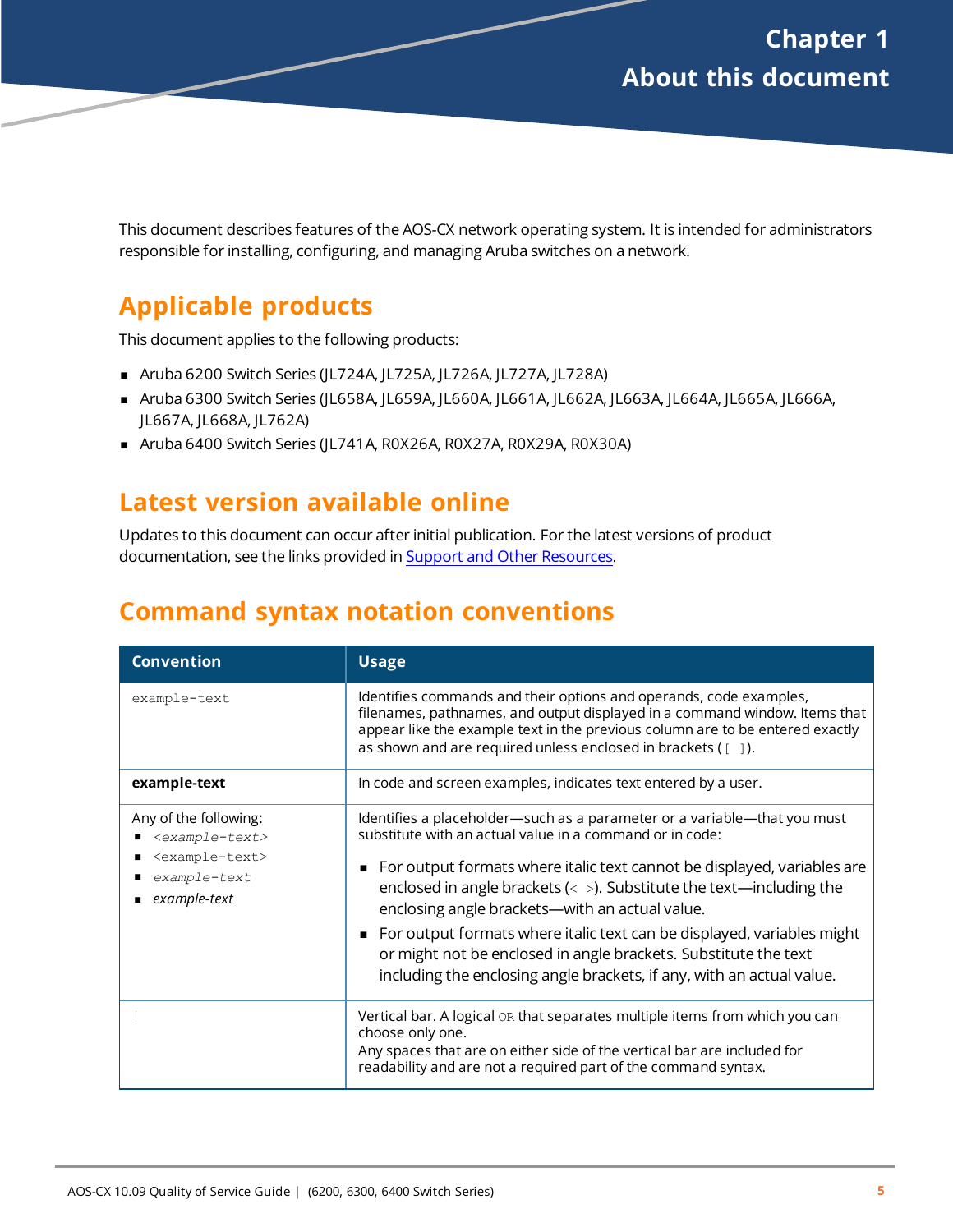| <b>Convention</b> | <b>Usage</b>                                                                                                                                                                                                                                                                                                         |
|-------------------|----------------------------------------------------------------------------------------------------------------------------------------------------------------------------------------------------------------------------------------------------------------------------------------------------------------------|
|                   | Braces. Indicates that at least one of the enclosed items is required.                                                                                                                                                                                                                                               |
|                   | Brackets. Indicates that the enclosed item or items are optional.                                                                                                                                                                                                                                                    |
| or<br>.           | Ellipsis:<br>In code and screen examples, a vertical or horizontal ellipsis indicates an<br>omission of information.<br>In syntax using brackets and braces, an ellipsis indicates items that can be<br>repeated. When an item followed by ellipses is enclosed in brackets, zero<br>or more items can be specified. |

# <span id="page-5-0"></span>**About the examples**

Examples in this document are representative and might not match your particular switch or environment.

The slot and port numbers in this document are for illustration only and might be unavailable on your switch.

#### **Understanding the CLI prompts**

When illustrating the prompts in the command line interface (CLI), this document uses the generic term switch, instead of the host name of the switch. For example: switch>

The CLI prompt indicates the current command context. For example: switch>

Indicates the operator command context.

switch#

Indicates the manager command context.

switch(*CONTEXT-NAME*)#

Indicates the configuration context for a feature. For example:

```
switch(config-if)#
```
Identifies the interface context.

#### **Variable information in CLI prompts**

In certain configuration contexts, the prompt may include variable information. For example, when in the VLAN configuration context, a VLAN number appears in the prompt: switch(config-vlan-100)#

When referring to this context, this document uses the syntax: switch(config-vlan-*<VLAN-ID>*)#

Where *<VLAN-ID>* is a variable representing the VLAN number.

# <span id="page-5-1"></span>**Identifying switch ports and interfaces**

Physical ports on the switch and their corresponding logical software interfaces are identified using the format:

*member*/*slot*/*port*

#### **On the 6200 Switch Series**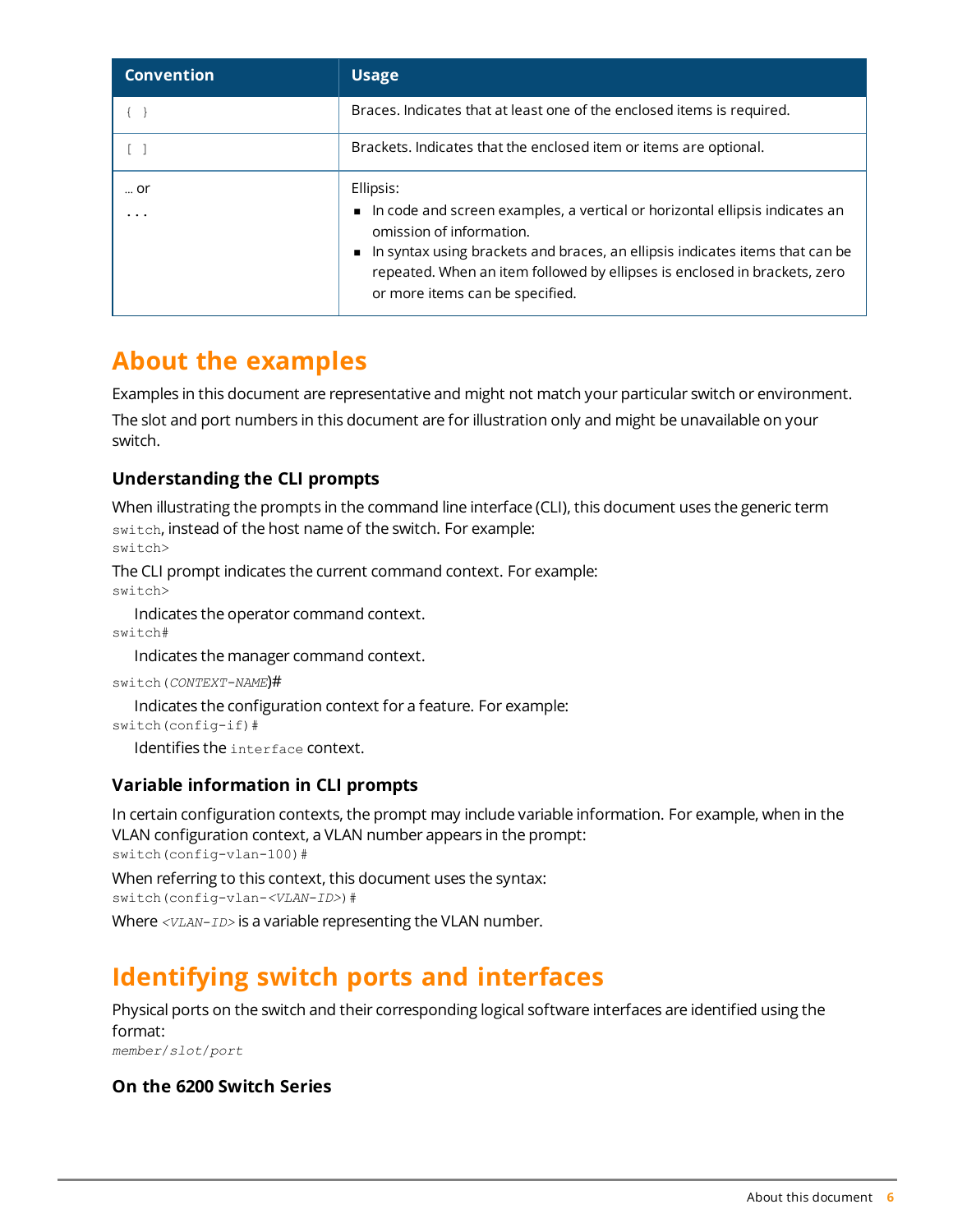- <sup>n</sup> *member*: Member number of the switch in a Virtual Switching Framework (VSF) stack. Range: 1 to 8. The primary switch is always member 1. If the switch is not a member of a VSF stack, then member is 1.
- **n** *slot*: Always 1. This is not a modular switch, so there are no slots.
- **port:** Physical number of a port on the switch.

For example, the logical interface  $1/1/4$  in software is associated with physical port 4 in slot 1 on member 1.

#### **On the 6300 Switch Series**

- *member*: Member number of the switch in a Virtual Switching Framework (VSF) stack. Range: 1 to 10. The primary switch is always member 1. If the switch is not a member of a VSF stack, then member is 1.
- **n** *slot*: Always 1. This is not a modular switch, so there are no slots.
- **port:** Physical number of a port on the switch.

For example, the logical interface  $1/1/4$  in software is associated with physical port 4 on member 1.

#### **On the 6400 Switch Series**

- *member*: Always 1. VSF is not supported on this switch.
- <sup>n</sup> *slot*: Specifies physical location of a module in the switch chassis.
	- <sup>o</sup> Management modules are on the front of the switch in slots 1/1 and 1/2.
	- $\circ$  Line modules are on the front of the switch starting in slot 1/3.
- **port: Physical number of a port on a line module.**

For example, the logical interface  $1/3/4$  in software is associated with physical port 4 in slot 3 on member 1.

# <span id="page-6-0"></span>**Identifying modular switch components**

- <sup>n</sup> Power supplies are on the front of the switch behind the bezel above the management modules. Power supplies are labeled in software in the format: *member/power supply*:
	- <sup>o</sup> *member*: 1.
	- <sup>o</sup> *power supply*: 1 to 4.
- <sup>n</sup> Fans are on the rear of the switch and are labeled in software as: *member/tray/fan*:
	- <sup>o</sup> *member*: 1.
	- <sup>o</sup> *tray*: 1 to 4.
	- <sup>o</sup> *fan*: 1 to 4.
- <sup>n</sup> Fabric modules are not labeled on the switch but are labeled in software in the format: *member/module*:
	- <sup>o</sup> *member*: 1.
	- <sup>o</sup> *member*: 1 or 2.
- n The display module on the rear of the switch is not labeled with a member or slot number.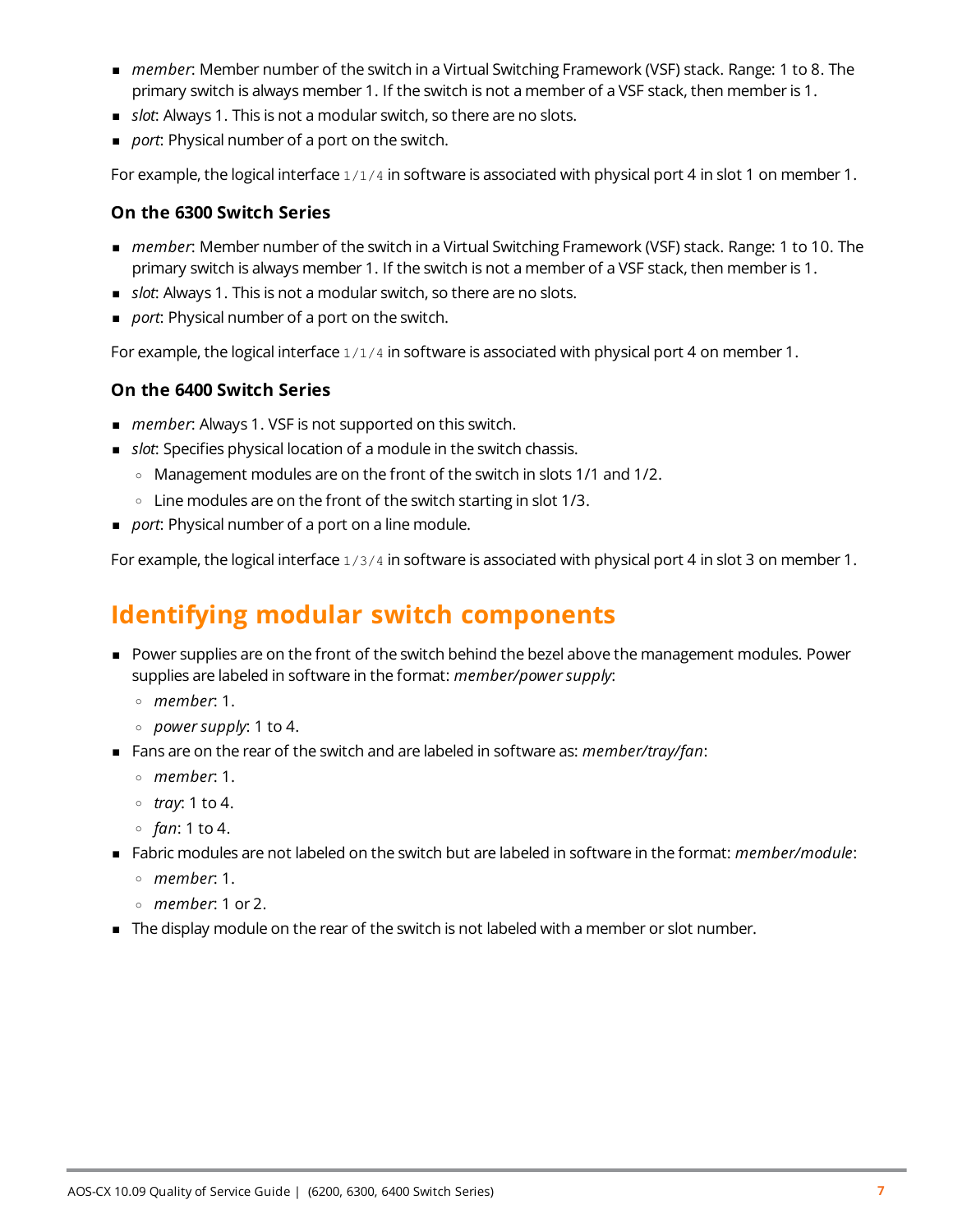<span id="page-7-0"></span>Quality of Service (QoS) enables network administrators to customize how different types of traffic are serviced on a network, taking into account the unique characteristics of each traffic type and its importance within an organization's infrastructure. QoS ensures uniform and efficient traffic handling, keeping the most important traffic moving at an acceptable speed, regardless of current bandwidth usage. It also provides methods for administrators to control the priority settings of inbound traffic arriving at each network device.

# <span id="page-7-1"></span>**End-to-end QoS behavior**

The QoS settings on each network device must be aligned to achieve the desired end-to-end QoS behavior for a network. Three service types can be used to categorize and prioritize network traffic:

- **Best Effort Service**
- Ethernet Class of Service (CoS)
- Internet Differentiated Services (DiffServ)

For a network as a whole, it is best to select one service type to use as the primary end-to-end behavior, and then use the other two service types as needed.

# <span id="page-7-2"></span>**Best effort service**

This is the simplest service type. All traffic is treated equally in a first-come, first-served manner. If the traffic load is low in relation to the capacity of the network links, then there is no need for the administrative complexity and costs of maintaining a more complex end-to-end policy. This is sometimes called overprovisioning, as all link speeds are much higher than peak loads on the network.

# <span id="page-7-3"></span>**Class of Service**

Class of Service (CoS) is a method for classifying network traffic at layer 2 by marking 802.1Q VLAN Ethernet frames with one of eight service classes.

| CoS | <b>Traffic type</b>          | <b>Example protocols</b> |
|-----|------------------------------|--------------------------|
|     | Network Control              | STP, PVST                |
| 6   | Internetwork Control         | BGP, OSPF, PIM           |
| 5   | Voice (<10ms latency)        | VolP(UDP)                |
| 4   | Video (<100ms latency)       | <b>RTP</b>               |
| 3   | <b>Critical Applications</b> | SQL RPC, SNMP            |
| フ   | <b>Excellent Effort</b>      | NFS, SMB                 |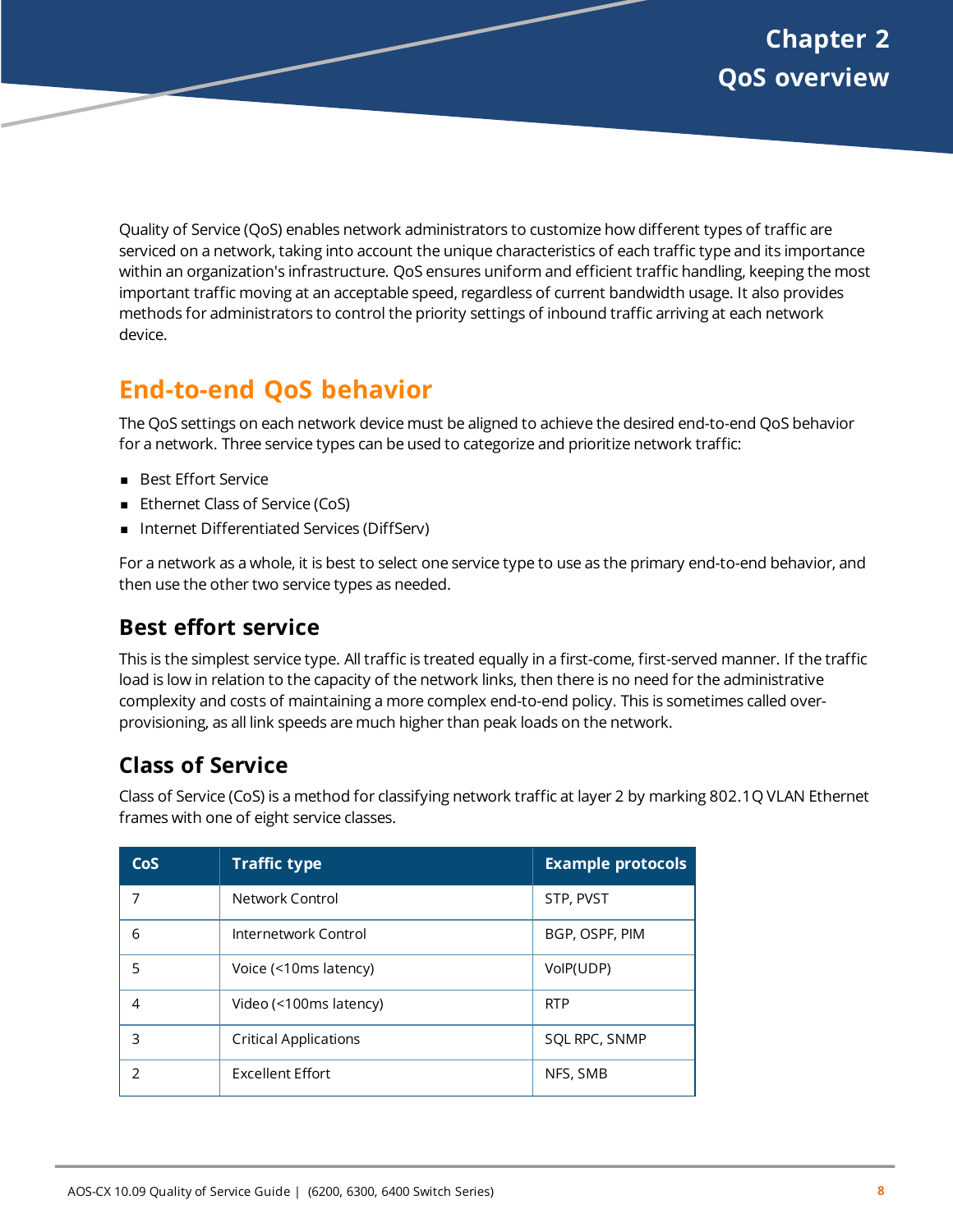| <b>CoS</b> | <b>Traffic type</b> | <b>Example protocols</b> |
|------------|---------------------|--------------------------|
|            | Best Effort         | HTTP, TELNET             |
|            | Background          | SMTP, IMAP               |

CoS 1 is deliberately set as the lowest CoS. This enables a traffic service level below the default (best effort) traffic level to be specified.

The 3-bit Priority Code Point (PCP) field within the 16-bit Ethernet VLAN tag is used to mark the CoS.



### <span id="page-8-0"></span>**Differentiated services**

Differentiated services (DiffServ) is a method for classifying network traffic at layer 3 by marking packets with one of 64 different service classes. Services classes are identified by the Differentiated services Code Point (DSCP) value. Some common DSCP values are:

| <b>DSCP</b> | <b>Name</b>      | <b>Service class</b>    | <b>RFC</b> |
|-------------|------------------|-------------------------|------------|
| 48          | CS <sub>6</sub>  | Network Control         | 2474       |
| 46          | EF               | Telephony               | 3246       |
| 40          | CS5              | Signaling               | 2474       |
| 34, 36, 38  | AF41, AF42, AF43 | Multimedia Conferencing | 2597       |
| 32          | CS4              | Real-Time Interactive   | 2474       |
| 26, 28, 30  | AF31, AF32, AF33 | Multimedia Streaming    | 2597       |
| 24          | CS <sub>3</sub>  | Broadcast Video         | 2474       |
| 18, 20, 22  | AF21, AF22, AF23 | Low-Latency Data        | 2597       |
| 16          | CS <sub>2</sub>  | <b>OAM</b>              | 2474       |
| 00          | CS0, BE, DF      | <b>Best Effort</b>      | 2474       |
| 10, 12, 14  | AF11, AF12, AF13 | <b>Bulk Data</b>        | 2597       |
| 08          | CS <sub>1</sub>  | Low-Priority Data       | 3662       |

DSCP CS1 (08) CoS 1 is deliberately set as the lowest priority. This enables a traffic service level below the standard (best effort or default forwarding) level to be specified.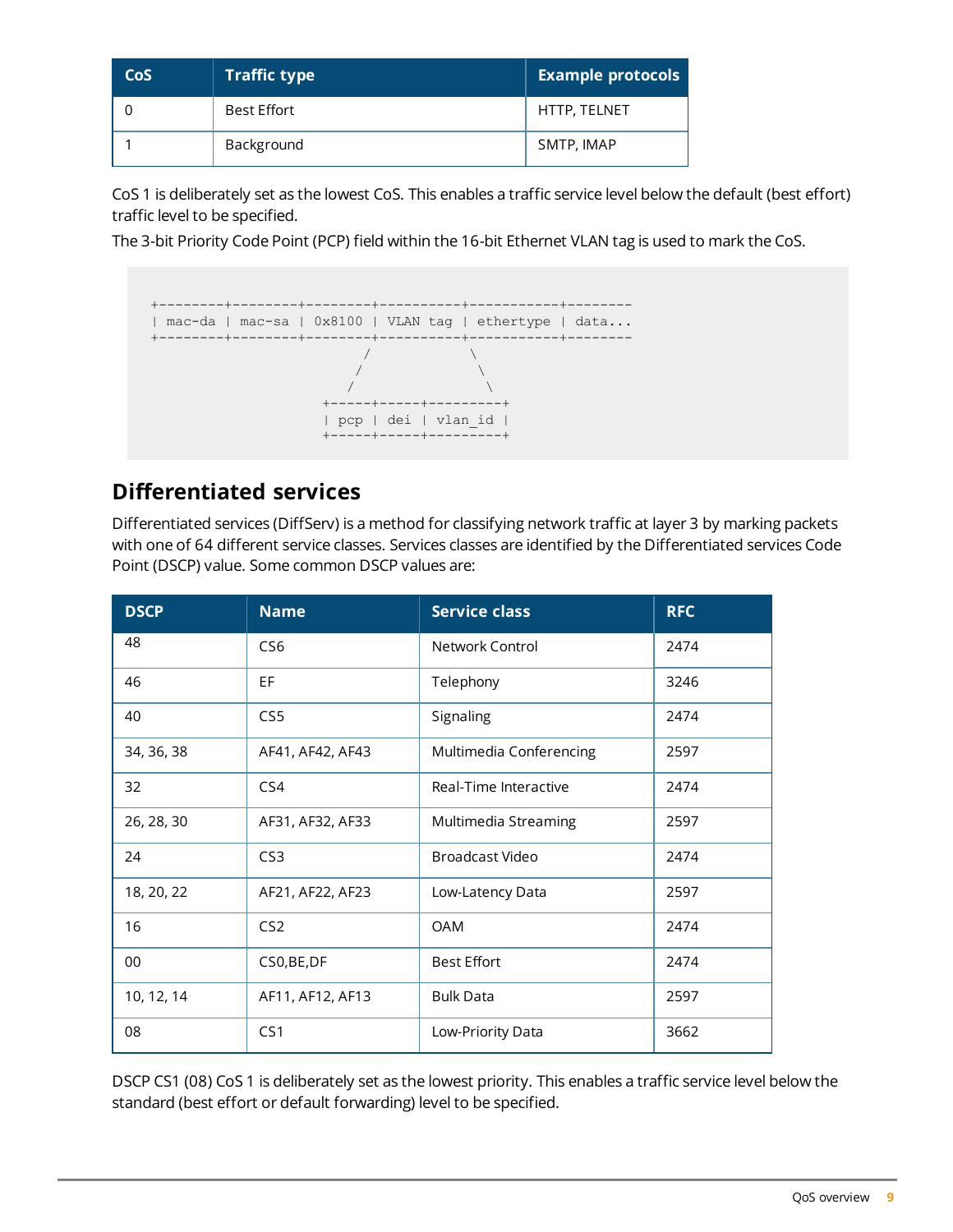The DSCP value is carried within the IPv4 DSCP field or the upper 6-bits of the 8-bit IPv6 Traffic Class (TC) field.



# <span id="page-9-0"></span>**QoS on the switch**

There are five key stages a packet passes through when traversing a switch: ingress, prioritization, destination determination, egress queuing, and transmission. The following table provides an overview of each stage, and lists the commands that can be used to configure QoS settings.

Switches with at least 52 ports will experience negative performance if a flood occurs where at least 42 ports are members of the same VLAN and all 52 ports have QoS rules applied to them.

| <b>Ingress</b>                                                                                                                | <b>Prioritization</b>                                                                                                                                                                                                                                                                                                                                                                                                                                 | Classification                                                                                                                                                                                                                                                                                                                                                                                                                                                                                                | Queueing                                                                                                                                                                                                                                                                                                                                                                                                                  | <b>Transmission</b>                                                                                                                                                                                                                                                                                                                                                                                                         |
|-------------------------------------------------------------------------------------------------------------------------------|-------------------------------------------------------------------------------------------------------------------------------------------------------------------------------------------------------------------------------------------------------------------------------------------------------------------------------------------------------------------------------------------------------------------------------------------------------|---------------------------------------------------------------------------------------------------------------------------------------------------------------------------------------------------------------------------------------------------------------------------------------------------------------------------------------------------------------------------------------------------------------------------------------------------------------------------------------------------------------|---------------------------------------------------------------------------------------------------------------------------------------------------------------------------------------------------------------------------------------------------------------------------------------------------------------------------------------------------------------------------------------------------------------------------|-----------------------------------------------------------------------------------------------------------------------------------------------------------------------------------------------------------------------------------------------------------------------------------------------------------------------------------------------------------------------------------------------------------------------------|
| Packets arrive at switch<br>interface (port).                                                                                 | An initial local-priority value<br>is assigned to the packet<br>based on VLAN CoS or IP<br>DSCP.                                                                                                                                                                                                                                                                                                                                                      | Packets local-priority and<br>code points can be<br>remarked, and rates policed,<br>based on many packet<br>header fields.<br>(see ACL & Policy Guide)                                                                                                                                                                                                                                                                                                                                                        | Packets are queued based<br>on the destination interface<br>and local-priority of the<br>packet.                                                                                                                                                                                                                                                                                                                          | A scheduler defines the<br>order in which packets are<br>selected from queues to be<br>are transmitted from the<br>interface.                                                                                                                                                                                                                                                                                               |
| rate-limit<br>Rate limiting can control<br>ingress flow by packet type:<br>broadcast, multicast,<br>unknown-unicast, or ICMP. | gos trust {cos   dscp   none}<br>Assigns which packet values<br>are used to determine initial<br>local-priority either globally<br>for all interfaces, or to<br>specific interface(s).<br>gos cos-map<br>Defines how CoS values are<br>mapped to local-priority<br>values.<br>gos dscp-map<br>Defines how IP DSCP values<br>are mapped to local-priority<br>values.<br>gos cos<br>Remarks egress CoS value.<br>gos dscp<br>Remarks egress DSCP value. | class {ip   ipv6   mac} NAME<br>match TERMS [count]<br>ignore TERMS [count]<br>Creates an ordered list of<br>rules to identify packets to<br>match the class.<br>policy NAME<br>class NAME ACTIONS<br>Creates an ordered list of<br>classes to which traffic is<br>evaluated, and the actions<br>to be taken on matching<br>packets: remarking, policing<br>etc<br>apply policy NAME<br>Assigns the policy to<br>evaluate all traffic inbound<br>or outbound globally, or on<br>specific interfaces or VLANs. | gos queue-profile<br>Creates a profile that defines<br>transmit queues.<br>map queue<br>Assigns a local-priority to<br>a queue. Packets with a<br>matching local-priority are<br>placed in the queue.<br>name queue<br>Assigns a name to a<br>queue.<br>apply gos<br>Assigns queue, schedule, or<br>threshold profiles globally to<br>all interfaces, or schedule or<br>threshold profiles to a<br>specific interface(s). | gos schedule-profile<br>Creates a profile that defines<br>the order in which packets<br>are selected from the<br>queues for transmission.<br>strict queue<br>Assigns the strict priority<br>algorithm, with optional<br>max-bandwidth, to a<br>queue.<br>dwrr queue<br>Assigns the weighted<br>DWRR algorithm to a<br>queue.<br>gos shape<br>Assigns the maximum rate<br>for traffic to be transmitted<br>by the interface. |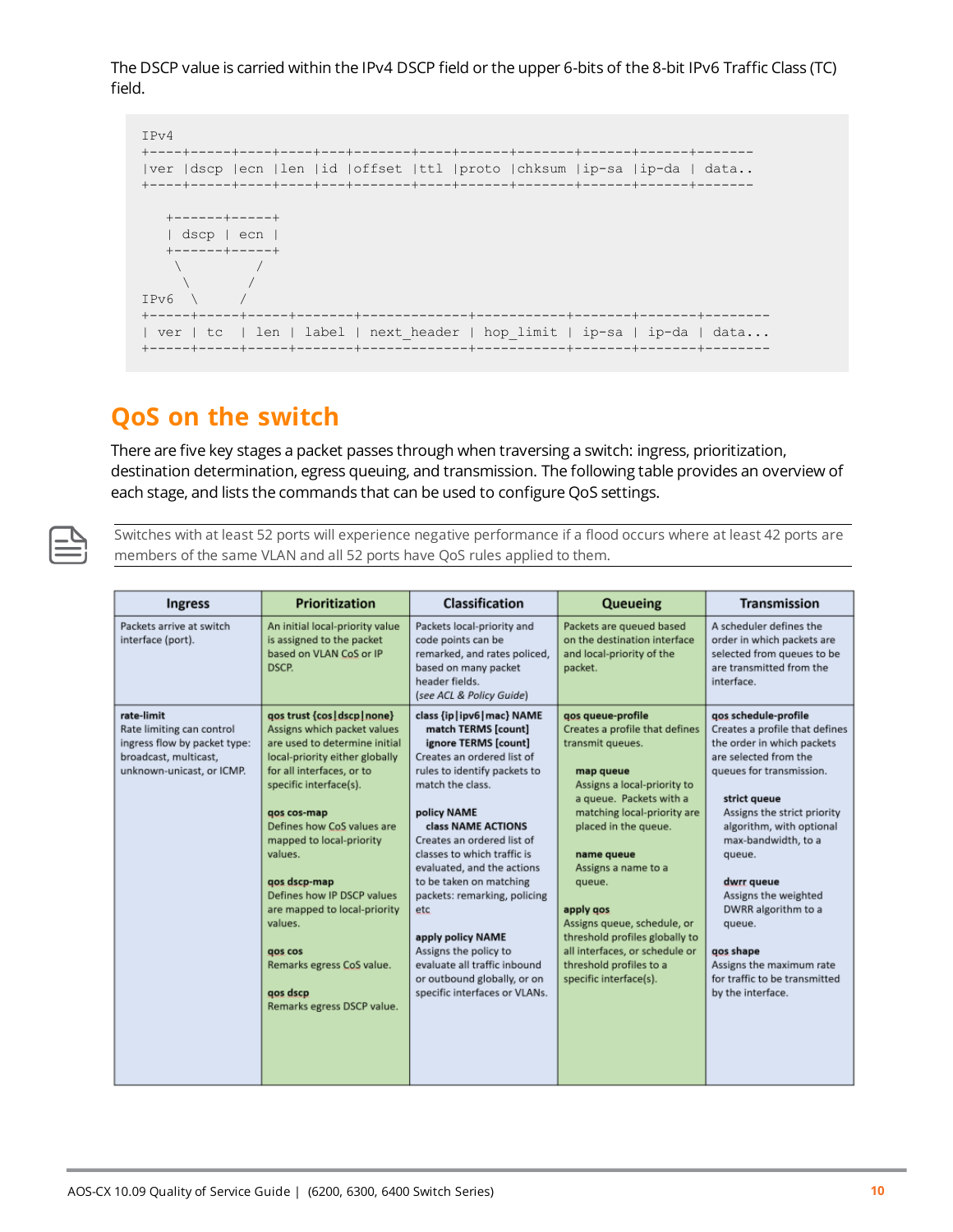| <b>Ingress</b>                                | Prioritization                                                                                                                                                                                                                                                                                                                                                                                  | Classification                                                                                                                                                                                                                                                                                                                                                                               | Queueing                                                                                                                                                                                                       | Transmission                                                                                                                  |
|-----------------------------------------------|-------------------------------------------------------------------------------------------------------------------------------------------------------------------------------------------------------------------------------------------------------------------------------------------------------------------------------------------------------------------------------------------------|----------------------------------------------------------------------------------------------------------------------------------------------------------------------------------------------------------------------------------------------------------------------------------------------------------------------------------------------------------------------------------------------|----------------------------------------------------------------------------------------------------------------------------------------------------------------------------------------------------------------|-------------------------------------------------------------------------------------------------------------------------------|
| Packets arrive at switch<br>interface (port). | An initial local-priority value<br>is assigned to the packet<br>based on VLAN CoS or IP<br>DSCP.                                                                                                                                                                                                                                                                                                | Packets local-priority and<br>code points can be<br>remarked, and rates policed,<br>based on many packet<br>header fields.<br>(see ACL & Policy Guide)                                                                                                                                                                                                                                       | Packets are queued based<br>on the destination interface<br>and local-priority of the<br>packet.                                                                                                               | A scheduler defines the<br>order in which packets are<br>selected from queues to be<br>are transmitted from the<br>interface. |
|                                               | show int IFNAME gos<br>Displays all the QoS settings<br>configured on an interface:<br>Profiles<br>٠<br>Rate-limits<br>٠<br>CoS or DSCP remarks<br>٠<br>Egress shape<br>Trust<br>٠<br>show gos cos-map<br>Displays the contents of the<br>CoS Map table.<br>show gos dscp-map<br>Displays the content of the<br>DSCP Map table.<br>show gos trust<br>Display the current default<br>trust mode. | show class {ip   ipv6   mac}<br>Displays the ordered list of<br>the match and ignore<br>statements in the class.<br>show policy<br>Displays the order list of<br>classes in the policy.<br>show policy hitcounts<br>Displays the ordered list of<br>classes in the policy. For<br>each class the number of<br>times that each match or<br>ignore statement in the class<br>matched a packet. | show int IFNAME queues<br>Displays the per-queue<br>counts of packets<br>transmitted, packets<br>dropped, and bytes<br>transmitted.<br>show gos queue-profile<br>Displays the definition of<br>queue profiles. | show gos schedule-profile<br>Displays the definition of<br>schedule profiles.                                                 |

The following diagram shows how different packets might traverse a switch. It also shows how QoS configuration settings apply at each stage.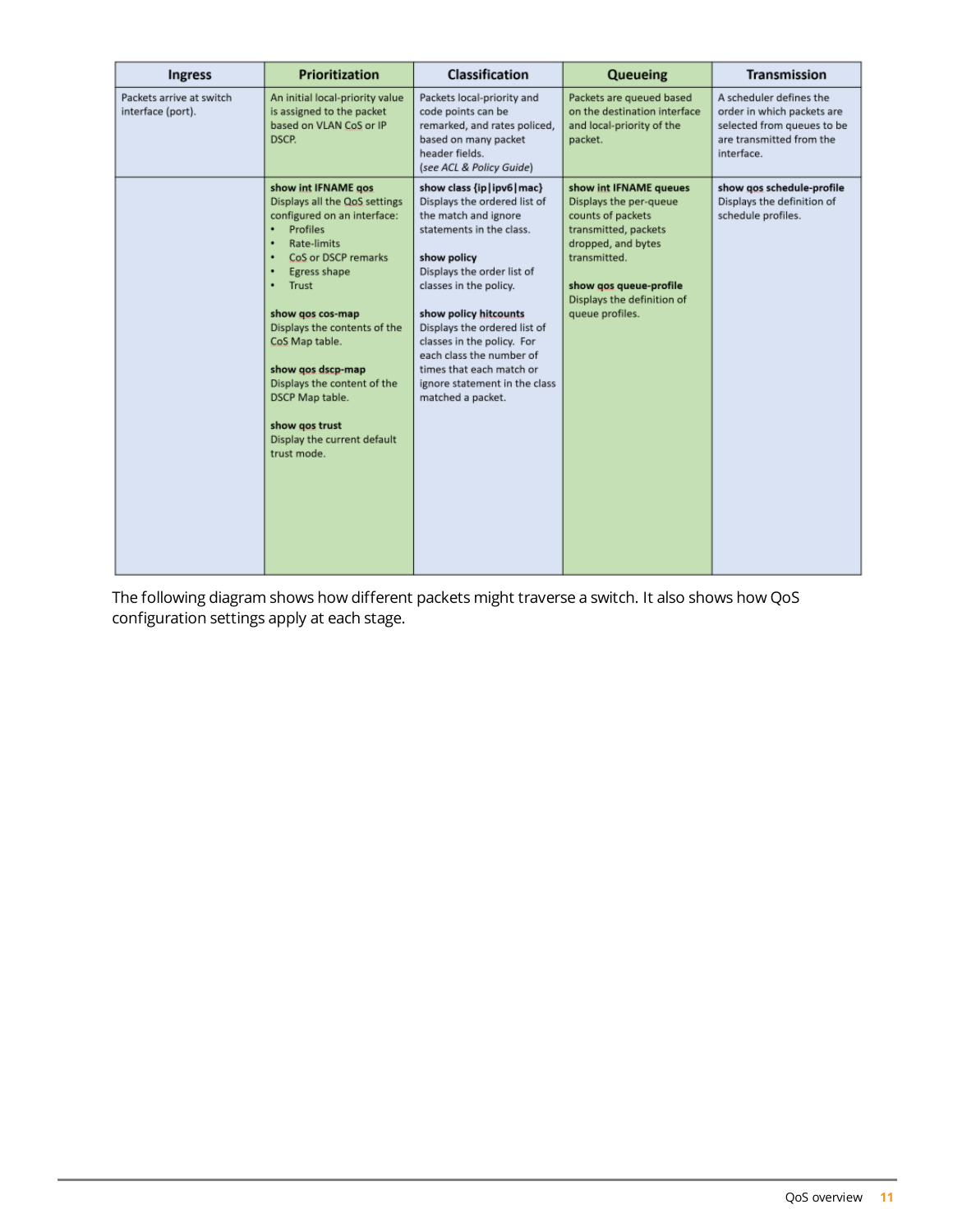

# <span id="page-11-0"></span>**QoS trust**

When trust mode is set to CoS or DSCP, the switch translates the QoS settings in VLAN tags (for CoS), or the DS field in an IP header (for DSCP), to local priority values on the switch. Translation is controlled by the CoS map or DSCP map tables.

For example: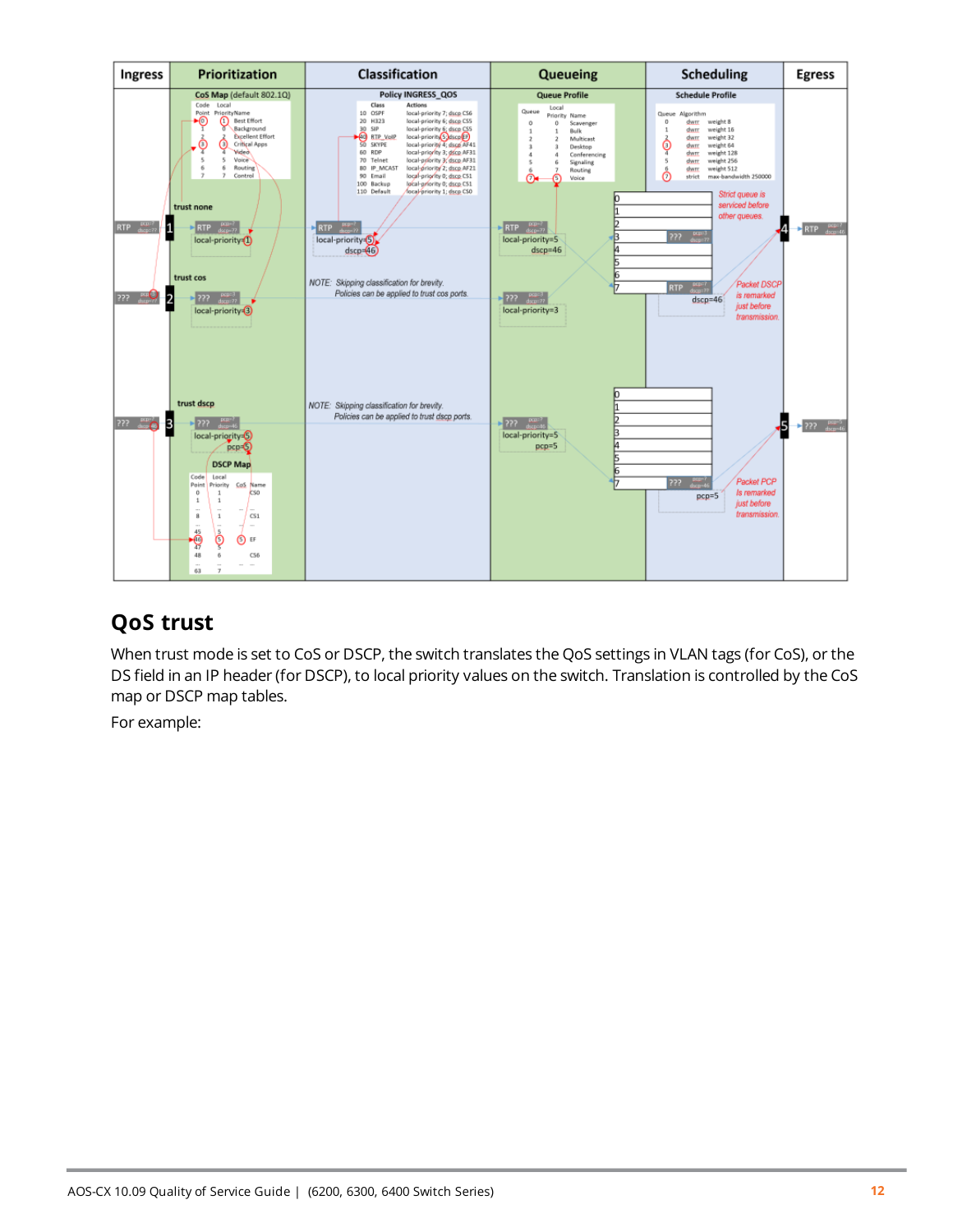

#### <span id="page-12-0"></span>**Dynamic QoS trust mode**

The device profile feature can dynamically set the QoS trust mode on an interface based on the LLDP information exchanged with a link partner. The device profile's trust mode temporarily overrides the static trust mode configured for an interface. The override remains in place as long as that link partner is connected and its link state is **up**. Use command show interface IFNAME qos to view the current QoS trust mode for an interface.

# <span id="page-12-1"></span>**Port rate limiting**

Port rate limiting helps control undesirable traffic. Its purpose is to allow enough broadcast, multicast, and ICMP rate-limit traffic for the network to function properly, while preventing flooding and traffic storms.

A certain amount of each type of traffic is required for normal network operation. Broadcast packets may include ARP and DHCP traffic, for instance. Video streams, and certain types of network protocol packets, are multicasts. Configuring rate limits can help provide the balance between necessary and flooded traffic.

### <span id="page-12-2"></span>**Queue profiles**

A queue profile defines the queues that are associated with an interface to control the transmission of packets. Each profile supports up to eight queues, numbered 0 to 7. The larger the queue number, the higher its priority during transmission scheduling. Packets are assigned to a queue based on their local priority value (0 to 7). A queue profile must map all eight local priority values to whatever queues are being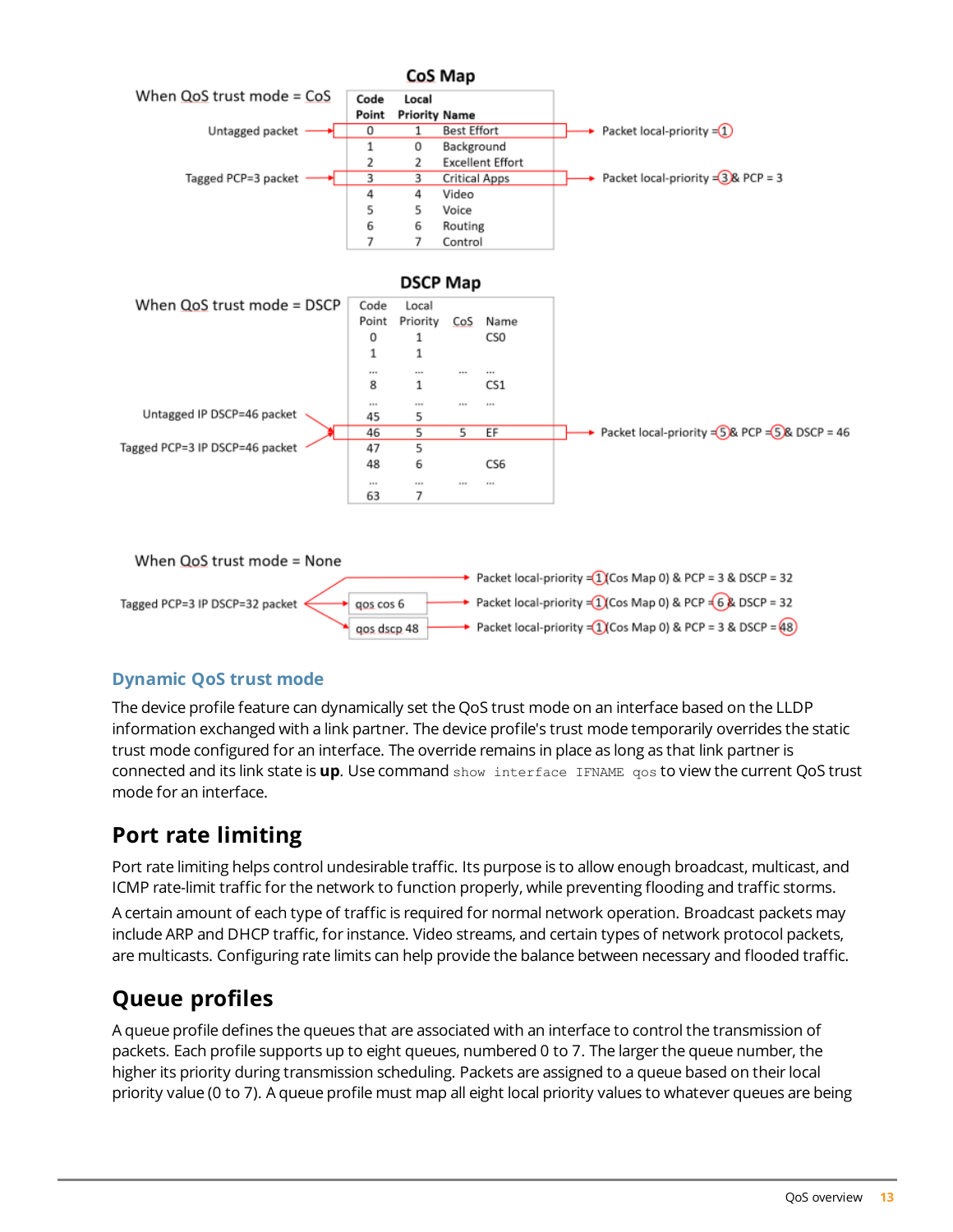used on the switch, and a schedule profile must specify the configuration for those same queues. A queue without a local priority value assigned to it is not used to store packets.

The switch is automatically provisioned with an initial queue profile named factory-default which assigns each local priority to the queue of the same number. To see the default queue profile, use the command show qos queue-profile factory-default:

|   | queue num local priorities name | switch# show gos queue-profile factory-default |
|---|---------------------------------|------------------------------------------------|
|   |                                 | Scavenger and backup data                      |
|   |                                 |                                                |
|   |                                 |                                                |
|   |                                 |                                                |
|   |                                 |                                                |
| 5 | 5                               |                                                |
| 6 | 6                               |                                                |
|   |                                 |                                                |

More than one local priority value can be assigned to the same queue. For example,

| Local<br>  Priority | Queue          |
|---------------------|----------------|
| $\mathbf 0$         | $\mathbf 0$    |
|                     | ٠              |
| 2                   | $\overline{2}$ |
| $\overline{3}$      | $\overline{3}$ |
| $\overline{4}$      | $\overline{4}$ |
| 5                   | 5              |
| 6                   | 5              |
| 7                   | 5              |

Queues must be consecutively defined starting at queue number zero. For example, a four-queue profile with priority values defined for queues 0, 1, 2, 3 is valid, but a four-queue profile which defines priority values for queues 1, 3, 5, and 7 is not.

#### **Table 1:** *Valid queue*

| Local<br>  Priority | Queue    |
|---------------------|----------|
|                     | $\Omega$ |
|                     |          |
|                     |          |
|                     |          |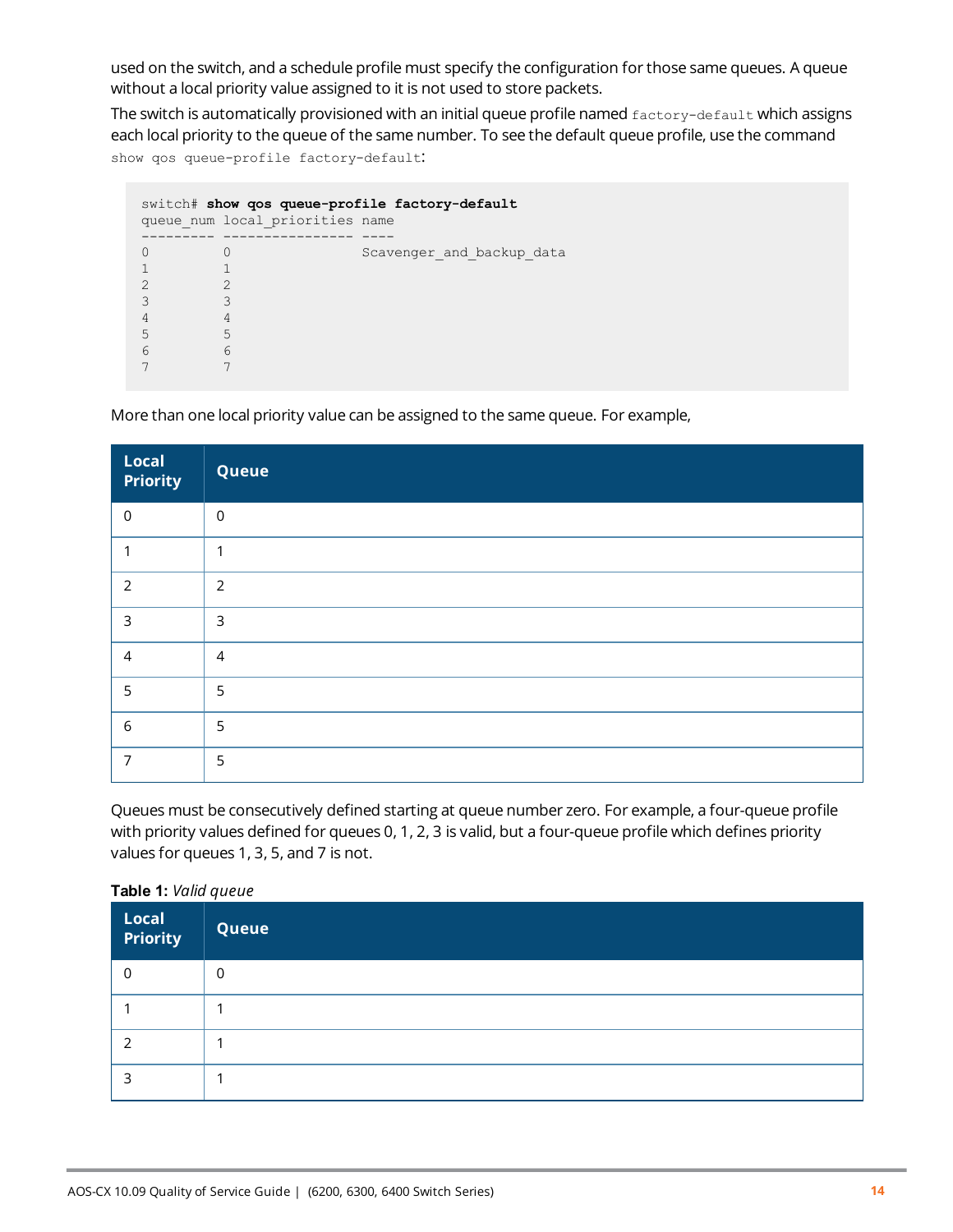| Local<br>Priority | Queue |
|-------------------|-------|
|                   | っ     |
|                   | っ     |
| b                 | 3     |
|                   | 3     |

#### **Table 2:** *Invalid queue*

| Local<br>Priority | Queue            |
|-------------------|------------------|
| $\mathbf 0$       | $\boldsymbol{0}$ |
| ٠                 | ٠                |
| 2                 | 1                |
| 3                 | $\overline{3}$   |
| 4                 | $\overline{3}$   |
| 5                 | 5                |
| 6                 | 5                |
| 7                 | $\overline{7}$   |

Commonly used commands for working with QoS queues are as follows:

- <sup>n</sup> qos queue-profile: Creates an empty queue-profile and enters the profile configuration context.
- name queue: Assigns a descriptive name to a queue.
- $\blacksquare$  map queue: Assigns a local-priority to a queue.
- n apply qos queue-profile: Applies a queue-profile globally to all interfaces.

# <span id="page-14-0"></span>**Schedule profiles**

A schedule profile determines the order in which queues are selected for transmission, and the amount of service available for each queue. A schedule profile must be configured on every interface at all times. A schedule profile can be applied globally to all interfaces, or only to specific interfaces.

A weighted schedule profile assigns relative servicing for each queue. The amount of service per weight is relative to the underlying hardware implementation, and to the weights assigned to the other non-empty queues. Strict scheduling can be used to service queues purely on the basis of highest priority first (at the risk of starving lower-priority queues during high stress periods). A combination of strict and weighted scheduling offers more service to the highest priority queue when needed, while preserving scheduling between the remaining queues, thus decreasing the risk of starvation.

The switch is automatically provisioned with a schedule profile named **factory-default**, which assigns DWRR to all queues with a weight of 1. Use the command show schedule-profile factory-default to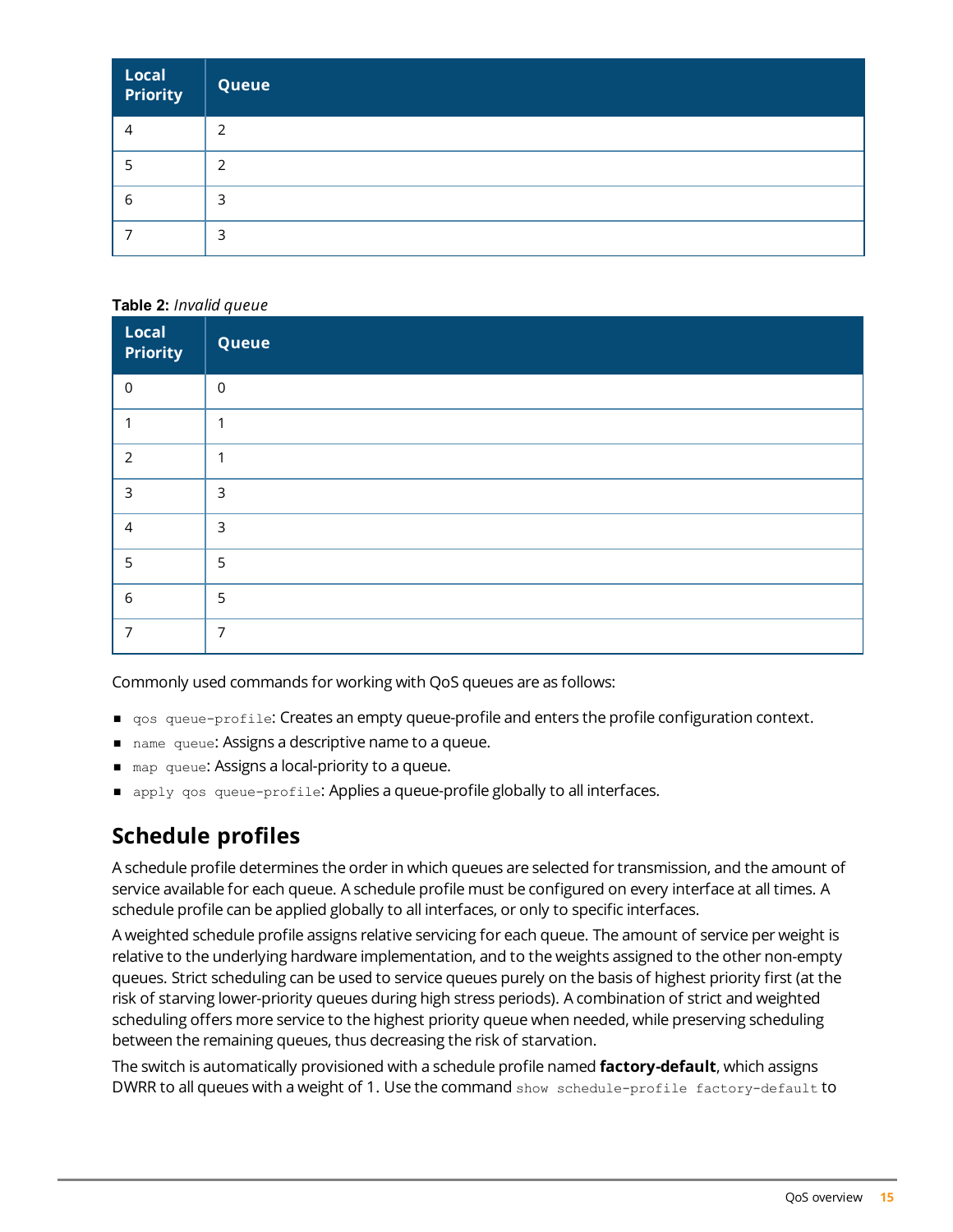view the default schedule profile. (Do not use show running-configuration, as it only displays changes from the initial settings.) The 6400 Switch Series only has four queues.

|                | queue num algorithm weight | switch# show gos schedule-profile factory-default |
|----------------|----------------------------|---------------------------------------------------|
|                | dwrr                       |                                                   |
|                | dwrr                       |                                                   |
| $\overline{2}$ | dwrr                       |                                                   |
| 3              | dwrr                       |                                                   |
| 4              | dwrr                       |                                                   |
| 5              | dwrr                       |                                                   |
| 6              | dwrr                       |                                                   |
|                | dwrr                       |                                                   |

### <span id="page-15-0"></span>**Egress queue shaping**

Egress queue shaping limits the amount of traffic transmitted per strict output queue. The buffer associated with each egress queue stores excess traffic to absorb bursts and smooths the output rate. For example, an administrator might limit strict-priority queue traffic to prevent low-priority queue starvation in the event that a device inappropriately sends too many higher-priority packets.

Egress queue shaping can be configured on an Ethernet port or on a link aggregation group (LAG). To configure egress queue shaping, define a schedule profile with the strict priority algorithm assigned to each queue.

### <span id="page-15-1"></span>**Egress port shaping**

Egress port shaping limits the amount of aggregate traffic transmitted through a port. To be effective, the egress port-shaping rate must be less than the port's line rate. By default, the egress port-shaping rate is the same as the line-rate of the port. Buffers associated with each port store excess traffic. When both egress port-shaping and egress queue-shaping are configured on the same interface, the switch respects the minimum of both configurations.

### <span id="page-15-2"></span>**Virtual output queues**

#### <span id="page-15-3"></span>**6200 and 6300 switch series**

The 6200 and 6300 Switch Series contain 8 MB of packet buffer memory. Approximately 5 MB are used for buffering traffic arriving on network ports. Each port can buffer at most 1 MB of packets divided equally across all the active queues in a queue profile. For example, using the default eight-queue profile, each virtual output queue (VOQ) can buffer a maximum of 128 KB of packets.

Replicated traffic (L2 broadcasts, L2 multicasts, IP multicasts, mirrored packets, and unknown-unicasts) requires an extra step. There are eight additional replication queues initially used for replicated traffic. The switch services the replication queues strictly at the rate of 100 G. For ports on the same switch, pointers to the same packet are placed in the VOQ for each destination port. For ports on remote VSF member switches, only one copy of the packet data is moved across the VSF link to the destination replication VOQ to optimize link bandwidth. From there, the destination switch puts pointers to the same packet on the VOQ for each destination port.

When 3-8 queues are configured on the 6300 switch series the egress buffer limit is 2 MB. The most buffer a single port can use in a given queue is 2MB and that 2 MB is shared between the ports in the queue that need it. If QoS is not needed then up 1-2 queues can be configured with an egress buffer limit of 4 MB.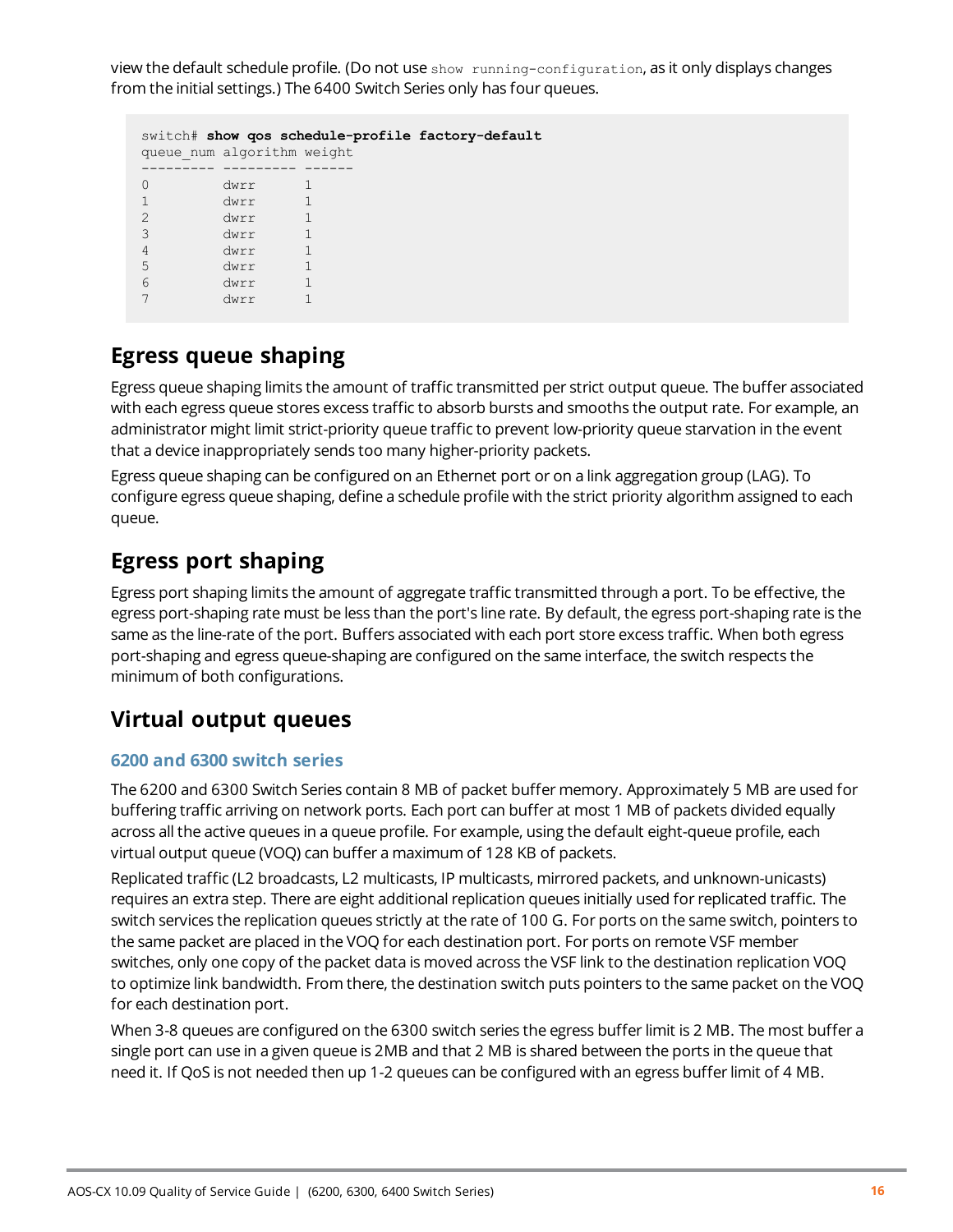

The 6300 switch series is the only platform where collapsing the number of queues increases the buffer allocation limit.

#### <span id="page-16-0"></span>**6400 switch series**

The 6400 Switch Series use a VOQ architecture where most packet buffering occurs on the ingress line module. Only shallow buffers are used on the egress line module. This optimizes usage of fabric bandwidth. Traffic destined for one port (unicast) uses different buffering and scheduling than traffic destined for multiple ports (replication).

Each line module contains eight VOQs for every destination port in the chassis, and eight egress physical queues (EPQs) for the ports local to the line module, regardless of the number of queues in the queue profile. The 6400 Switch Series R0X38-R0X45 line modules contain 8 MB of packet buffer memory. Approximately 5 MB is used for buffering traffic arriving on network ports. The remainder is used for buffering traffic arriving across the fabric. On each line module, at most 1 MB of buffering is available for every destination port in the chassis. This 1 MB buffer is equally divided across all the active queues in the queue profile.

For example, using the default eight-queue profile, each VOQ can buffer at most 128 KB of packets. Packets wait in VOQs on the arrival line module until the destination port scheduler selects them to be moved to one of its EPQs. If the destination port is on another line module, the packet is moved across the fabric. If the destination port EPQ is on the same line module, only a pointer to the packet is moved from the VOQ to the EPQ.

The schedule profile determines the order the destination port scheduler uses for VOQ servicing. The scheduler moves only enough packets to EPQs as are needed to keep the destination port transmitting at the configured rate.

Replicated traffic (L2 broadcasts, L2 multicasts, IP multicasts, mirrored packets, and unknown-unicasts) requires an extra step. There are eight additional internal replication VOQs per line module initially used for replicated traffic. The line module services these replication VOQs strictly at a rate of 100 G. For ports on the same line module, pointers to the same packet are placed in the VOQ for each destination port. For ports on remote line modules, only one copy of the packet data is moved across the fabric to the destination replication VOQ, to optimize fabric bandwidth. From there, the destination line module will put pointers to the same packet on the VOQ for each destination port.

### <span id="page-16-1"></span>**Terms**

#### **Class**

For networking, a set of packets sharing a common characteristic. For example, all IPv4 packets.

#### **Code point**

The name of a packet header field, or the value carried within a packet header field:

- Example 1: Priority code point (PCP) is the name of a field in the IEEE 802.1Q VLAN tag.
- Example 2: Differentiated services code point (DSCP) is the name of a field carried within the DS field of an IP packet header.

#### **Color**

A metadata label associated with each packet within the switch. It has two values: green (0) or yellow (1). When packets encounter congestion for a resource (queue), the switch uses packet color to distinguish which packets must be dropped, and is mostly used for packets marked with Assured Forwarding (AF) DSCP values.

Not supported in this release.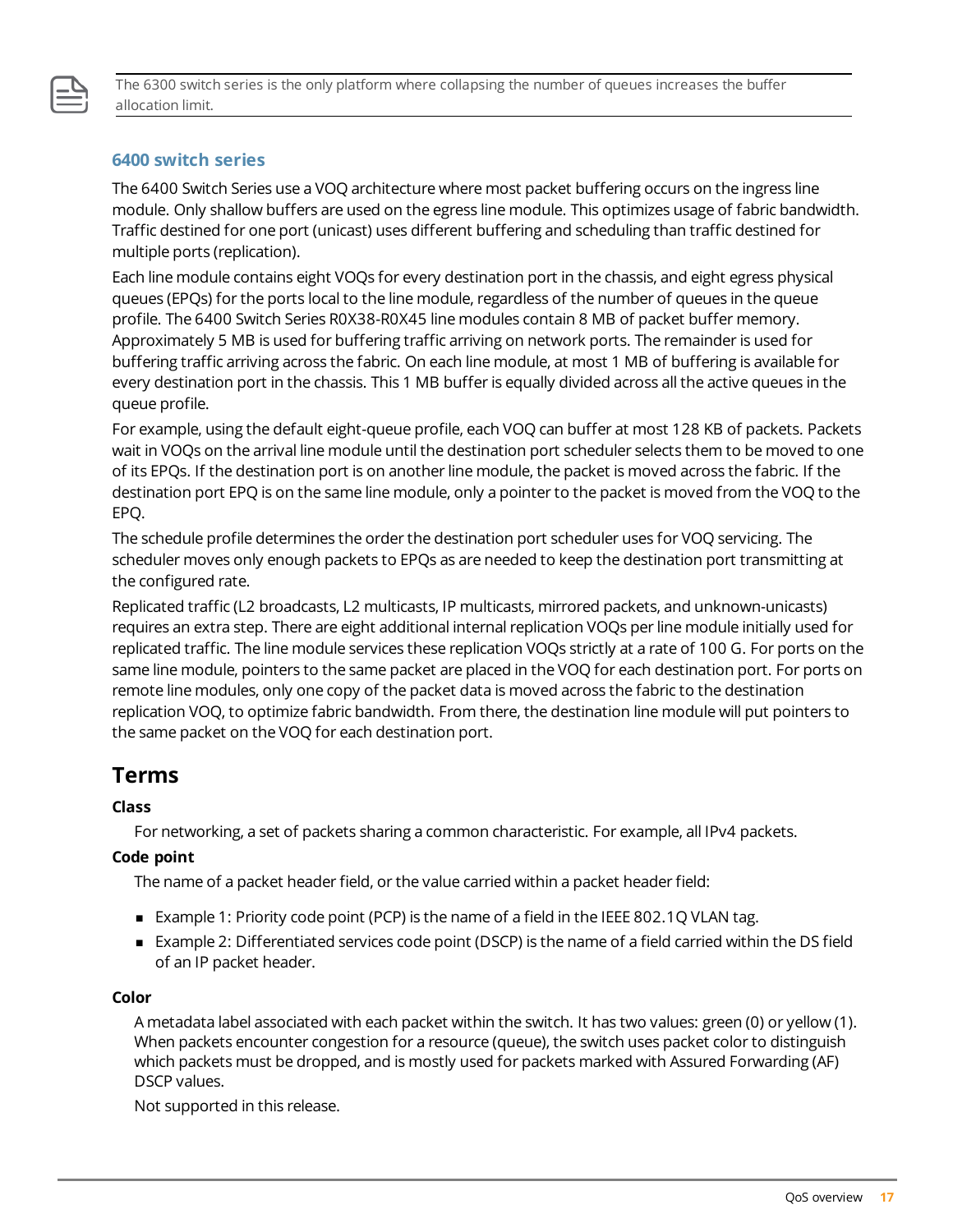#### **Class of service (CoS)**

A 3-bit value used to mark packets with one of eight classes (levels of priority). It is carried within the priority code point (PCP) field of the IEEE 802.1Q VLAN tag.

#### **Differentiated services code point (DSCP)**

A 6-bit value used to mark packets for different per-hop behavior as originally defined by IETF RFC 2474. It is carried within the differentiated services (DS) field of the IPv4 or IPv6 header.

#### **Local priority**

A meta-data label associated with a packet within the switch which is used to classify packets for different treatment (such as queue assignment). Eight local priorities are defined on the switch, numbered from 0 to 7. A queue profile must map all eight local priorities to whatever queues are in use on the switch, and a schedule profile must specify the configuration for these same queues.

#### **Metadata**

Information labels associated with each packet in the switch, separate from the packet headers and data. These labels are used by the switch in its handling of the packet. For example: arrival port, egress port, VLAN membership, and local priority.

#### **Priority code point (PCP)**

The name of a 3-bit field in the IEEE 802.1Q VLAN tag. It carries the CoS value to mark a packet with one of eight classes (priority levels).

#### **Quality of service (QoS)**

General term used when describing or measuring performance. For networking, it means how different classes of packets are treated when traversing a network or device.

#### **Traffic class (TC)**

General term for a set of packets sharing a common characteristic. It used to be the name of an 8-bit field in the IPv6 header originally defined by IETF RFC 2460. This field name was changed to differentiated services by IETF RFC 2474.

#### **Type of service (ToS)**

General term when there are different levels of treatment (fare class). It used to be the name of an 8-bit field in the IPv4 header originally defined by IETF RFC 791. This field name was changed to differentiated services by IETF RFC 2474.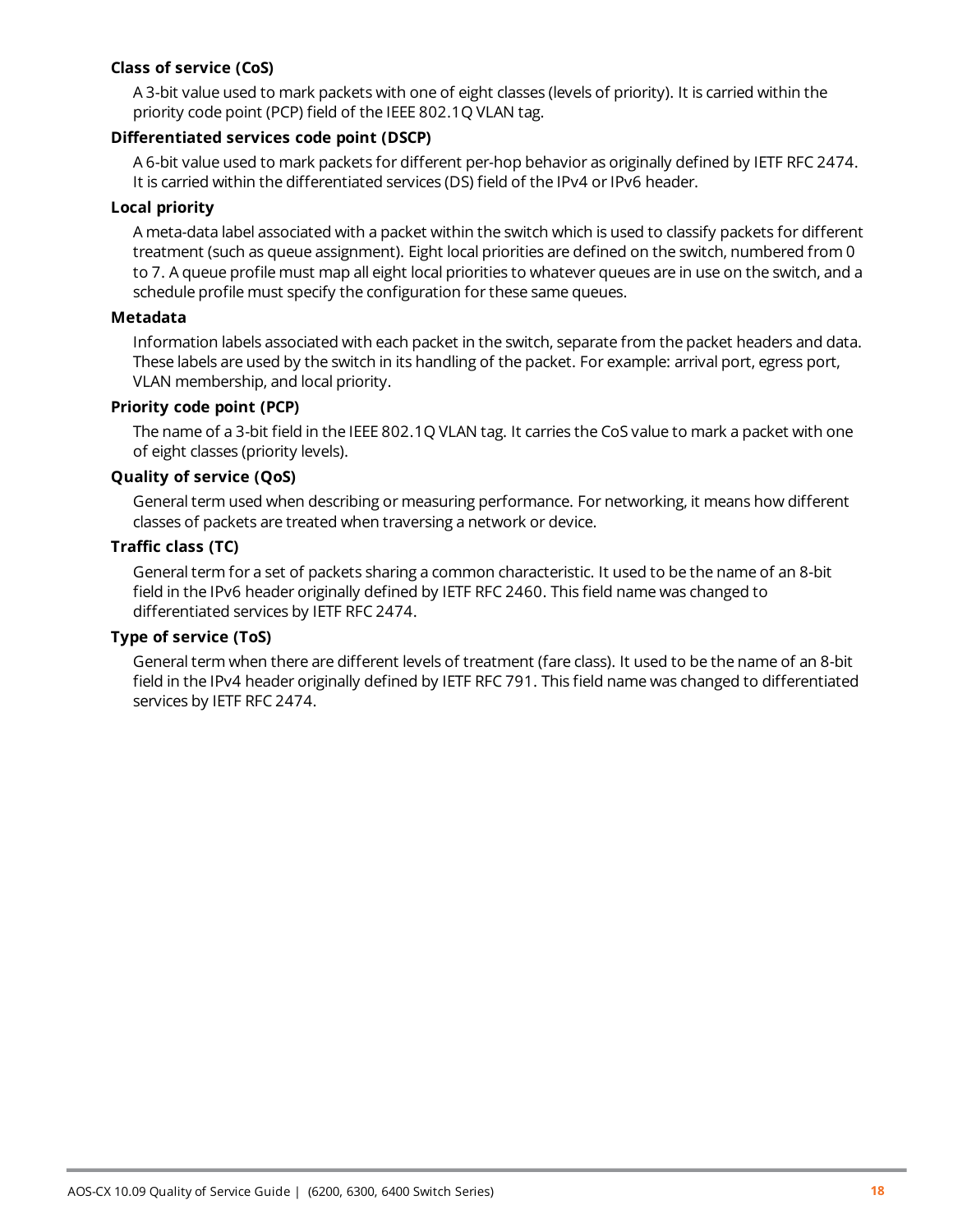# <span id="page-18-1"></span><span id="page-18-0"></span>**Configuring QoS**

#### **Procedure**

- 1. Configure how local priority values are assigned to ingress packets with the commands  $q_{\text{OS}}$  dscp-map, and gos trust.
- 2. Optionally, add a rate limit for ingress traffic on one or more interfaces with the command ratelimit.
- 3. If you do not want to use the default QoS queue profile to map local priority to queue, create one or more custom queue profiles with the command gos queue-profile. For each queue in a custom queue profile:
	- a. Assign a local priority value with the command map queue.
	- b. Optionally, define a descriptive name with the command name queue. All local priorities (0 to 7) must be mapped to a queue, and the queues selected for use must be in contiguous order starting at 0.
- 4. If you do not want to use the default QoS schedule profile to determine the order in which queues are selected to transmit a packet, create one or more custom schedule profiles with the command  $q_{\text{cos}}$ schedule-profile. For each queue in a custom schedule queue profile, define scheduling priority with the commands strict queue and dwrr queue.
- 5. Optionally for strict queues, configure egress queue shaping to limit egress bandwidth on an interface to a value that is less than its line rate. Use the max-bandwidth parameter of the strict queue command.
- 6. Activate QoS settings with the command  $_{\rm apply}$   $_{\rm qos}$ . This command lets you apply a queue profile and schedule profile globally to all interfaces, or a schedule profile override to individual interfaces.
- 7. View QoS configuration settings with the provided show commands.

#### **Examples**

This example creates the following configuration:

- Configures CoS to be used to assign local priority to ingress packets.
- Modifies the default CoS map to assign CoS 1 to local priority **1**.
- $\blacksquare$  Creates a queue profile named  $\Omega_1$  and assigns local priorities as follows:

| Queue | $\vert$ Local Priority |
|-------|------------------------|
|       | U                      |
|       |                        |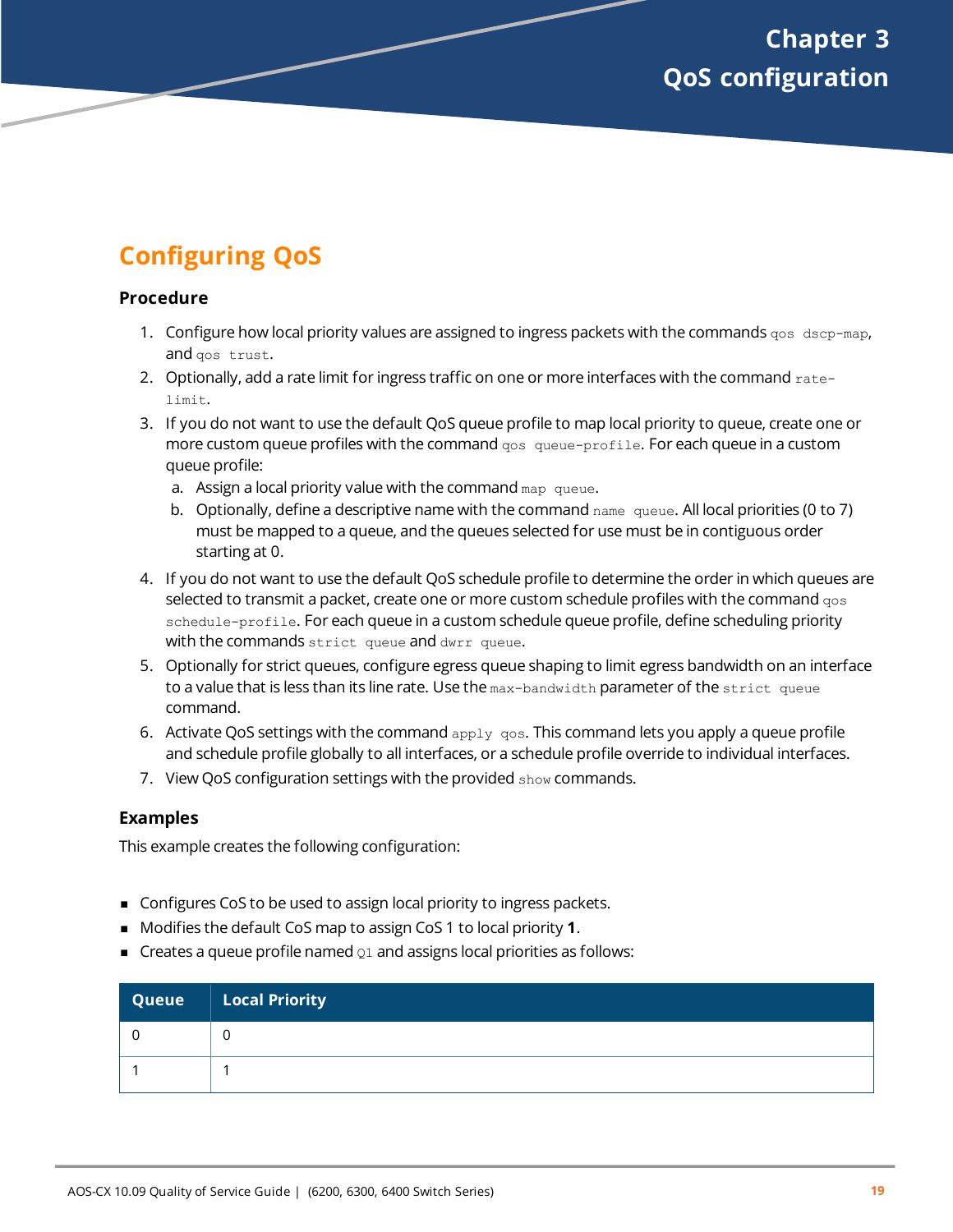| Queue | <b>Local Priority</b> |
|-------|-----------------------|
|       | $\mathfrak{D}$        |
|       | 3                     |
| ੨     | 4                     |
| 4     | 5                     |
|       | 6                     |
|       |                       |

 $\blacksquare$  Creates a schedule profile named  $s_1$  and assigns DWRR to all queues in the schedule profile with the following weights:

| Queue          | Weight |
|----------------|--------|
| $\overline{0}$ | 5      |
|                | 10     |
| ົ              | 15     |
| 3              | 20     |
| 4              | 25     |
| 5              | 50     |

<sup>n</sup> Applies **Q1** and **S1** to all interfaces that do not have a QoS override applied.

```
switch(config)# qos trust cos
switch(config)# qos cos-map 1 local-priority 1
switch(config)# qos queue-profile Q1
switch(config-queue)# map queue 0 local-priority 0
switch(config-queue)# map queue 1 local-priority 1
switch(config-queue)# map queue 1 local-priority 2
switch(config-queue)# map queue 2 local-priority 3
switch(config-queue)# map queue 3 local-priority 4
switch(config-queue)# map queue 4 local-priority 5
switch(config-queue)# map queue 5 local-priority 6
switch(config-queue)# map queue 5 local-priority 7
switch(config-queue)# qos schedule-profile S1
switch(config-schedule)# dwrr queue 0 weight 5
switch(config-schedule)# dwrr queue 1 weight 10
switch(config-schedule)# dwrr queue 2 weight 15
switch(config-schedule)# dwrr queue 3 weight 20
switch(config-schedule)# dwrr queue 4 weight 25
switch(config-schedule)# dwrr queue 5 weight 50
switch(config)# apply qos queue-profile Q1 schedule-profile S1
```
### <span id="page-19-0"></span>**Configuring expedited forwarding for VoIP traffic**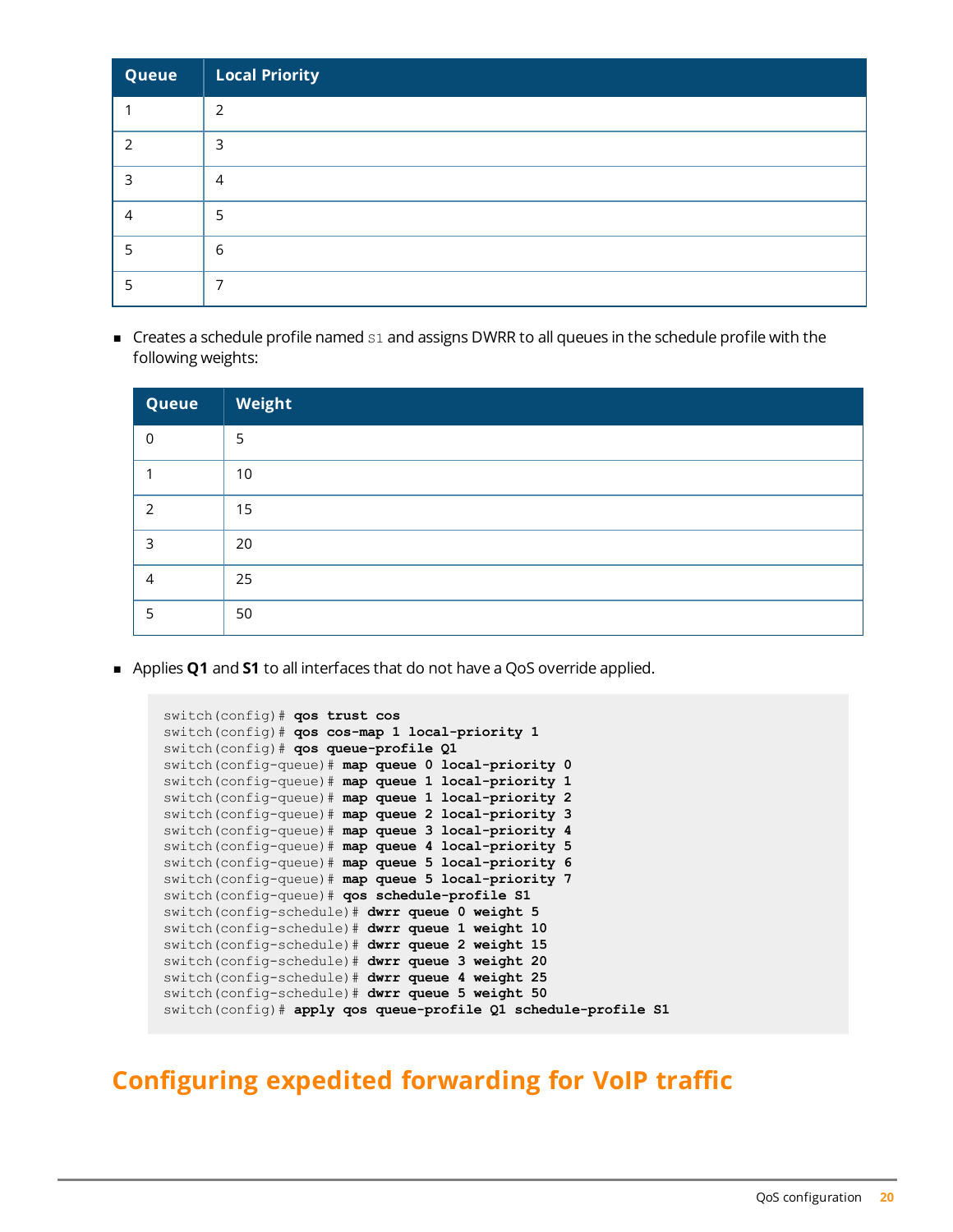Voice over IP (VoIP) traffic is delay and jitter sensitive. For optimum transmission of VoIP traffic, dwell time in network devices must be kept to a minimum and all network devices in the data path must have identical per-hop behaviors. To configure a dedicated queue on the switch to handle VoIP traffic with priority service before all other queues, follow these steps.

#### **Prerequisites**

This scenario assumes that VoIP packets are uniquely identified using DiffServ code point 46, Expedited Forwarding (EF).

#### **Procedure**

1. Map DSCP EF packets exclusively to local priority 5. The default DSCP map has eight code points (40 through 47), that are mapped to local priority 5. To reserve local priority 5 for VoIP traffic, the other code points must be reassigned. In this scenario, local priority 6 is used for all reassignments, including for code point 40, Call Signaling protocol (CS5).

```
switch(config)# qos dscp-map 40 local-priority 6 name CS5
switch(config)# qos dscp-map 41 local-priority 6
switch(config)# qos dscp-map 42 local-priority 6
switch(config)# qos dscp-map 43 local-priority 6
switch(config)# qos dscp-map 44 local-priority 6
switch(config)# qos dscp-map 45 local-priority 6
switch(config)# qos dscp-map 47 local-priority 6
```
2. Queue 7 is the highest priority queue, so for best throughput, create a queue profile that maps local priority to queue 7.

```
switch(config)# qos queue-profile ef_priority
switch(config-queue)# name queue 7 Voice_Priority_Queue
switch(config-queue)# map queue 7 local-priority 5
switch(config-queue)# map queue 6 local-priority 7
switch(config-queue)# map queue 5 local-priority 6
switch(config-queue)# map queue 4 local-priority 4
switch(config-queue)# map queue 3 local-priority 3
switch(config-queue)# map queue 2 local-priority 2
switch(config-queue)# map queue 1 local-priority 1
switch(config-queue)# map queue 0 local-priority 0
```
3. Create a schedule profile that services queue 7 using strict priority (SP), and the remaining queues with DWRR. This scenario gives all DWRR queues equal weight.

```
switch(config)# qos schedule-profile voip
switch(config-schedule)# strict queue 7
switch(config-schedule)# dwrr queue 6 weight 1
switch(config-schedule)# dwrr queue 5 weight 1
switch(config-schedule)# dwrr queue 4 weight 1
switch(config-schedule)# dwrr queue 3 weight 1
switch(config-schedule)# dwrr queue 2 weight 1
switch(config-schedule)# dwrr queue 1 weight 1
switch(config-schedule)# dwrr queue 0 weight 1
switch(config-schedule)# exit
switch(config)#
```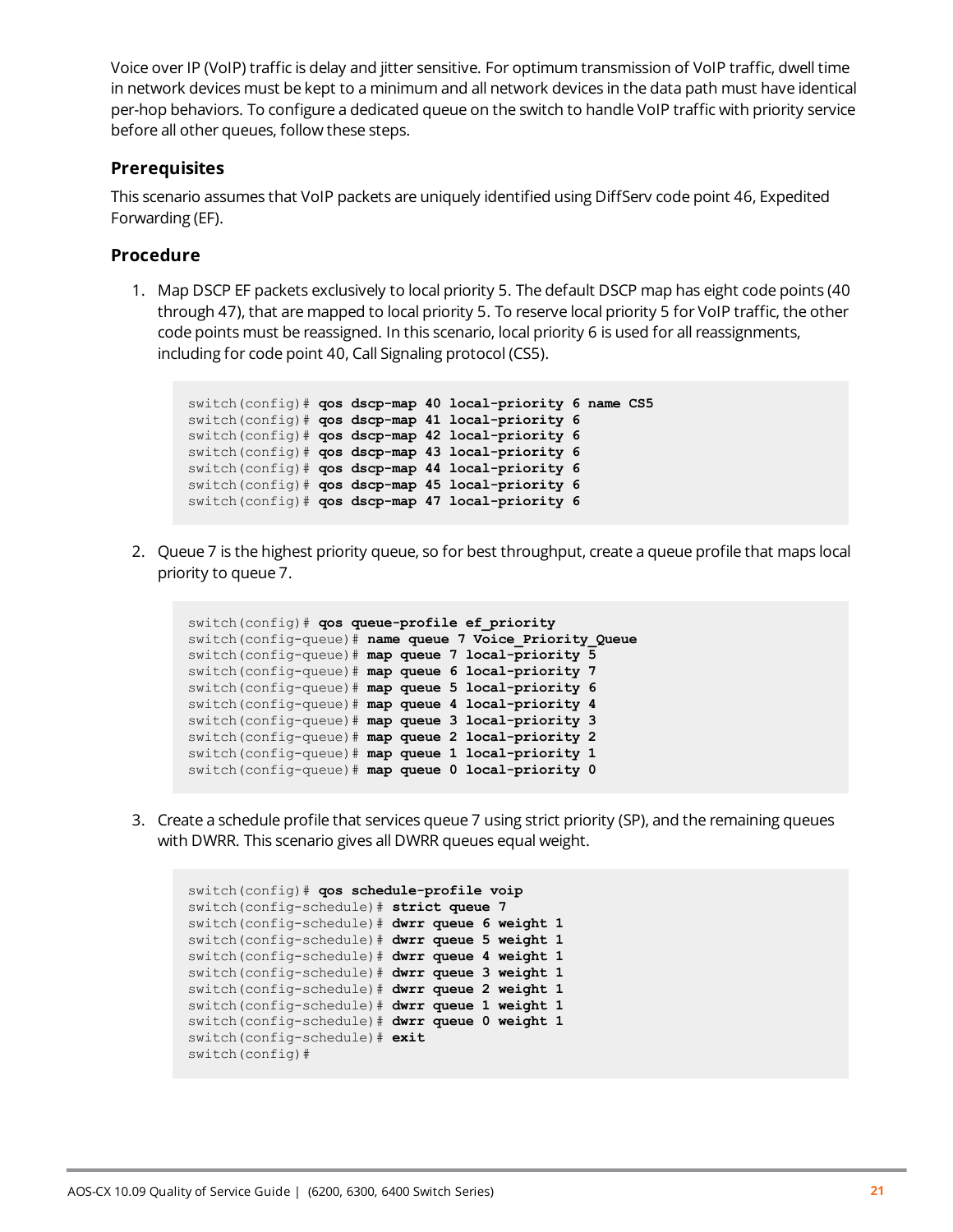4. Apply the profiles to all interfaces.

switch(config)# **apply qos queue-profile ef\_priority schedule-profile voip**

5. Configure DSCP trust mode on all ports

switch(config)# **qos trust dscp**

# <span id="page-21-0"></span>**Configuring rate limiting**

This scenario illustrates how to use rate limiting to manage the traffic from various devices connected to a switch. The physical topology of the network looks like this:



A certain amount of broadcast traffic is necessary to maintain healthy network operation, particularly from routers and across service boundaries. In this scenario, both the service cloud and the router connections limit this traffic to 1 Gbps. The server has a smaller limit, as it does not require as much network protocol traffic as the service cloud and router.

A multicast server needs to be able to stream multicast traffic to clients, so a multicast rate limit may not be helpful. A computer, however, should not be generating large amounts of multicast traffic (it may be receiving streams, but typically not sending them). In this example, the computer is configured with a multicast rate limit to prevent malicious traffic from taking up network bandwidth.

Finally, while the service cloud and router may need to send traffic for unknown unicast addresses to resolve address forwarding, the server and computer should send very little of this type of traffic. Rate limiting unknown unicast traffic on those two devices enforces that.

*On the 6400 Switch Series, interface identification differs.*

#### **Procedure**

1. Configure broadcast and multicast rate limiting for the service cloud connection.

```
switch# config
switch(config)# interface 1/1/1
switch(config-if)# rate-limit broadcast 500 pps
switch(config-if)# rate-limit multicast 500 pps
switch(config-if)# exit
```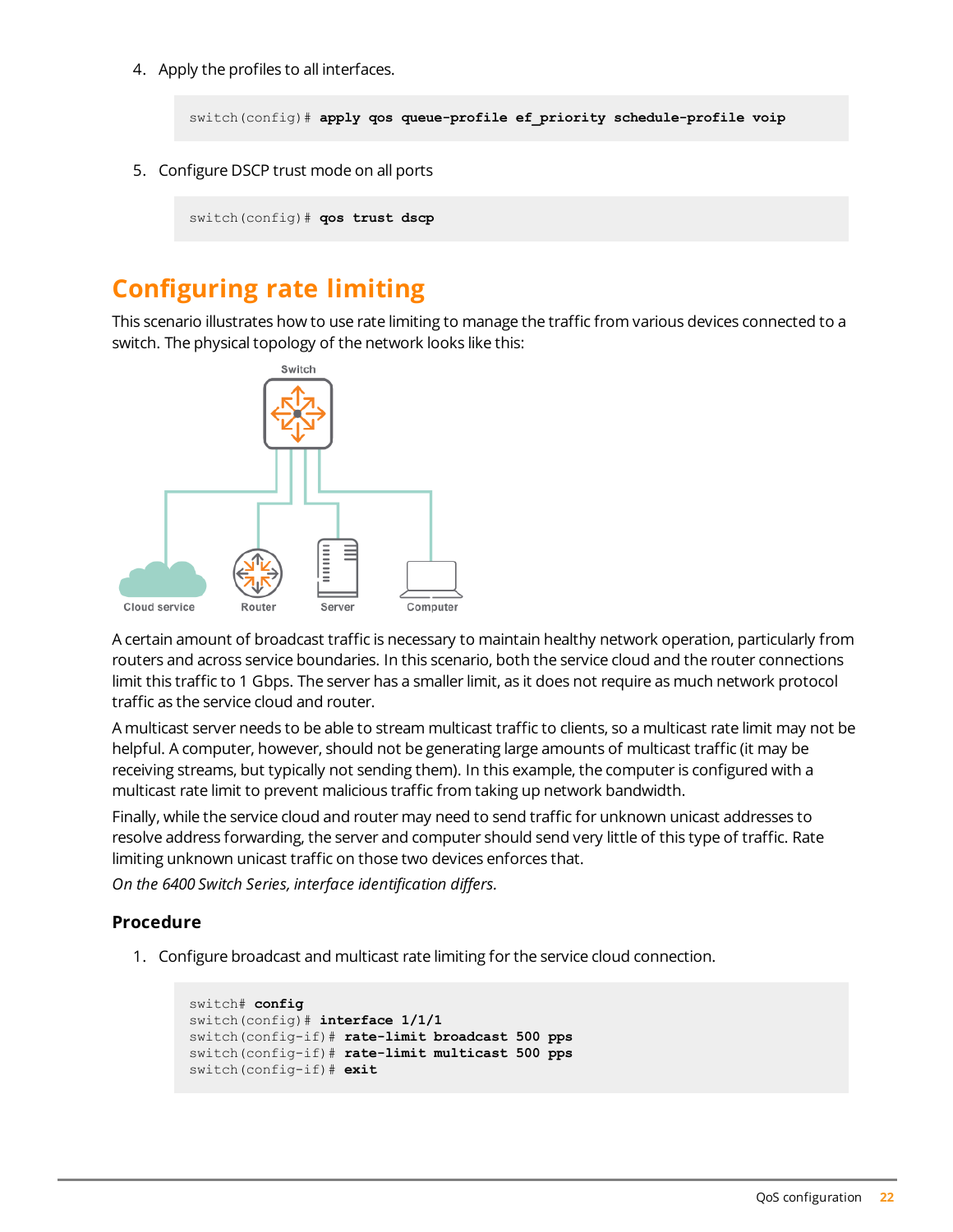2. Configure broadcast rate limiting for the router connection.

```
switch(config-if)# interface 1/1/2
switch(config-if)# rate-limit broadcast 500 pps
switch(config-if)# exit
```
3. Configure broadcast rate limiting for the server connection.

```
switch(config-if)# interface 1/1/5
switch(config-if)# rate-limit broadcast 100 pps
switch(config-if)# exit
```
4. Configure broadcast, and multicast rate limiting for the computer connection.

```
switch(config-if)# interface 1/1/10
switch(config-if)# rate-limit broadcast 50 pps
switch(config-if)# rate-limit multicast 50 pps
```
### <span id="page-22-0"></span>**Configuring egress queue shaping**

This example shows how to apply egress queue shaping to an interface. First, a schedule profile is created that has per-queue bandwidth limits set on all queues with strict as the scheduling algorithm. Next, this profile is applied to an interface or LAG.

*On the 6400 Switch Series, interface identification differs.*

The following example creates a schedule profile named **EQSExample**, which services all seven queues using strict priority. This profile configures queues 1, 4, and 7 with a bandwidth limit of 10 Gbps, 20 Gbps, and 30 Gbps respectively. The profile is then applied to interface 1/1/1.

```
switch(config)# qos schedule-profile EQSExample
switch(config-schedule)# strict queue 0
switch(config-schedule)# strict queue 1 max-bandwidth 10000000
switch(config-schedule)# strict queue 2
switch(config-schedule)# strict queue 3
switch(config-schedule)# strict queue 4 max-bandwidth 20000000
switch(config-schedule)# strict queue 5
switch(config-schedule)# strict queue 6
switch(config-schedule)# strict queue 7 max-bandwidth 30000000
switch(config-schedule)# exit
switch(config)# interface 1/1/1
switch(config-if)# apply qos schedule-profile EQSExample
```
# <span id="page-22-1"></span>**Configuring egress port shaping**

This example shows how to apply egress port shaping to an interface to limit the rate of egress traffic. Egress port shaping is configured by specifying the desired bandwidth rate in kilobits per second (kbps). To be effective, the egress rate must be less than the line rate of the egress interface. If the configured egress rate exceeds the interface's line rate, then egress shaping has no effect.

The configured egress rate on a specific interface can be found by using the show interface and show interface qos commands.

*On the 6400 Switch Series, interface identification differs.*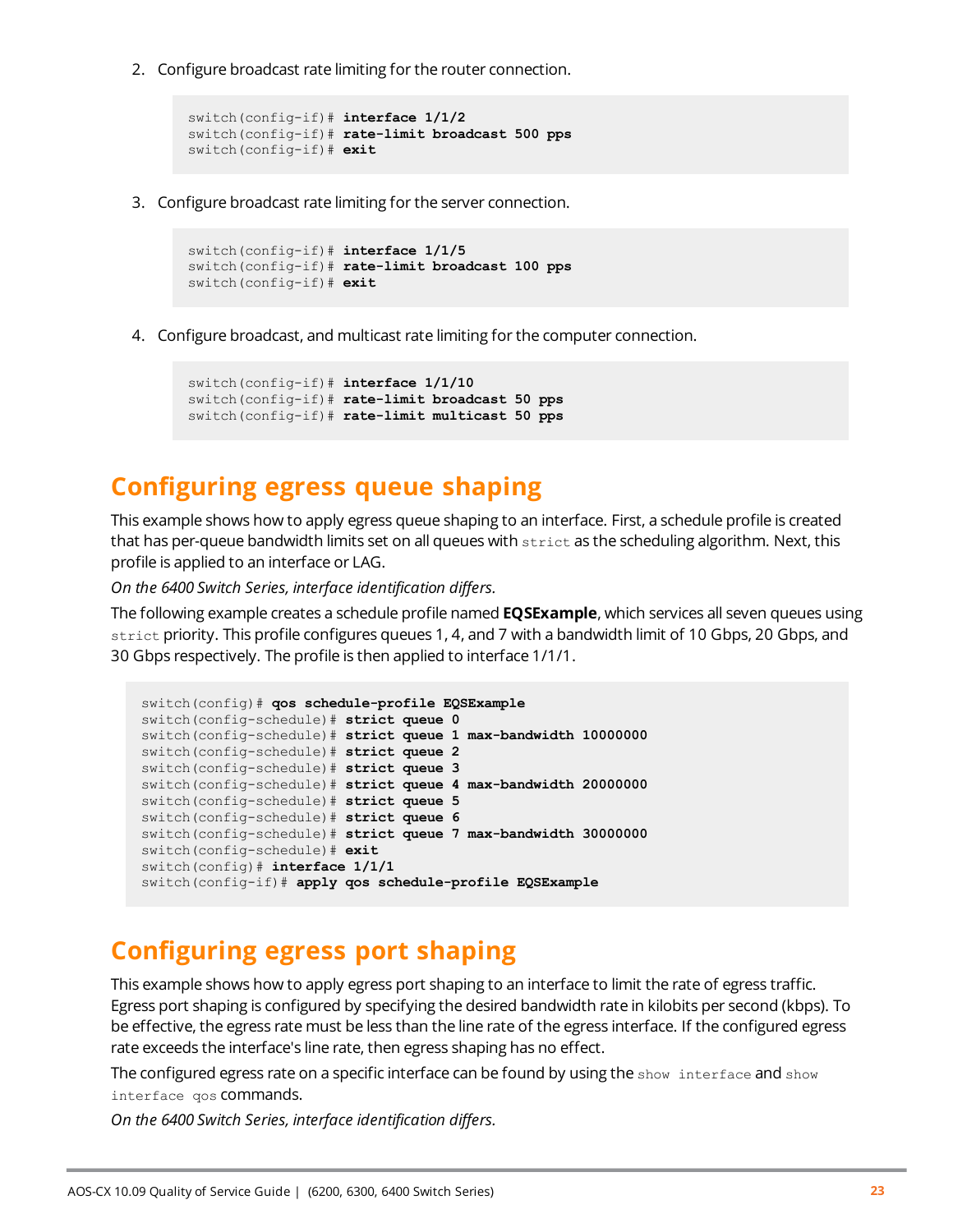The following example configures an egress rate of 100 Mbps .

```
switch(config)# interface 1/1/1
               switch(config-if)# qos shape 100000
```
In the next example, both egress port shaping and egress queue shaping are configured on the same interface.

The example creates a schedule profile named EQSExample with strict priority for all seven queues. Queue 7 is configured with a bandwidth limit of 300 Mbps. The profile is then applied to interface 1/1/1 with egress port shaping of 400 Mbps . As egress queue shaping and egress port shaping are both configured on port 1/1/1, egress queue shaping is subject to the lower port or queue shape rate. The effective bandwidth for the traffic egressing on queue 7 will be 300 Mbps .

```
switch(config)# qos schedule-profile EQSExample
switch(config-schedule)# strict queue 0
switch(config-schedule)# strict queue 1
switch(config-schedule)# strict queue 2
switch(config-schedule)# strict queue 3
switch(config-schedule)# strict queue 4
switch(config-schedule)# strict queue 5
switch(config-schedule)# strict queue 6
switch(config-schedule)# strict queue 7 max-bandwidth 300000
switch(config-schedule)# exit
switch(config)# interface 1/1/1
switch(config-if)# apply qos schedule-profile EQSExample
switch(config-if)# qos shape 400000
```
### <span id="page-23-0"></span>**Supporting Ethernet 802.1D Class of Service**

IEEE 802.1Q is the most current Ethernet standard for Class of Service (CoS). It superseded an earlier standard, 802.1D, in 2005. IEEE 802.1Q slightly changed the ordering of the classes of service from its predecessor IEEE 802.1D for CoS 2 and CoS 0:

| CoS<br>802.1Q                       | <b>CoS 802.1D</b>        |
|-------------------------------------|--------------------------|
| 7 Network<br>Control                | 7 Network Control        |
| 6<br><b>Internetwork</b><br>Control | 6 Voice (<10ms latency)  |
| 5 Voice<br>(<br>latency)            | 5 Video (<100ms latency) |
| 4 Video<br>(<100ms<br>latency)      | 4 Controlled Load        |
| 3 Critical<br>Applications          | 3 Excellent Effort       |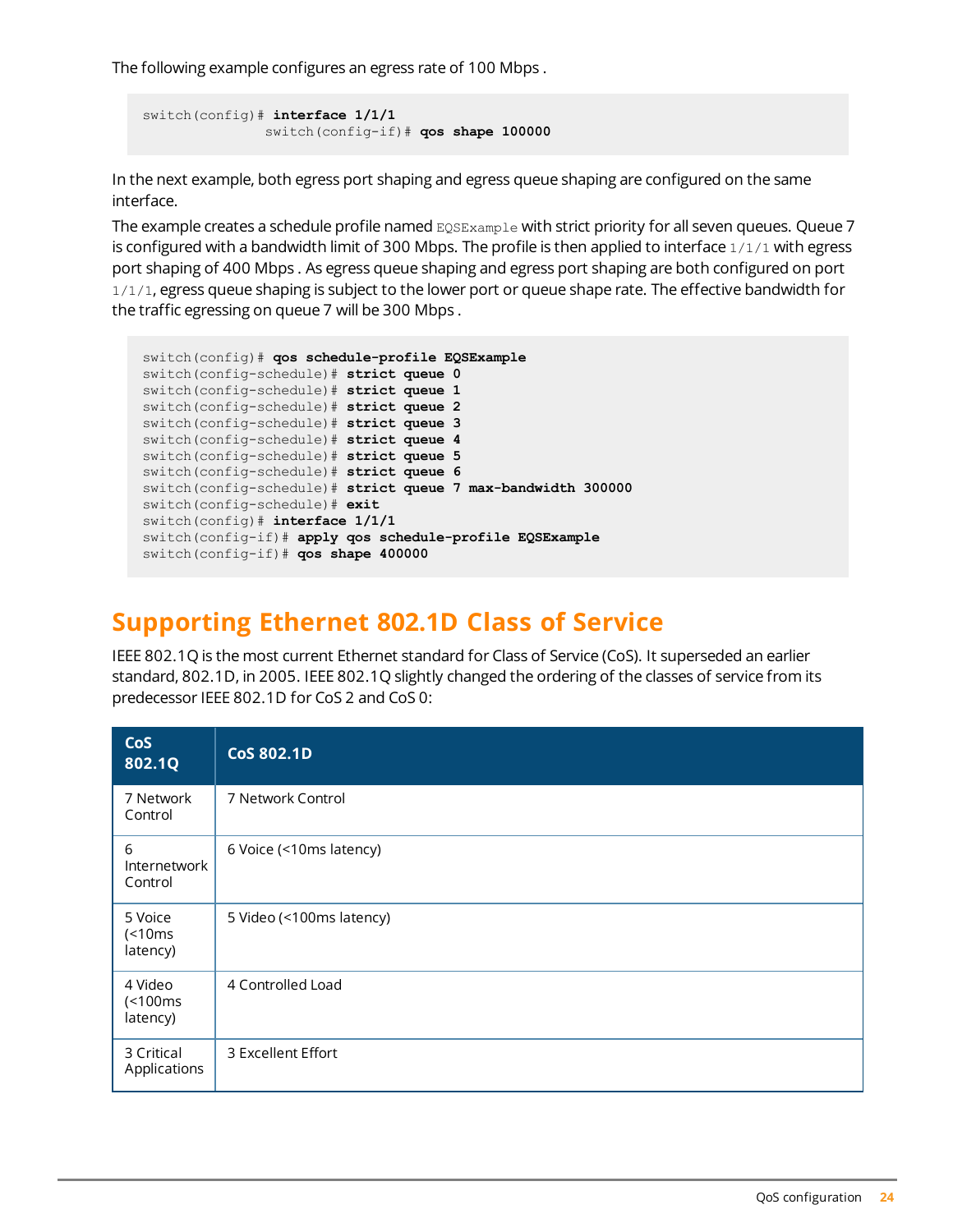| <b>CoS</b><br>802.1Q  | <b>CoS 802.1D</b> |
|-----------------------|-------------------|
| 2 Excellent<br>Effort | 0 Best Effort     |
| 0 Best Effort         | 2 Spare           |
| Background            | 1 Background      |

In 802.1D, both CoS 2 and CoS 1 are below CoS 0 (Best Effort).

When a switch is installed in a network of devices following 802.1D Class of Service, the QoS Cos map must be re-configured to follow the 802.1D standard by swapping the assignments of CoS 0 and 2:

```
switch# config
switch(config)# qos cos-map 0 local-priority 2 color green name Best_Effort
switch(config)# qos cos-map 2 local-priority 1 color green name Spare
switch(config)# exit
switch# show qos cos-map
code_point local_priority color name<br>---------- ------------- ------ ----
---------- -------------- ------ ----
0 2 3 green Best Effort
1 0 0 green Background
2 1 green Spare
3 3 green Critical_Applications
4 4 green Video
5 5 green Voice
6 6 6 6 green Internetwork Control
7 7 7 green Network Control
```
# <span id="page-24-0"></span>**Monitoring queue operation**

Use the show interface queues command to display the traffic transmitted per queue, and the number of packets dropped due to the queue being full.  $(T_X$  Bytes is available on the 6200 and 6300 Switch Series.) For example:

```
switch# show interface 1/1/1 queues
Interface 1/1/1 is (Administratively down)
Admin state is down
State information: admin down
   Tx Packets Tx Bytes Tx Drops
Q0 100 100 8000 0
Q1 1234567 12345678908 5
Q2 0 0 0
Q3 0 0 0
Q4 0 0 0
Q5 0 0 0
Q6 0 0 0
Q7 0 0 0
```
**Tx Bytes**: Total bytes transmitted (available on the 6200 and 6300 Switch Series). The byte count may include packet headers and internal metadata that are removed before the packet is transmitted. Packet headers added when the packet is transmitted may not be included.

**Tx Packets**: Total packets transmitted.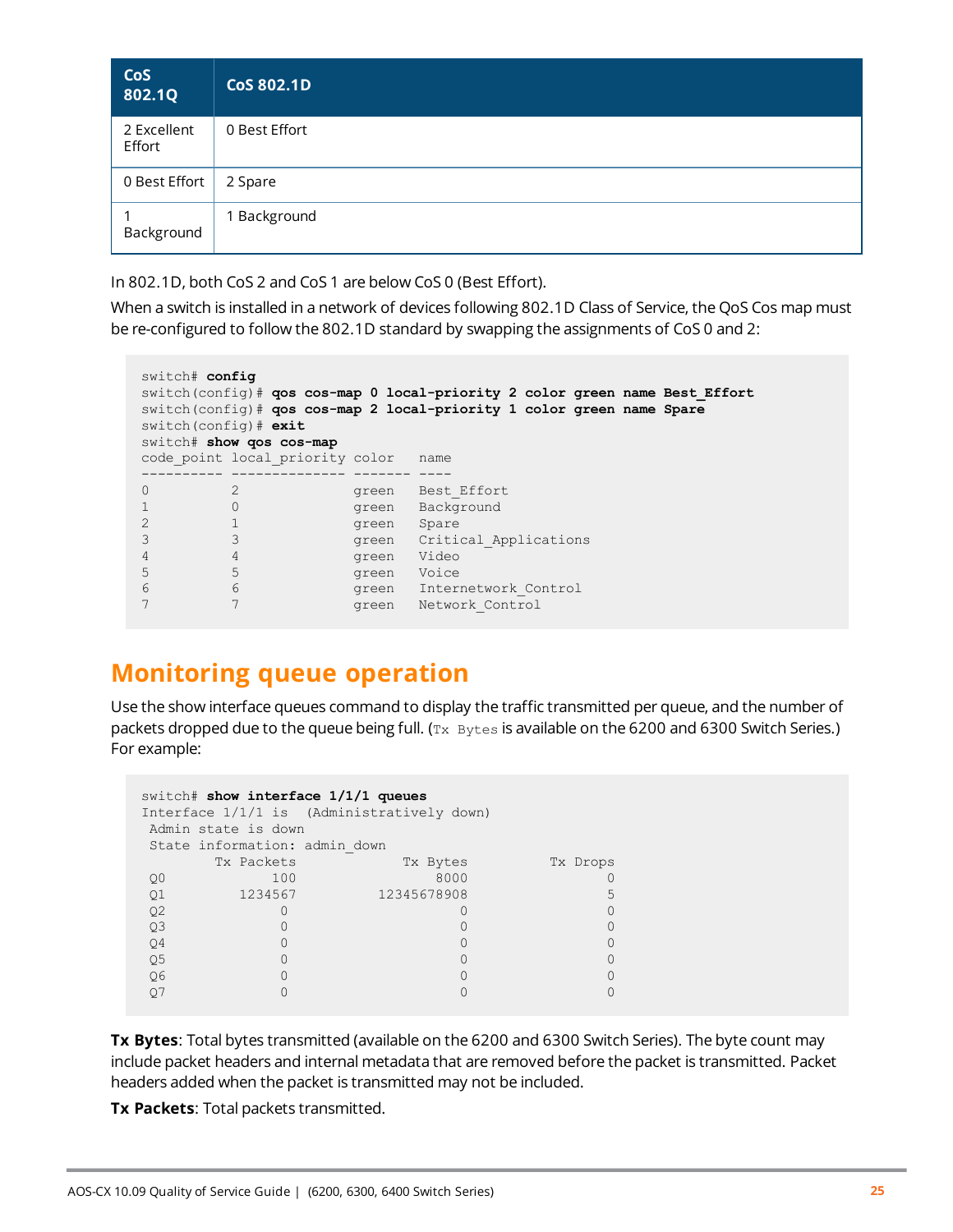**Tx Drops**: The number of packets dropped by a queue before it was sent. When traffic cannot be forwarded out an egress interface, it backs up at ingress. The more servicing assigned to a queue by a schedule profile, the less likely traffic destined for that queue will back up and be dropped. Tx Drops shows the sum of packets that were dropped across all line modules (due to insufficient capacity) by the ingress Virtual Output Queues (VOQs) destined for the egress port. Applicable to the 6400 Switch Series: Because the counts are read separately from each line module, the sum is not an instantaneous snapshot.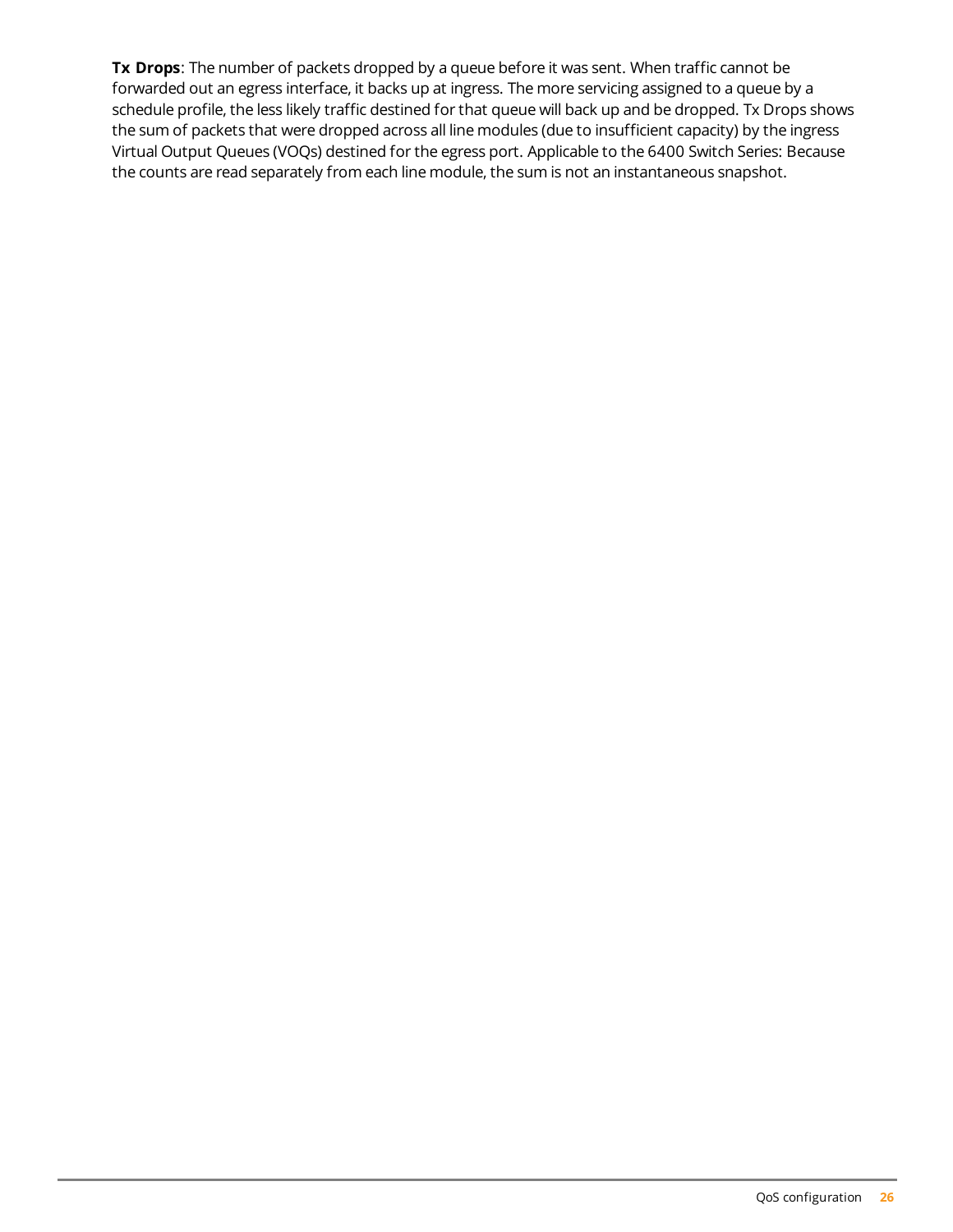# <span id="page-26-1"></span><span id="page-26-0"></span>**apply qos**

apply qos [queue-profile *<QUEUE-NAME>*] schedule-profile *<SCHEDULE-NAME>* no apply qos schedule-profile *<SCHEDULE-NAME>*

#### **Description**

Applies a queue profile and schedule profile globally to all Ethernet and LAG interfaces on the switch, or applies a schedule profile to a specific interface. When applied globally, the specified schedule profile is configured only on Ethernet interfaces and LAGs that do not already have their own schedule profile.

The same profile can be applied both globally and locally to an interface. This guarantees that an interface always uses the specified profile, even if the global profile is changed.

The  $no$  form of this command removes the specified schedule profile from an interface and the interface uses the global schedule profile. This is the only way to remove a schedule profile override from the interface.



Interfaces may shut down briefly during reconfiguration.

| <b>Parameter</b>                                 | <b>Description</b>                                                                                                                                                                                                 |
|--------------------------------------------------|--------------------------------------------------------------------------------------------------------------------------------------------------------------------------------------------------------------------|
| queue-profile <queue-name></queue-name>          | Specifies the name of the queue profile to apply. Range: 1 to 64<br>alphanumeric characters, including period (.), underscore (_), and<br>hyphen (-). This parameter is not supported in the config-if<br>context. |
| schedule-profile <schedule-name></schedule-name> | Specifies the name of the schedule profile to apply. Range: 1 to 64<br>alphanumeric characters, including period (.), underscore (_), and<br>hyphen (-).                                                           |

#### **Usage**

- <sup>n</sup> The switch must always have a globally-applied queue and schedule profile. To stop using a given profile, apply a different profile.
- <sup>n</sup> For a queue profile to be complete and ready to be applied, all eight local priorities must be mapped to a queue.
- <sup>n</sup> For a schedule profile to be complete and ready to be applied, it must define all queues specified in the queue profile. All queues must use the same algorithm, except for the highest numbered queue, which can be **strict**.
- **Both the queue profile and the schedule profile must specify the same number of queues.**
- **n** Schedule profiles can be modified while applied, but only in ways where a single command will not result in the profile becoming invalid. For example, queue 7 can have the algorithm changed, and weighted queues can have their weights changed.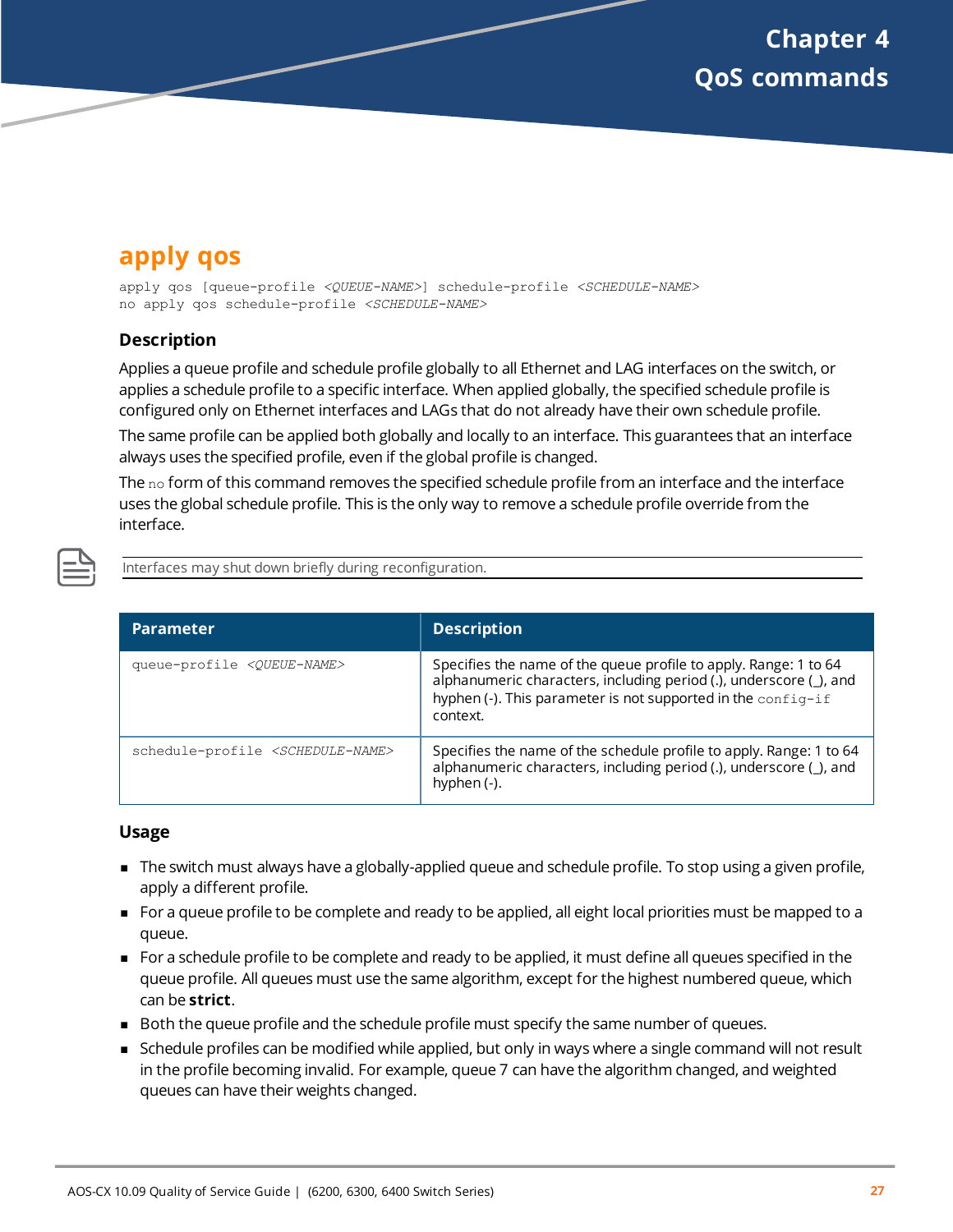<sup>n</sup> Queues must be consecutively defined starting at queue number zero. For example, a four-queue profile with priority values defined for queues 0, 1, 2, 3 is valid, but a four-queue profile which defines priority values for queues 1, 3, 5, and 7 is not.

If the number of queues was changed from the previous queue profile to the new one, any Ethernet or LAG interfaces with locally applied schedule profiles will program the newly applied global schedule-profile. The *show running-config interface* command will list the existing *apply qos schedule-profile* command with a comment describing the actual profile applied:

```
apply qos schedule-profile Old_Schedule
!actual schedule-profile New Schedule
```
#### **Examples**

The following commands illustrate a valid configuration where every local priority value is assigned to a queue and all assigned queues are defined:

```
switch(config)# qos cos-map 1 local-priority 1
switch(config)# qos queue-profile Q1
switch(config)# map queue 0 local-priority 0
switch(config)# map queue 1 local-priority 1
switch(config)# map queue 2 local-priority 2
switch(config)# map queue 3 local-priority 3
switch(config)# map queue 4 local-priority 4
switch(config)# map queue 5 local-priority 5
switch(config)# map queue 6 local-priority 6
switch(config)# map queue 7 local-priority 7
switch(config)# qos schedule-profile S1
switch(config)# dwrr queue 0 weight 5
switch(config)# dwrr queue 1 weight 10
switch(config)# dwrr queue 2 weight 15
switch(config)# dwrr queue 3 weight 20
switch(config)# dwrr queue 4 weight 25
switch(config)# dwrr queue 5 weight 50
```
The following commands illustrate an invalid configuration because local priority 2 is not assigned to a queue:

```
switch(config)# qos cos-map 1 local-priority 1
switch(config)# qos queue-profile Q1
switch(config)# map queue 0 local-priority 0
switch(config)# map queue 1 local-priority 1
switch(config)# map queue 3 local-priority 3
switch(config)# map queue 4 local-priority 4
switch(config)# map queue 5 local-priority 5
switch(config)# map queue 5 local-priority 6
switch(config)# map queue 5 local-priority 7
switch(config)# qos schedule-profile S1
switch(config)# dwrr queue 0 weight 5
switch(config)# dwrr queue 1 weight 10
switch(config)# dwrr queue 3 weight 15
switch(config)# dwrr queue 4 weight 25
switch(config)# dwrr queue 5 weight 50
```
Applying the QoS profile **Q1** and the schedule profile **S1** to all interfaces that do not have an applied interface-specific schedule profile: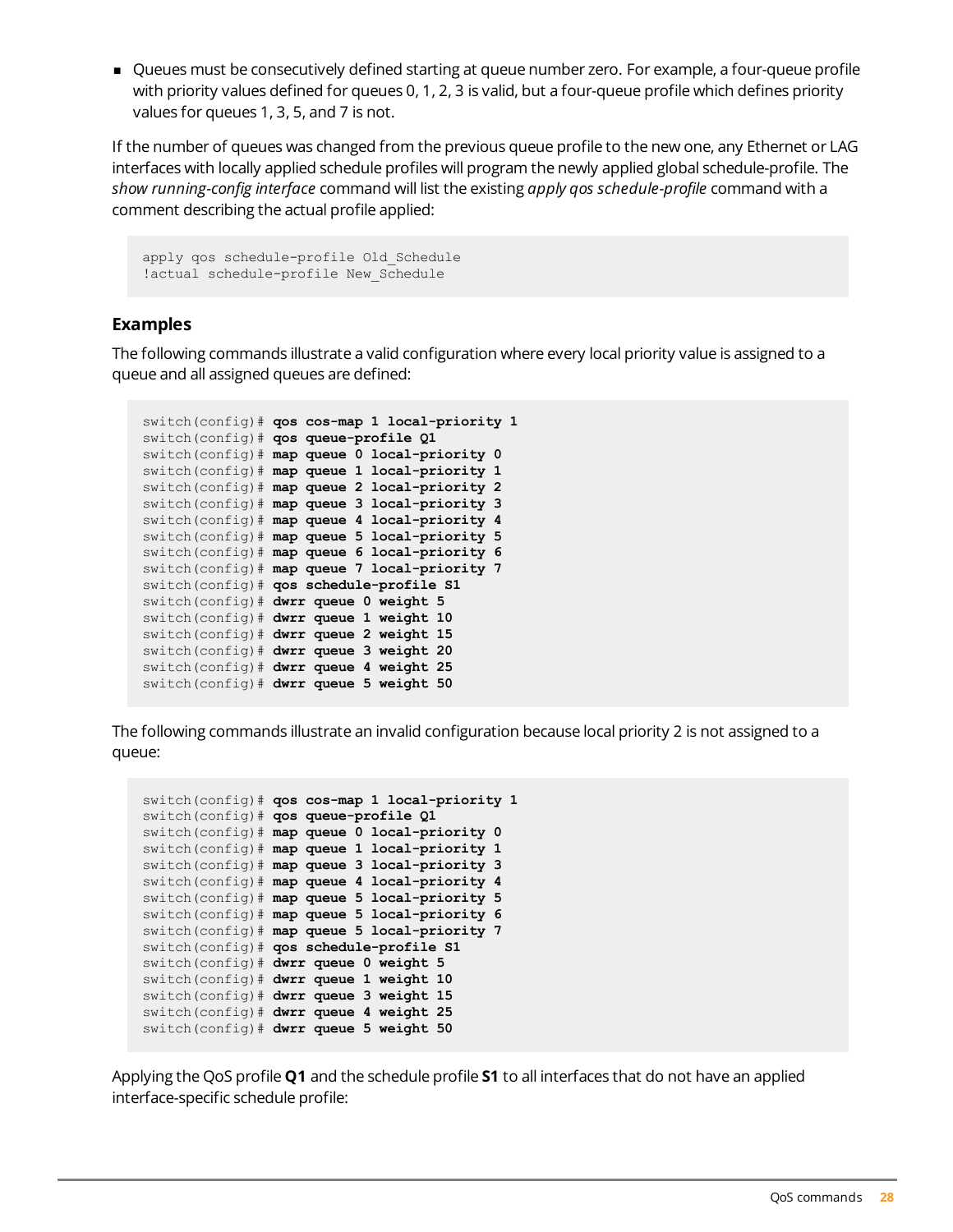| <b>Release</b>   | <b>Modification</b> |
|------------------|---------------------|
| 10.07 or earlier | $- -$               |

#### **Command Information**

| <b>Platforms</b> | <b>Command context</b>               | <b>Authority</b>                                                                      |
|------------------|--------------------------------------|---------------------------------------------------------------------------------------|
| All platforms    | config<br>config-if<br>config-lag-if | Administrators or local user group members with execution rights<br>for this command. |

### <span id="page-28-0"></span>**dwrr queue**

```
dwrr queue <QUEUE-NUMBER> weight <WEIGHT>
no dwrr queue <QUEUE-NUMBER>
```
#### **Description**

Assigns the deficit weighted round robin (DWRR) algorithm and its weight to a queue in a schedule profile. DWRR allocates available bandwidth among all non-empty queues in relation to the queue weights.

The no form of this command removes the DWRR algorithm from a queue in a schedule profile.

| Parameter <b>\</b>            | <b>Description</b>                                 |
|-------------------------------|----------------------------------------------------|
| <oueue-number></oueue-number> | Specifies the queue number. Range: 0 to 7.         |
| weight <weight></weight>      | Specifies the scheduling weight. Range: 1 to 1023. |

#### **Examples**

Assigning DWRR with a weight of **17** to queue **2** in the schedule profile **myschedule**:

```
switch(config)# qos schedule-profile myschedule
switch(config-schedule)# dwrr queue 2 weight 17
```
Deleting DWRR for queue **2** from the schedule profile **myschedule**:

```
switch(config)# qos schedule-profile myschedule
switch(config-schedule)# no dwrr queue 2
```
#### **Command History**

| <b>Release</b>   | <b>Modification</b> |
|------------------|---------------------|
| 10.07 or earlier | $- -$               |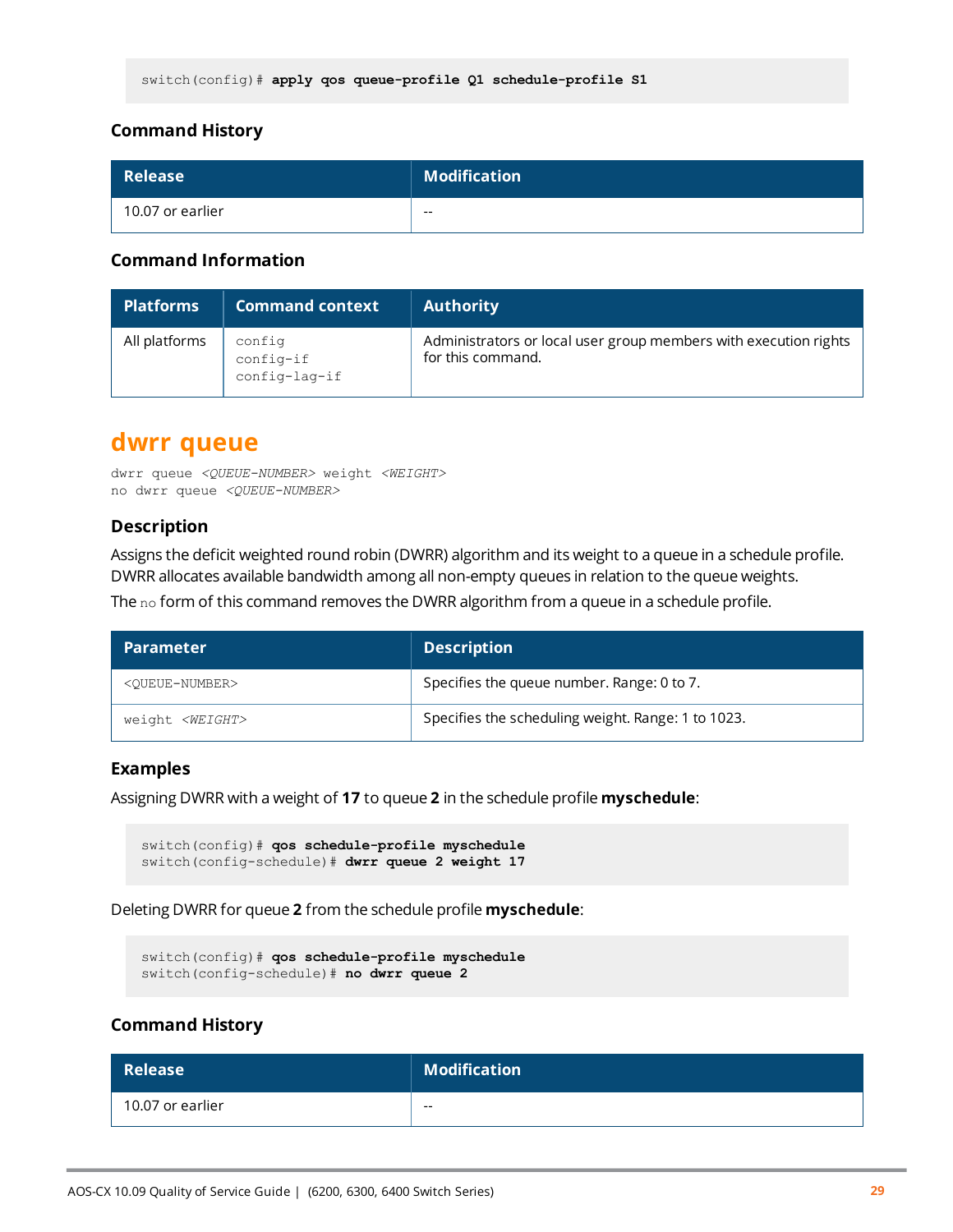#### **Command Information**

| <b>Platforms</b>     | <b>Command context</b>         | <b>Authority</b>                                                                      |
|----------------------|--------------------------------|---------------------------------------------------------------------------------------|
| 6200<br>6300<br>6400 | config-schedule- <name></name> | Administrators or local user group members with execution<br>rights for this command. |

### <span id="page-29-0"></span>**map queue**

map queue *<QUEUE-NUMBER>* local-priority *<PRIORITY-NUMBER>* no map queue *<QUEUE-NUMBER>* [local-priority *<PRIORITY-NUMBER>*]

#### **Description**

Assigns a local priority to a queue in a queue profile. By default, the larger the queue number the higher its priority. A queue without a local priority value assigned to it is not used to store packets. The same queue can be assigned multiple local priorities.

The no form of this command removes the specified local priority from a specific queue. If no local priority number is specified, then all local priorities are removed from the queue.

| <b>Parameter</b>                    | <b>Description</b>                                                                                   |
|-------------------------------------|------------------------------------------------------------------------------------------------------|
| <oueue-number></oueue-number>       | Specifies the queue number. Range: 0 to 7.                                                           |
| <priority-number></priority-number> | Specifies the local priority. Range: 0 to 7, where 0 is the lowest<br>priority and 7 is the highest. |

#### **Usage**

The following commands illustrate a valid configuration, where every local priority value is assigned to a queue:

|  | map queue 0 local-priority 0 |  |
|--|------------------------------|--|
|  | map queue 1 local-priority 1 |  |
|  | map queue 1 local-priority 2 |  |
|  | map queue 3 local-priority 3 |  |
|  | map queue 4 local-priority 4 |  |
|  | map queue 5 local-priority 5 |  |
|  | map queue 5 local-priority 6 |  |
|  | map queue 5 local-priority 7 |  |

The following commands illustrate an invalid configuration, because local priority 2 is not assigned to a queue:

```
map queue 0 local-priority 0
map queue 1 local-priority 1
map queue 2 local-priority 3
map queue 3 local-priority 4
map queue 4 local-priority 5
map queue 5 local-priority 6
map queue 5 local-priority 7
```
#### **Examples**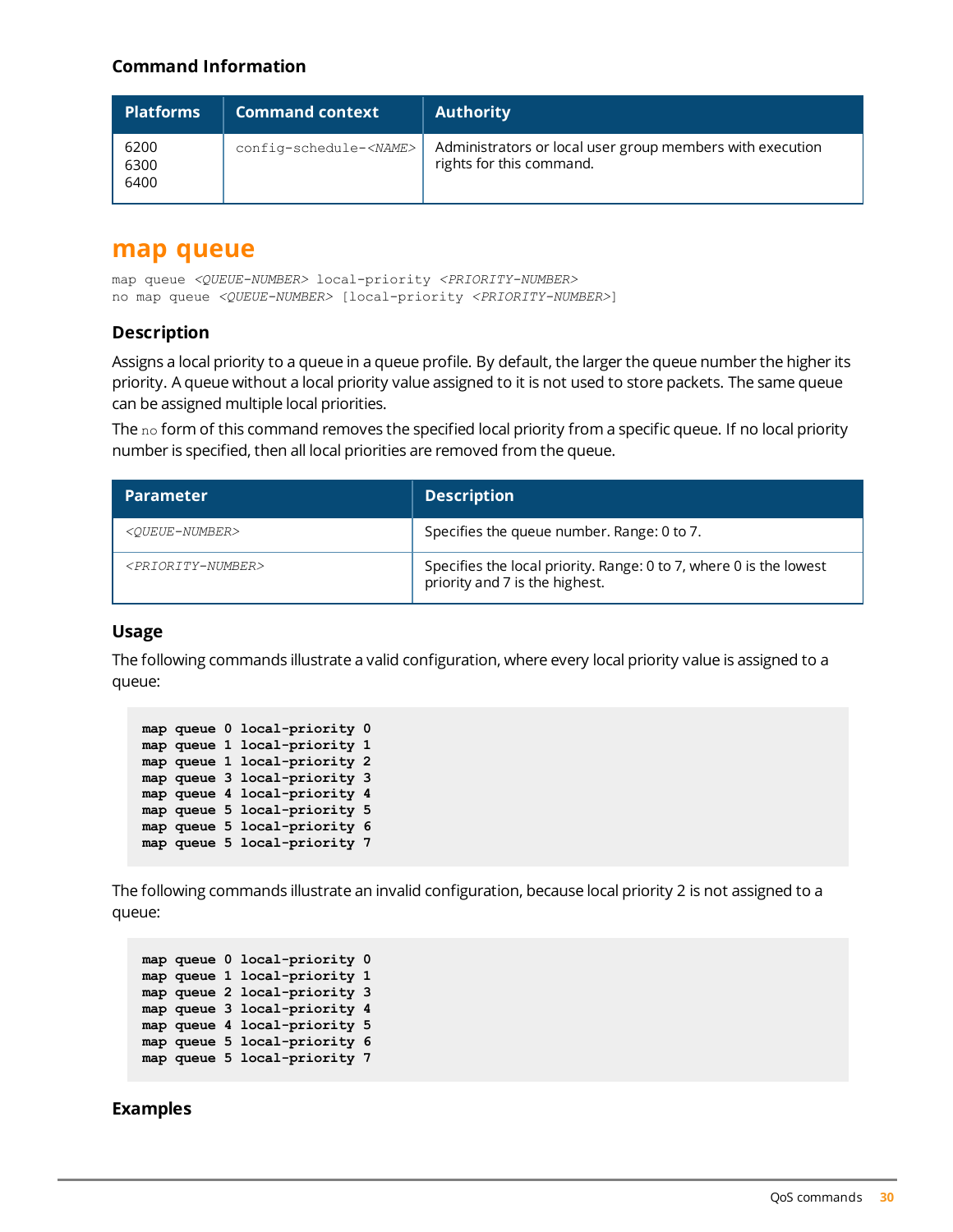Assigning priority **7** to queue **7** in profile **myprofile**:

```
switch(config)# qos queue-profile myprofile
switch(config-queue)# map queue 7 local-priority 7
```
Removing priority **7** from queue **7** in profile **myprofile**:

```
switch(config)# qos queue-profile myprofile
switch(config-queue)# no map queue 7 local-priority 7
```
#### **Command History**

| <b>Release</b>   | <b>Modification</b> |
|------------------|---------------------|
| 10.07 or earlier | $- -$               |

#### **Command Information**

| <b>Platforms</b> | <b>Command context</b> | <b>Authority</b>                                                                      |
|------------------|------------------------|---------------------------------------------------------------------------------------|
| All platforms    | config-queue           | Administrators or local user group members with execution rights<br>for this command. |

### <span id="page-30-0"></span>**min-bandwidth**

The min-bandwidth command only applies to Aruba 6300 Series Switches.

min-bandwidth queue *<QUEUE-NUMBER>* percent *<VALUE>* no min-bandwidth queue *<QUEUE-NUMBER>*

#### **Description**

Assigns the Guaranteed Minimum Bandwidth (GMB) algorithm and a percentage of bandwidth to a queue. GMB allocates available bandwidth among all non-empty queues in relation to their configured minimum bandwidth. Non-empty queues are serviced first in strict order up to their minimum bandwidth. If there is any remaining bandwidth, the scheduler will strictly service any remaining non-empty queues.

The no form of this command only clears the algorithm for a queue if GMB has been assigned.

| <b>Parameter</b>              | <b>Description</b>                                                            |
|-------------------------------|-------------------------------------------------------------------------------|
| <queue-number></queue-number> | Specifies the queue number. Range: 0 to 7.                                    |
| $<$ VALUE $>$                 | Specifies bandwidth percentage used for GMB scheduling. Range:<br>0 to $100.$ |

#### **Examples**

Assigning queue 0 of schedule profile S1 the GMB scheduling algorithm with minimum bandwidth of 5 percent: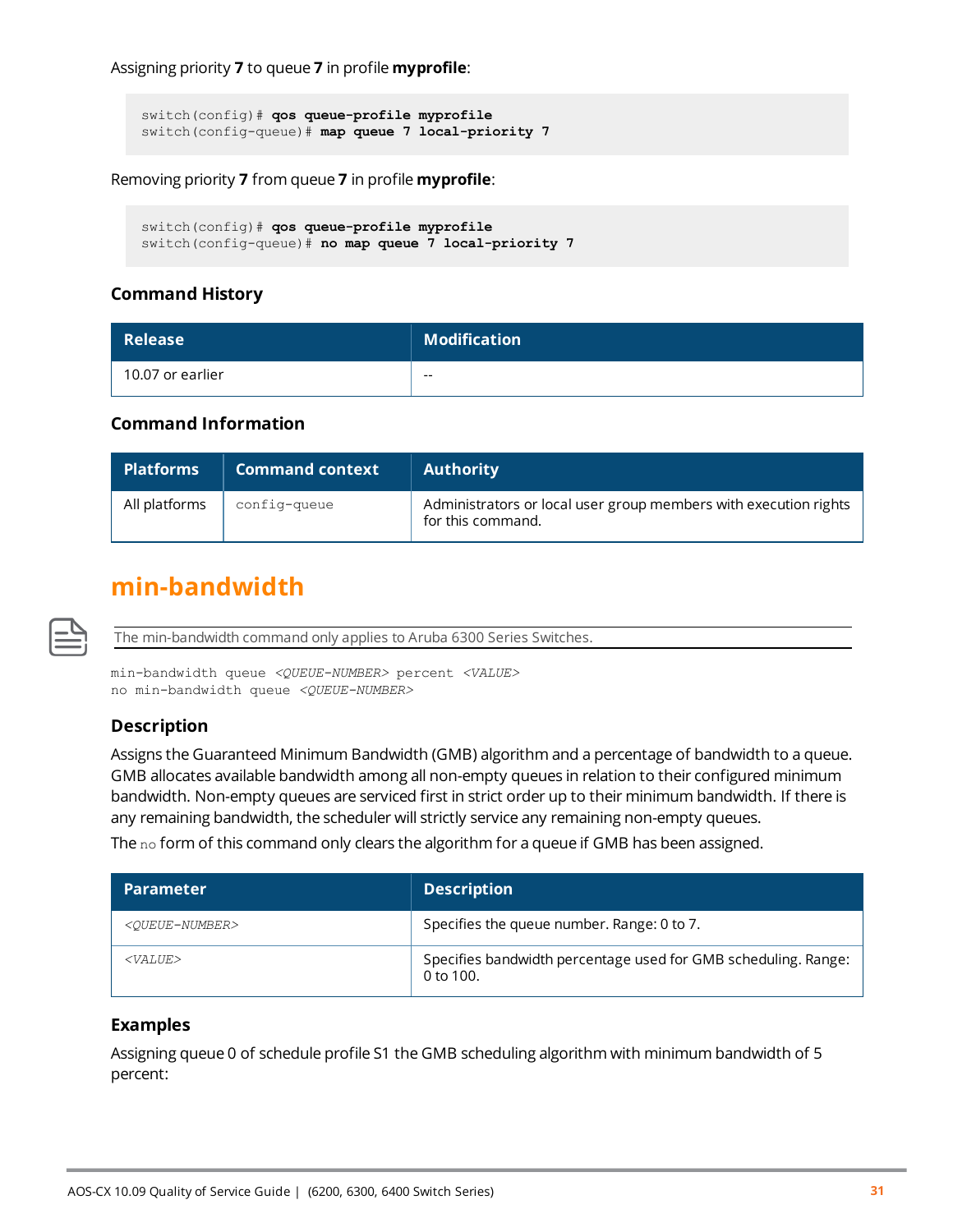```
switch(config)# qos schedule-profile S1
switch(config-schedule)# min-bandwidth queue 0 percent 5
```
#### Removing GMB from queue 0:

```
switch(config)# qos schedule-profile s1
switch(config-schedule)# no min-bandwidth queue 0
```
#### **Command History**

| <b>Release</b>   | <b>Modification</b> |
|------------------|---------------------|
| 10.07 or earlier | $- -$               |

#### **Command Information**

| <b>Platforms</b>     | <b>Command context</b>         | <b>Authority</b>                                                                      |
|----------------------|--------------------------------|---------------------------------------------------------------------------------------|
| 6200<br>6300<br>6400 | config-schedule- <name></name> | Administrators or local user group members with execution<br>rights for this command. |

#### <span id="page-31-0"></span>**name queue**

name queue *<QUEUE-NUMBER> <DESCRIPTION>* no name queue *<QUEUE-NUMBER>*

#### **Description**

Assigns a description to a queue in a queue profile. This is for identification purposes and has no effect on configuration.

The no form of this command removes the description associated with a queue.

| <b>Parameter</b>              | <b>Description</b>                                                                                                                                             |
|-------------------------------|----------------------------------------------------------------------------------------------------------------------------------------------------------------|
| <oueue-number></oueue-number> | Specifies the queue number. Range: 0 to 7.                                                                                                                     |
| <description></description>   | Specifies a queue description for identification purposes. Range: 1<br>to 64 alphanumeric characters, including period (.), underscore (_),<br>and hyphen (-). |

#### **Examples**

Assigning the description **priority-traffic** to queue **7**:

```
switch(config)# qos queue-profile myprofile
switch(config-queue)# name queue 7 priority-traffic
```
Removing the description from queue **7**: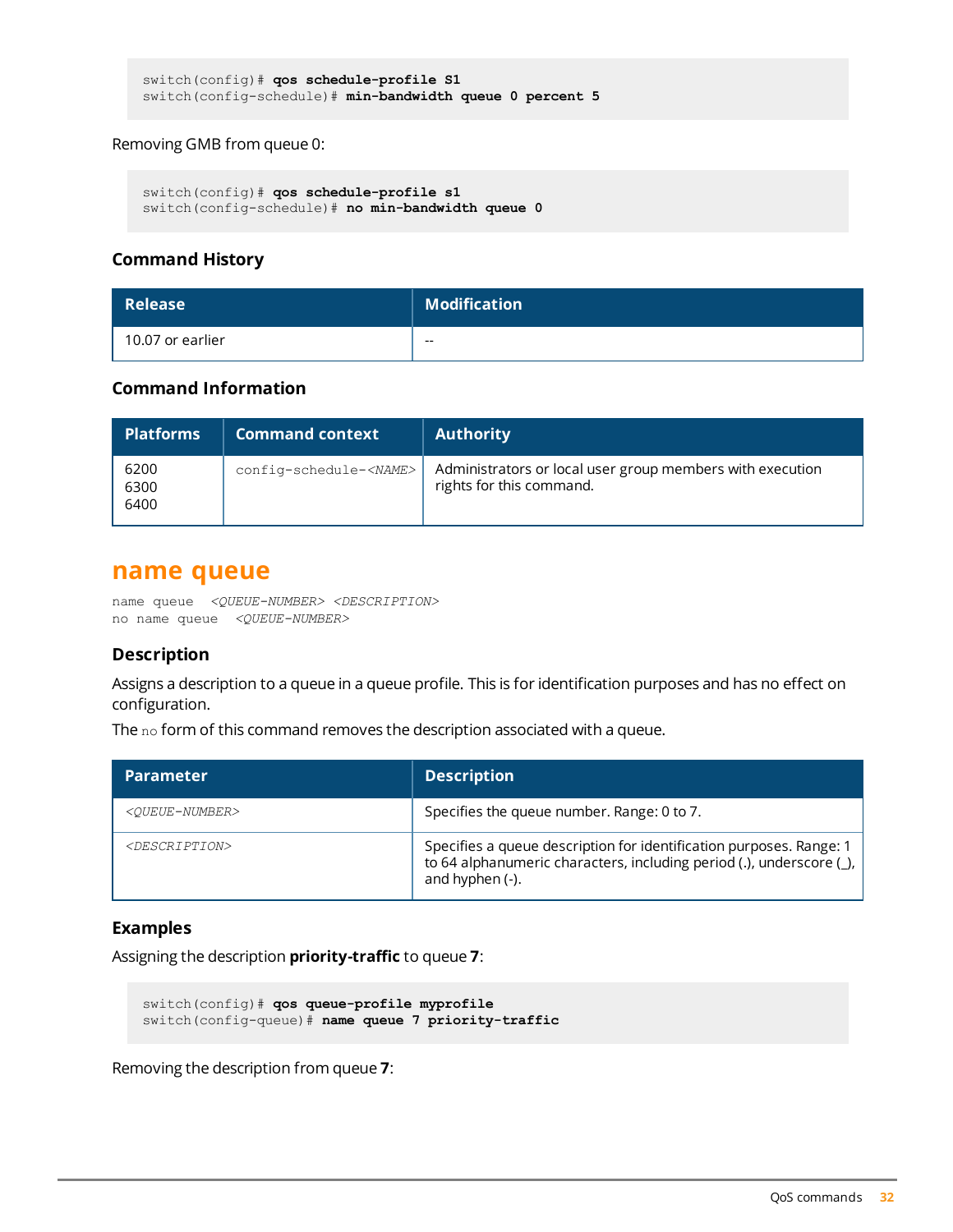| <b>Release</b>   | Modification |
|------------------|--------------|
| 10.07 or earlier | $- -$        |

#### **Command Information**

| <b>Platforms</b> | <b>Command context</b> | <b>Authority</b>                                                                      |
|------------------|------------------------|---------------------------------------------------------------------------------------|
| All platforms    | config-queue           | Administrators or local user group members with execution rights<br>for this command. |

### <span id="page-32-0"></span>**qos cos**

```
qos cos <CODE-POINT>
no qos cos
```
#### **Description**

Configures a CoS PCP remark for an Ethernet or LAG interface. Packets that ingress on the interface are remarked at egress using the configured CoS PCP value.

The remark only occurs when QoS trust mode on the interface is set to none.

If QoS trust mode is not set to none, then the remark is ignored, and the following commands will show the CoS remark status as ignored (incompatible Port Access Trust configuration) or not applied' (incompatible QoS global/port Trust configuration):

- $\blacksquare$  show running-configuration
- <sup>n</sup> show interface *<PORT-NUM>*
- show interface <PORT-NUM> qos

The no form of this command removes a CoS remark on an interface.

| <b>Parameter</b>                 | <b>Description</b>                                         |
|----------------------------------|------------------------------------------------------------|
| <i><code-point></code-point></i> | Specifies an 802.1 VLAN priority CoS value. Range: 0 to 7. |

#### **Examples**

*On the 6400 Switch Series, interface identification differs.* Configuring a CoS remark of **3** on interface **1/1/1**:

```
switch(config)# interface 1/1/1
switch(config-if)# qos trust none
switch(config-if)# qos cos 3
```
Deleting a CoS remark of **3** on interface **1/1/1**: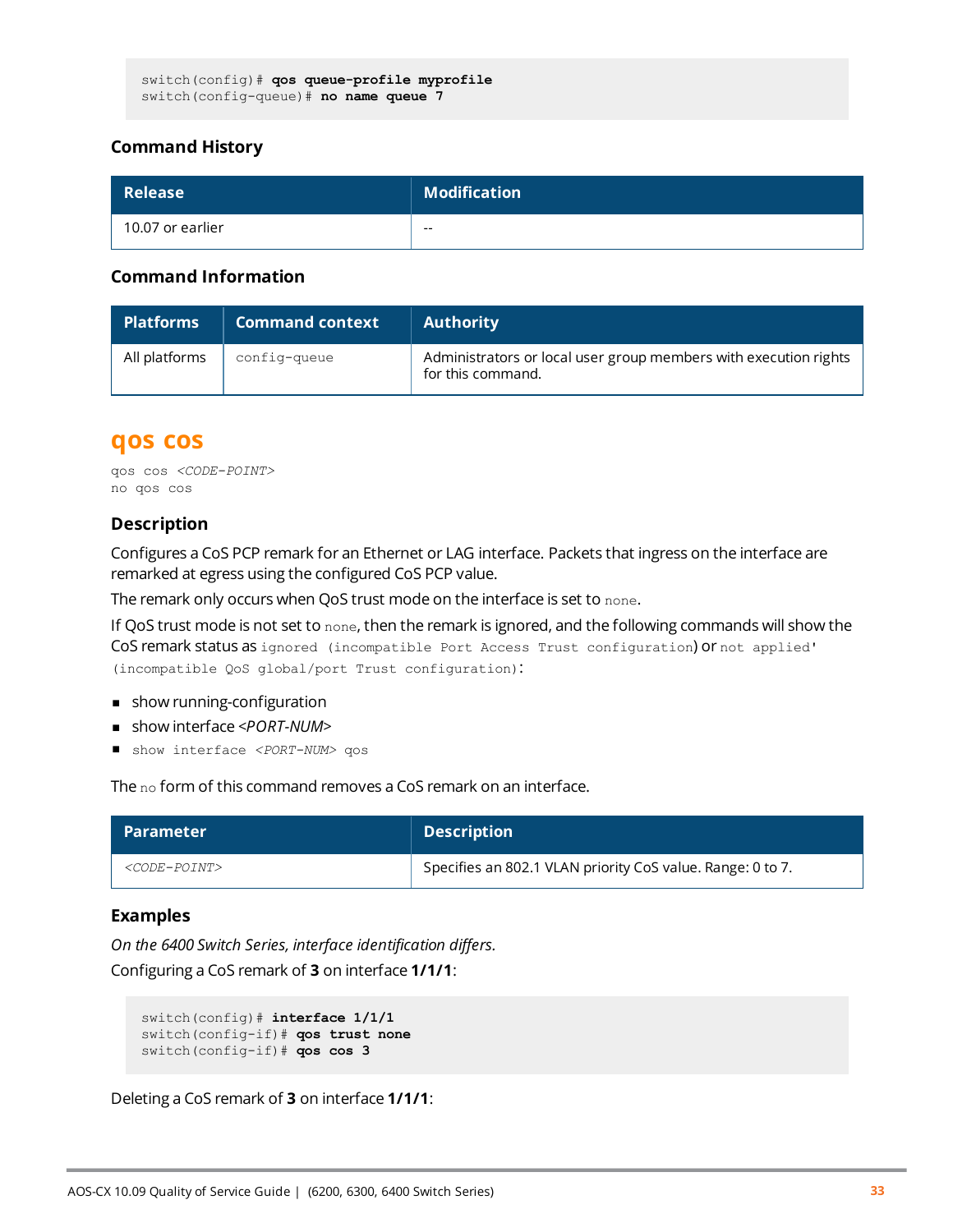```
switch(config)# interface 1/1/1
switch(config-if)# no qos cos
```

| <b>Release</b>   | <b>Modification</b> |
|------------------|---------------------|
| 10.07 or earlier | $- -$               |

#### **Command Information**

| <b>Platforms</b>     | <b>Command context</b> | <b>Authority</b>                                                                      |
|----------------------|------------------------|---------------------------------------------------------------------------------------|
| 6200<br>6300<br>6400 | $config-if$            | Administrators or local user group members with execution rights<br>for this command. |

### <span id="page-33-0"></span>**qos cos-map**

```
qos cos-map <CODE-POINT> local-priority <PRIORITY-NUMBER> [color <COLOR>] [name
<DESCRIPTION>]
no qos cos-map <CODE-POINT>
```
#### **Description**

Defines the local priority assigned to incoming packets for a specific 802.1 VLAN priority code point (CoS) value. The CoS map values are used to mark incoming packets when QoS trust mode is set to **cos**. In **trust none** mode, CoS map entry 0 is used to set the port default local priority and color.

To see the default CoS map settings, use the following command:

|        | switch# show gos cos-map default<br>code point local priority color |                                                             | name                                                                                                             |
|--------|---------------------------------------------------------------------|-------------------------------------------------------------|------------------------------------------------------------------------------------------------------------------|
|        |                                                                     |                                                             |                                                                                                                  |
| 5<br>6 | 5<br>6                                                              | green<br>green<br>green<br>green<br>green<br>green<br>green | Best Effort<br>Background<br>Excellent Effort<br>Critical Applications<br>Video<br>Voice<br>Internetwork Control |
|        |                                                                     | green                                                       | Network Control                                                                                                  |

The no form of this command restores the assignments for a CoS map value to the default setting.

| <b>Parameter</b>                                   | <b>Description</b>                                                                                     |
|----------------------------------------------------|--------------------------------------------------------------------------------------------------------|
| $\langle\mathit{CODE-POINT}\rangle$                | Specifies an 802.1 VLAN priority CoS value. Range: 0 to 7. Default                                     |
| local-priority <priority-number></priority-number> | Specifies a local priority value to associate with the CODE-POINT<br>value. Range: 0 to 7. Default: 0. |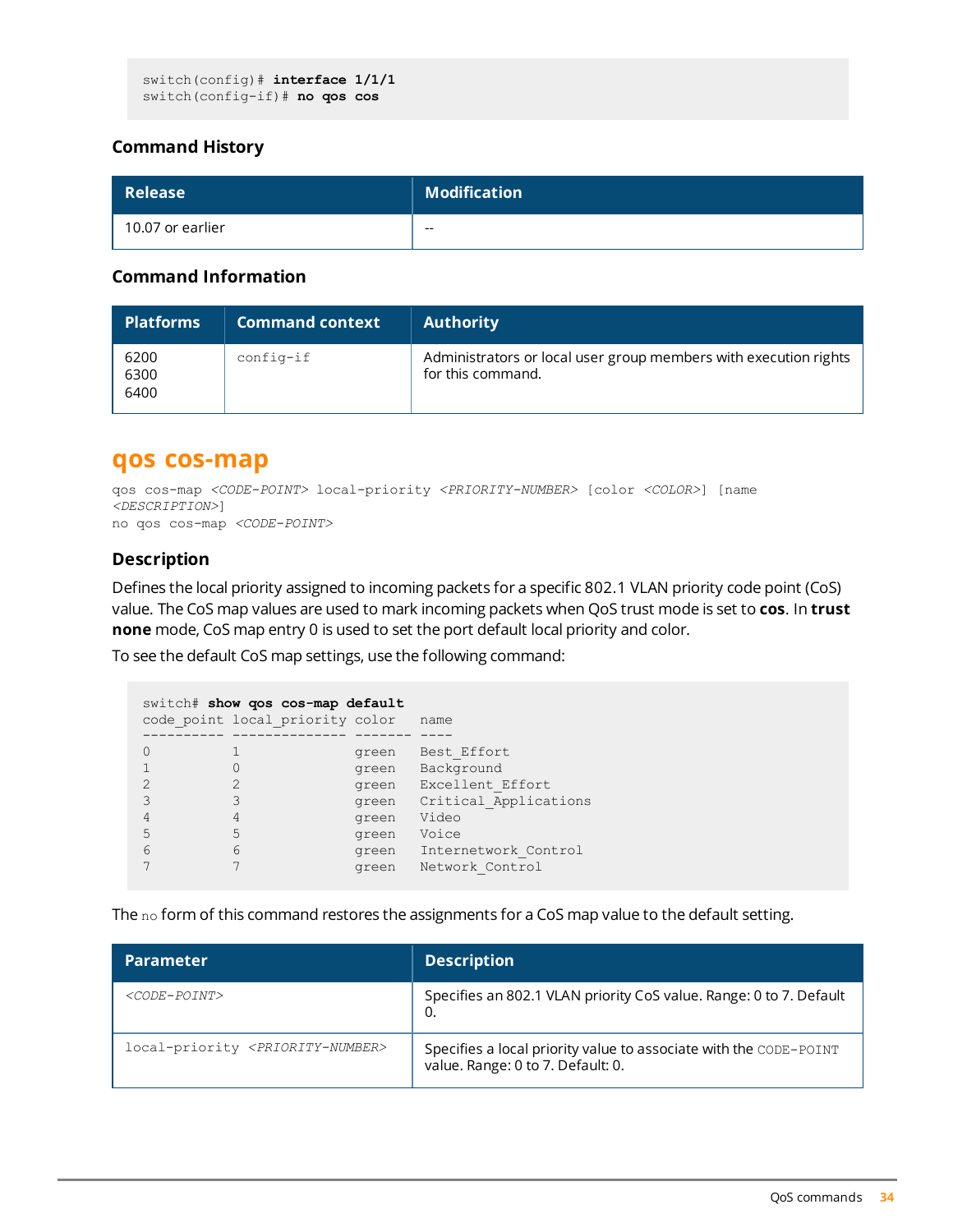| <b>Parameter</b>                 | <b>Description</b>                                                                                                                                                                                                                         |
|----------------------------------|--------------------------------------------------------------------------------------------------------------------------------------------------------------------------------------------------------------------------------------------|
| color <color></color>            | Reserved for future use.                                                                                                                                                                                                                   |
| name <description></description> | Specifies a description for the CoS setting. The name is for<br>identification only, and has no effect on queue configuration.<br>Range: 1 to 64 alphanumeric characters, including period (.),<br>underscore $(\_)$ , and hyphen $(\-)$ . |

#### **Usage**

#### **Examples**

Mapping CoS value **1** to a local priority of **2**:

switch(config)# **qos cos-map 1 local-priority 2**

Mapping CoS value **1** to the default local priority value:

switch(config)# **no qos cos-map 1**

#### **Command History**

| <b>Release</b>   | <b>Modification</b> |
|------------------|---------------------|
| 10.07 or earlier | $- -$               |

#### **Command Information**

| <b>Platforms</b>     | <b>Command context</b> | <b>Authority</b>                                                                      |
|----------------------|------------------------|---------------------------------------------------------------------------------------|
| 6200<br>6300<br>6400 | config                 | Administrators or local user group members with execution rights<br>for this command. |

### <span id="page-34-0"></span>**qos dscp**

qos dscp *<CODE-POINT>* no qos dscp

#### **Description**

Configures a differentiated services code point (DSCP) remark for an Ethernet or LAG interface. IPV4 and IPV6 packets that ingress on the interface are remarked at egress using the configured DSCP value.

The remark only occurs when QoS trust mode on the interface is set to none. If a DSCP remark is configured and then trust mode is subsequently set to  $\cos$  or  $\text{dsep}$ , then the DSCP remark is ignored.

The following commands will show the remark status as *ignored* (incompatible Port Access Trust configuration) or *not applied* (incompatible QoS global or port trust configuration):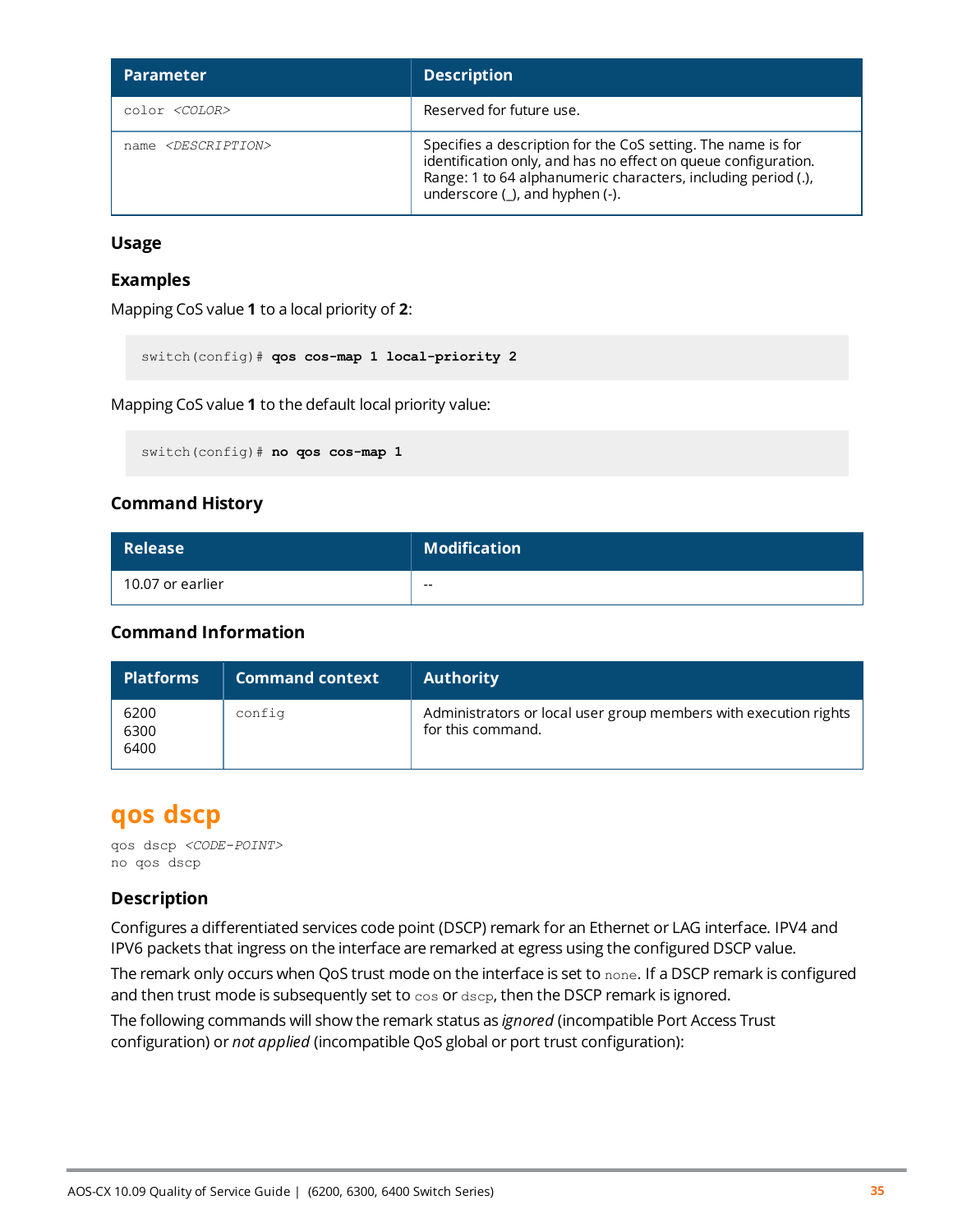- show running-configuration
- show interface <INTERFACE-NAME>
- show interface <INTERFACE-NAME> qos

The no form of this command removes a CoS remark on an interface.

| <b>Parameter</b>          | <b>Description</b>                                                           |
|---------------------------|------------------------------------------------------------------------------|
| <code-point></code-point> | Specifies an IP differentiated services code point value. Range: 0<br>to 63. |

#### **Usage**

Order of operation for arriving IPv4 or IPv6 packets:

- 1. Trust none is applied with initial local-priority and color metadata assigned from the CoS Map entry index 0.
- 2. The local-priority value and the queue profile are then used to determine the queue for the packet.
- 3. The remark of the packet's DSCP metadata field is performed. When the packet is transmitted, its IPv4 or IPv6 DS header is remarked with the DSCP metadata.

For arriving non-IP packets:

Trust none is applied with initial local-priority and color metadata assigned from the CoS Map entry index 0. This selects the queue for packet scheduling. The PCP of any tagged non-IP packets is unchanged.

#### **Examples**

*On the 6400 Switch Series, interface identification differs.* Configuring a DSCP remark of **43** on interface **1/1/1**:

```
switch(config)# interface 1/1/1
switch(config-if)# qos trust none
switch(config-if)# qos dscp 43
```
Deleting a DSCP remark of **43** on interface **1/1/1**:

```
switch(config)# interface 1/1/1
switch(config-if)# no dscp 43
```
#### **Command History**

| <b>Release</b>   | <b>Modification</b> |
|------------------|---------------------|
| 10.07 or earlier | $- -$               |

#### **Command Information**

| <b>Platforms</b>     | <b>Command context</b>        | <b>Authority</b>                                                                      |
|----------------------|-------------------------------|---------------------------------------------------------------------------------------|
| 6200<br>6300<br>6400 | config-if<br>$config$ -laq-if | Administrators or local user group members with execution rights<br>for this command. |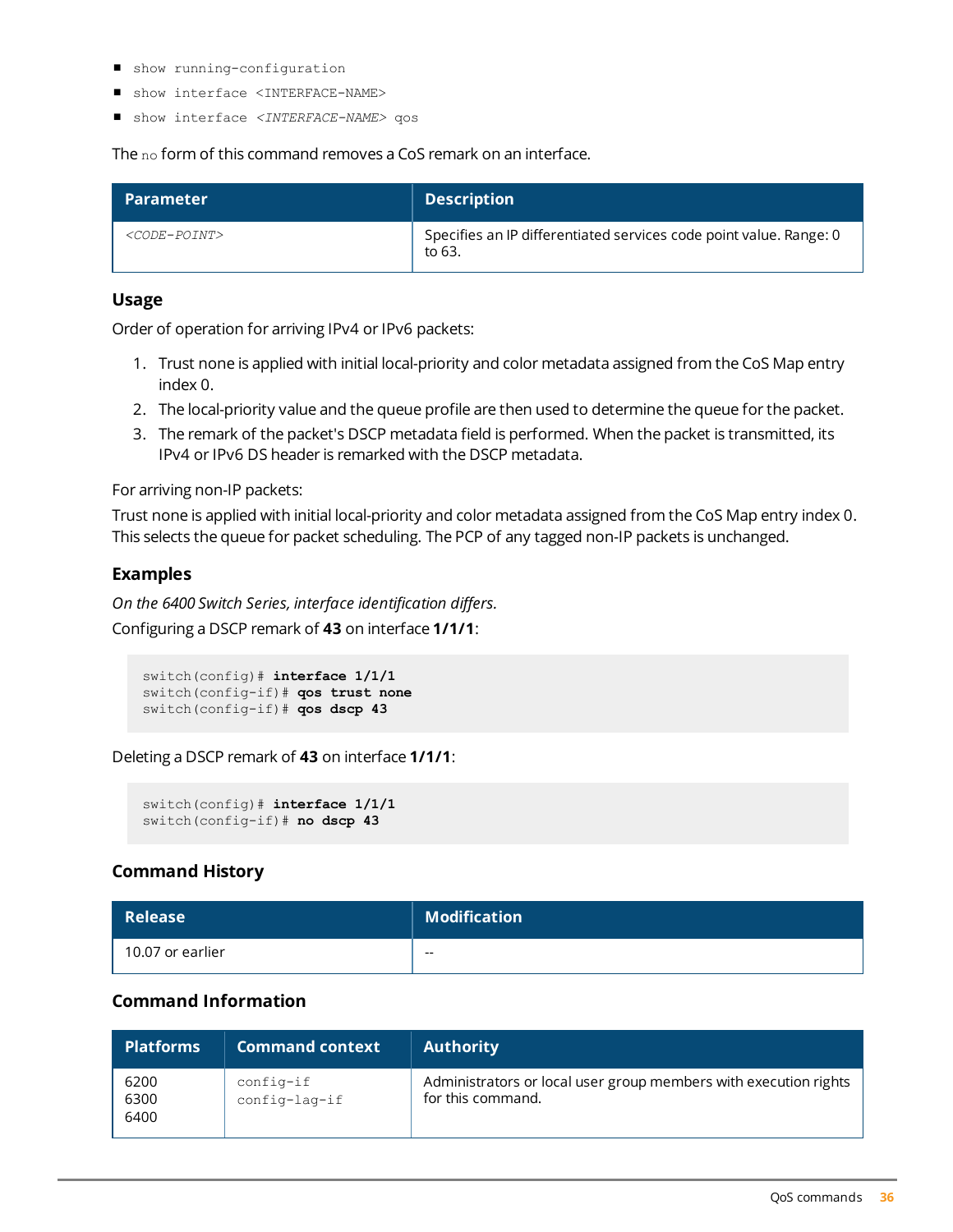# <span id="page-36-0"></span>**qos dscp-map**

```
qos dscp-map <CODE-POINT> local-priority <PRIORITY-NUMBER> [color <COLOR>] [cos <PCP-VALUE>]
[name <DESCRIPTION>]
no qos dscp-map <CODE-POINT>
```
#### **Description**

Defines the local priority assigned to incoming packets for a specific IP differentiated services code point (DSCP) value. The DSCP map values are used to prioritize incoming packets when QoS trust mode is set to **dscp**.

The no form of this command restores the assignments for a code point to the default setting.

Use show qos dscp-map to view the current settings.To see the default DSCP map settings, use the following command:

| switch# show qos dscp-map default<br>code point local priority cos color |                            |  |                                                    | name            |
|--------------------------------------------------------------------------|----------------------------|--|----------------------------------------------------|-----------------|
| 0<br>1<br>$\overline{2}$<br>3<br>4<br>5                                  | 1<br>1<br>1<br>1<br>1<br>1 |  | green<br>green<br>green<br>green<br>green<br>green | CS <sub>0</sub> |
| 45<br>46<br>47<br>48                                                     | 5<br>5<br>5<br>6           |  | green<br>green<br>green<br>green                   | ΕF<br>CS6       |
| 61<br>62<br>63                                                           | 7<br>7<br>7                |  | green<br>green<br>green                            |                 |

| <b>Parameter</b>                                   | <b>Description</b>                                                                                                                                                                                                                               |
|----------------------------------------------------|--------------------------------------------------------------------------------------------------------------------------------------------------------------------------------------------------------------------------------------------------|
| $\langle CODE-POINT\rangle$                        | Specifies an IP differentiated services code point. Range: 0 to 63.<br>Default: 0.                                                                                                                                                               |
| local-priority <priority-number></priority-number> | Specifies a local priority value to associate with the CODE-POINT<br>value. Range: 0 to 7. Default: 0.                                                                                                                                           |
| color <color></color>                              | Reserved for future use                                                                                                                                                                                                                          |
| COS <pcp-value></pcp-value>                        | Specifies an optional 802.1p VLAN Priority Code Point remark<br>value. Range: 0 to 7. Default: No remark.                                                                                                                                        |
| name <description></description>                   | Specifies a description for the DSCP setting. The name is used for<br>identification only, and has no effect on queue configuration.<br>Range: 1 to 64 alphanumeric characters, including period (.),<br>underscore $(\_)$ , and hyphen $(\-)$ . |

#### **Examples**

Setting code point **1** to a local priority of **2** and a CoS of **0**:

switch(config)# **qos dscp-map 1 local-priority 2 cos 0**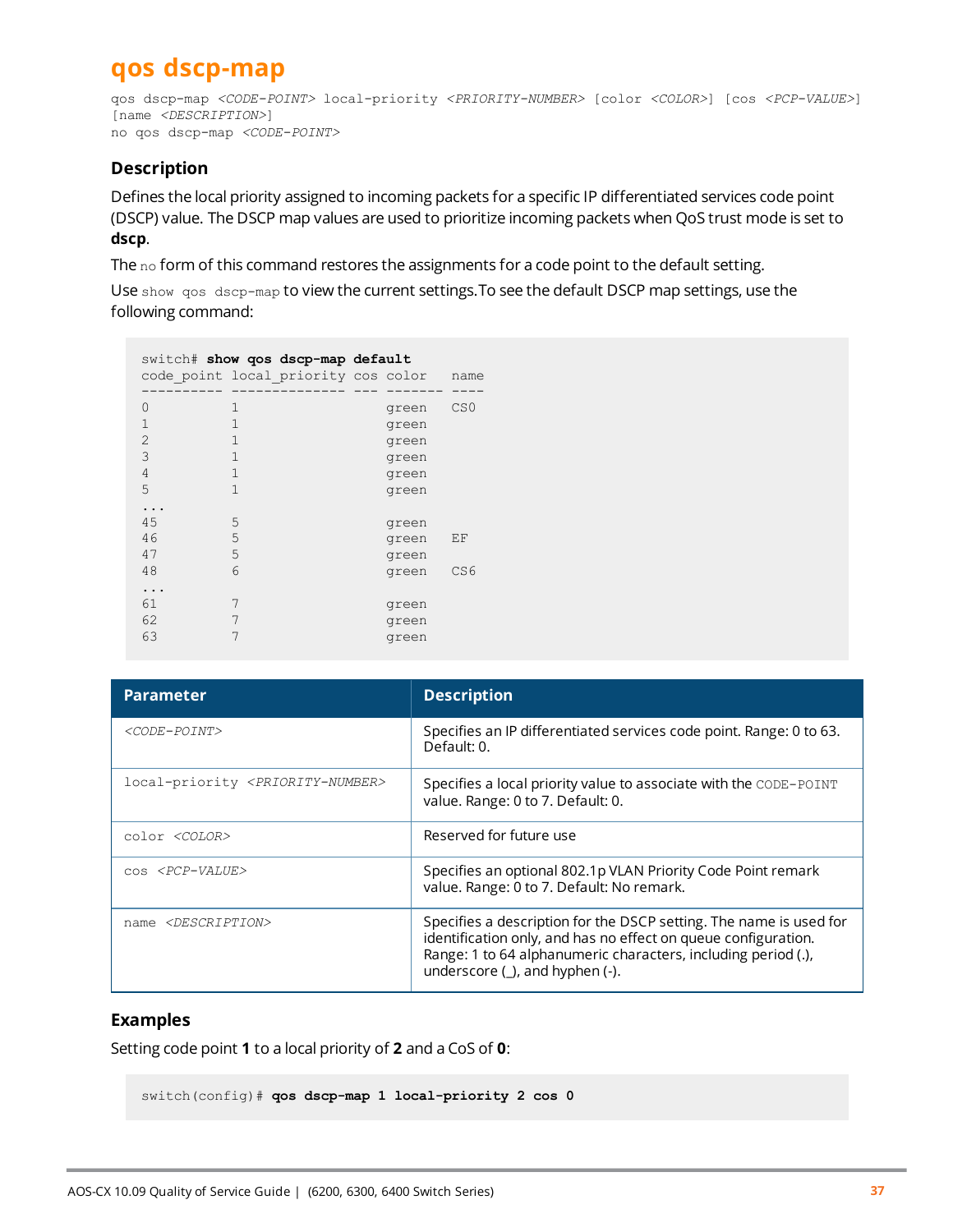switch(config)# **no qos dscp-map 1**

#### **Command History**

| <b>Release</b>   | $\blacksquare$ Modification $\blacksquare$ |
|------------------|--------------------------------------------|
| 10.07 or earlier | $- -$                                      |

#### **Command Information**

| <b>Platforms</b> | <b>Command context</b> | <b>Authority</b>                                                                      |
|------------------|------------------------|---------------------------------------------------------------------------------------|
| All platforms    | config                 | Administrators or local user group members with execution rights<br>for this command. |

### <span id="page-37-0"></span>**qos queue-profile**

qos queue-profile *<NAME>* no qos queue-profile *<NAME>*

#### **Description**

Creates a new QoS queue profile and switches to the config-queue context for the profile. Or, if the specified QoS queue profile exists, this command switches to the config-queue context for the profile. A queue profile maps queues to local-priority values. Each profile has one to eight queues numbered 0 to 7. The larger the queue number, the higher its priority during transmission scheduling.

A queue profile named **factory-default** is defined by default and is automatically applied to all interfaces. It cannot be edited or deleted. Use the command show gos queue-profile factory-default to view this profile. Do not use show running-configuration, as it will only display changes from the initial values. Use show qos queue-profile [NAME] to view the status of all queue profiles or the settings of the named profile.

The no form of this command removes the specified QoS queue profile. Only profiles that are not currently applied can be removed.

| Parameter <b>I</b> | <b>Description</b>                                                                                                                                                      |
|--------------------|-------------------------------------------------------------------------------------------------------------------------------------------------------------------------|
| $<$ NAME $>$       | Specifies the name of the QoS queue profile to create or<br>configure. Range: 1 to 64 alphanumeric characters, including<br>period (.), underscore (_), and hyphen (-). |

#### **Examples**

Creating the profile **myprofile**:

```
switch(config)# qos queue-profile myprofile
switch(config-queue)#
```
Deleting the profile **myprofile**: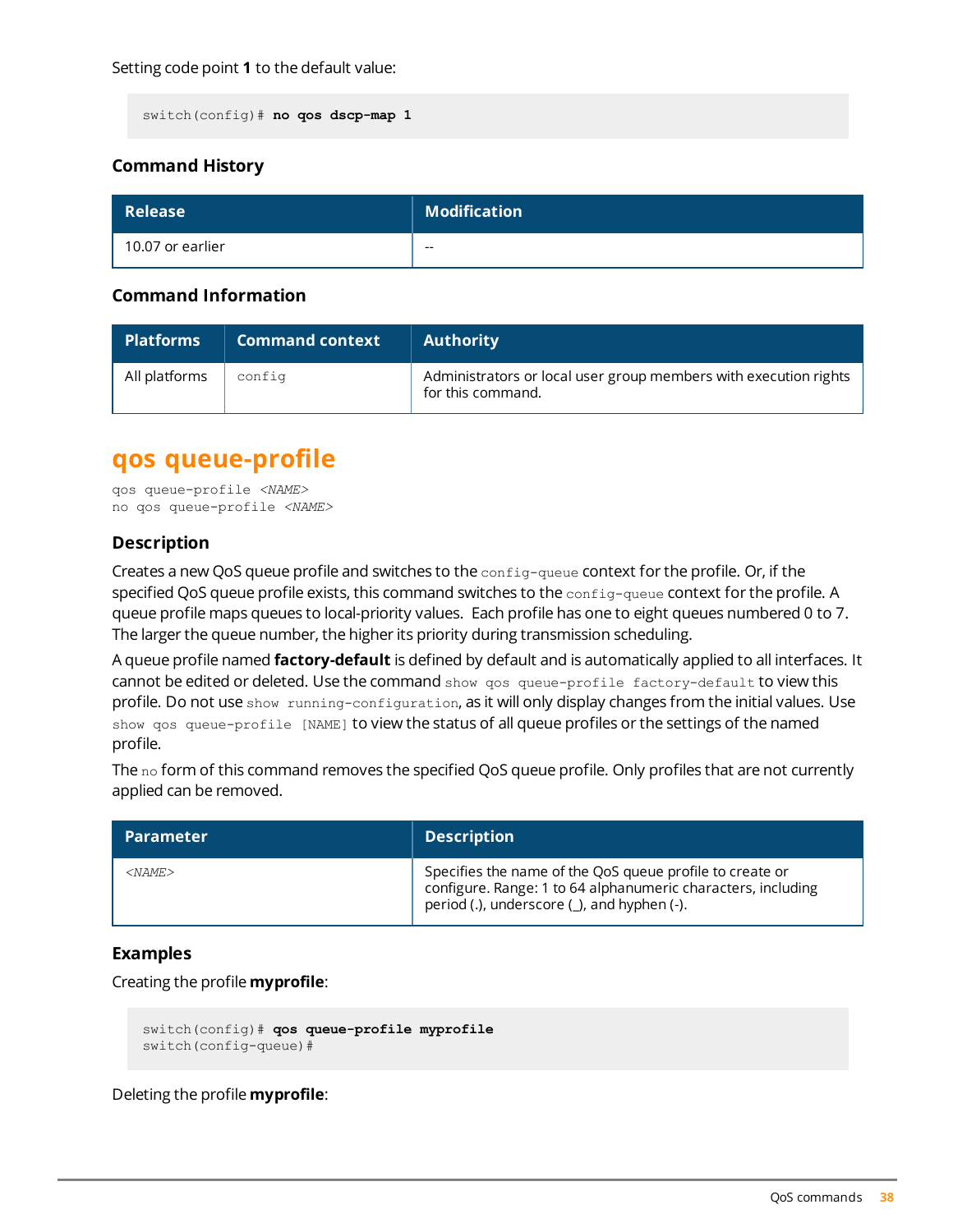| <b>Release</b>   | <b>Modification</b> |
|------------------|---------------------|
| 10.07 or earlier | $- -$               |

#### **Command Information**

| <b>Platforms</b> | <b>Command context</b> | <b>Authority</b>                                                                      |
|------------------|------------------------|---------------------------------------------------------------------------------------|
| All platforms    | config                 | Administrators or local user group members with execution rights<br>for this command. |

# <span id="page-38-0"></span>**qos schedule-profile**

```
qos schedule-profile <NAME>
no qos schedule-profile <NAME>
```
#### **Description**

Creates a QoS schedule profile and switches to the config-schedule context for the profile. If the specified schedule profile exists, this command switches to the config-schedule context for the profile. The schedule profile determines the order in which queues are selected to transmit a packet, and the amount of service defined for each queue.

| <b>Parameter</b> | <b>Description</b>                                                                                                                                                      |
|------------------|-------------------------------------------------------------------------------------------------------------------------------------------------------------------------|
| $<$ NAME $>$     | Specifies the name of the QoS queue profile to create or<br>configure. Range: 1 to 64 alphanumeric characters, including<br>period (.), underscore (_), and hyphen (-). |

#### **Usage**

Queues in a schedule profile are numbered consecutively starting from zero. Queue zero is the lowest priority queue. The larger the queue number, the higher priority the queue has in scheduling algorithms.

A profile named **factory-default** is defined by default and applied to all interfaces. It cannot be edited or deleted. To see its settings, use the command:

|   |                            | switch# show gos schedule-profile factory-default |
|---|----------------------------|---------------------------------------------------|
|   | queue num algorithm weight |                                                   |
|   |                            |                                                   |
|   | dwrr                       |                                                   |
|   | dwrr                       |                                                   |
| 2 | dwrr                       |                                                   |
| 3 | dwrr                       |                                                   |
| 4 | dwrr                       |                                                   |
| 5 | dwrr                       |                                                   |
| 6 | dwrr                       |                                                   |
|   | dwrr                       |                                                   |
|   |                            |                                                   |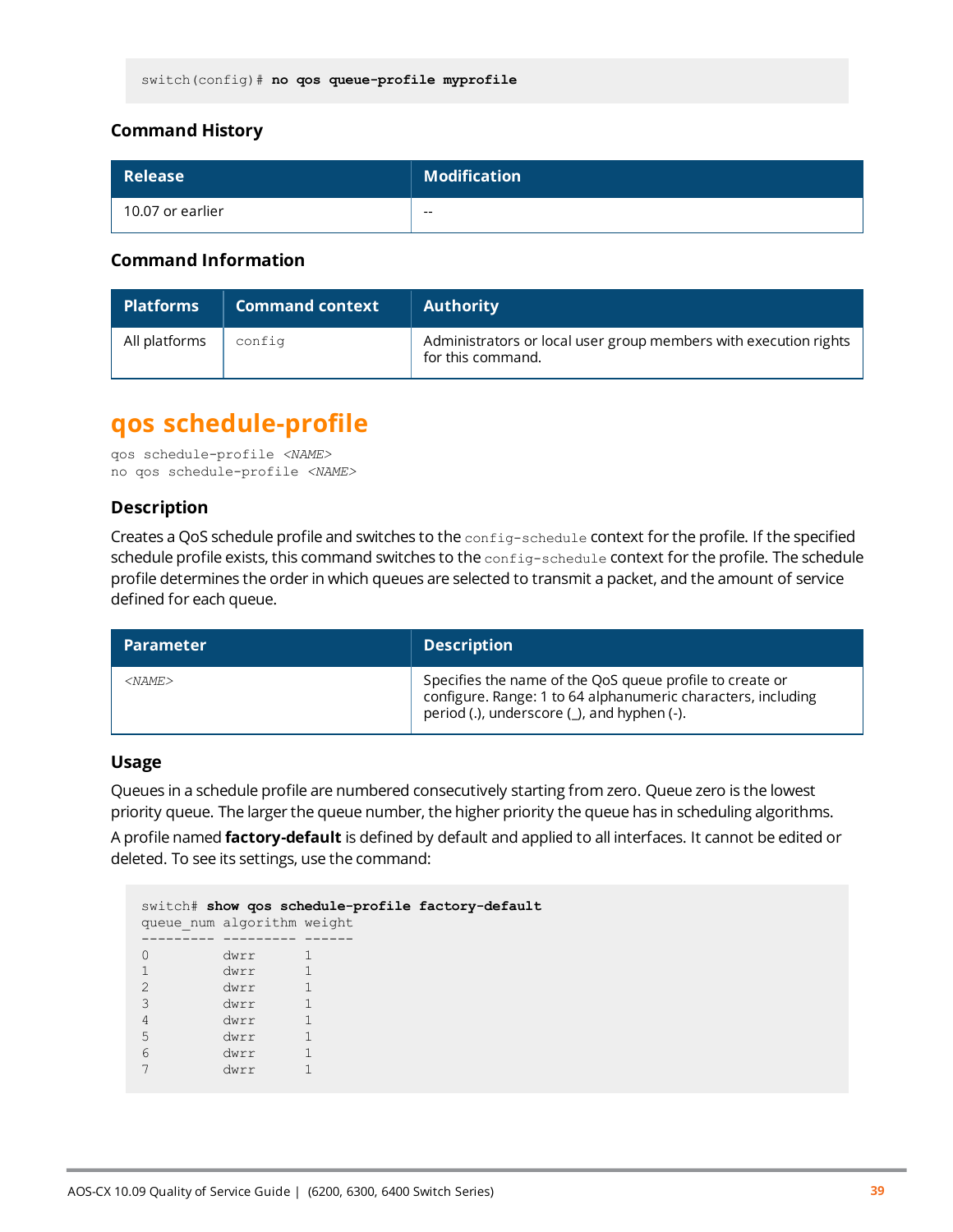A profile named **strict** is predefined and cannot be edited or deleted. The strict profile services all queues of the queue profile to which it is applied, using the strict priority algorithm.

A schedule profile must be defined on all interfaces at all times.

There are two permitted configurations for a schedule profile:

- 1. All queues use the same scheduling algorithm (for example, DWRR).
- 2. The highest queue number uses strict priority, and all remaining (lower) queues use the same algorithm (for example, DWRR). This supports priority scheduling behavior necessary for the IETF RFC 3246 Expedited Forwarding specification (https://tools.ietf.org/html/rfc3246).

Only limited changes can be made to an applied schedule profile:

- $\blacksquare$  The weight of a dwrr queue.
- $\blacksquare$  The bandwidth of a strict queue.
- n The algorithm of the highest numbered queue can be swapped between dwrr and strict, and vice versa.

Applicable to REST: Any other changes will result in an unusable schedule profile, and the switch will revert to the factory-default profile until the profile is corrected.

The  $no$  form of this command removes the specified QoS schedule profile when it is not applied. Only profiles that are not currently applied to an interface can be removed.

#### **Examples**

Creating the schedule profile **myschedule**:

```
switch(config)# qos schedule-profile myschedule
switch(config-schedule)#
```
Deleting the schedule profile **myschedule**:

switch(config)# **no qos schedule-profile myschedule**

#### **Command History**

| <b>Release</b>   | <b>Modification</b> |
|------------------|---------------------|
| 10.07 or earlier | $- -$               |

#### **Command Information**

| <b>Platforms</b> | <b>Command context</b> | <b>Authority</b>                                                                      |
|------------------|------------------------|---------------------------------------------------------------------------------------|
| All platforms    | config                 | Administrators or local user group members with execution rights<br>for this command. |

### <span id="page-39-0"></span>**qos shape**

qos shape *<RATE>* no qos shape

#### **Description**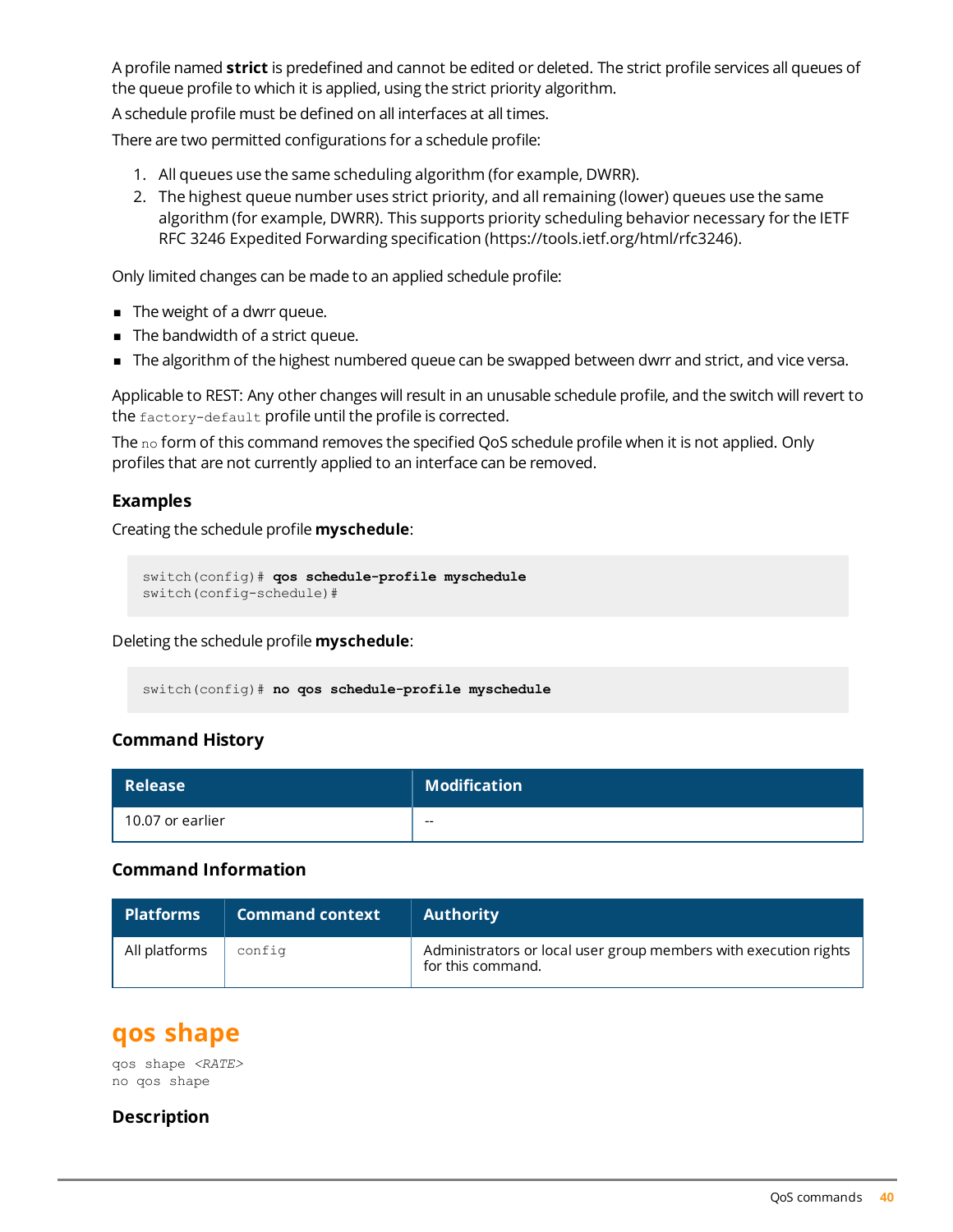Limits the egress bandwidth on an interface to a value that is lower than its line rate.

The no form of this command removes shaping from an interface.

| <b>Parameter</b> | <b>Description</b>                                                    |
|------------------|-----------------------------------------------------------------------|
| ${<}RATF$ >      | Specifies the maximum traffic rate in kbps. Range 64 to<br>100000000. |

#### **Usage**

When the traffic rate destined for the port exceeds the configured egress bandwidth, the switch will buffer the excess up to the limit of the queues. Rates larger than the interface line rate will have no effect. When set on a LAG, each member Ethernet port independently shapes its egress bandwidth to the specified rate.

#### **Examples**

*On the 6400 Switch Series, interface identification differs.* Configuring an egress port shaping rate of 400 Mbps on interface **1/1/1**:

```
switch(config)# interface 1/1/1
switch(config-if)# qos shape 400000
```
Deleting egress port shaping on interface **1/1/1**:

```
switch(config)# interface 1/1/1
switch(config-if)# no qos shape
```
#### **Command History**

| <b>Release</b>   | <b>Modification</b> |
|------------------|---------------------|
| 10.07 or earlier | $- -$               |

#### **Command Information**

| Platforms            | <b>Command context</b> | <b>Authority</b>                                                                      |
|----------------------|------------------------|---------------------------------------------------------------------------------------|
| 6200<br>6300<br>6400 | $config-if$            | Administrators or local user group members with execution rights<br>for this command. |

### <span id="page-40-0"></span>**qos trust**

```
qos trust {none | cos | dscp}
no qos trust
```
#### **Description**

In the config context:

<sup>n</sup> This command sets the trust mode that is globally applied to all interfaces that do not have a trust mode configured.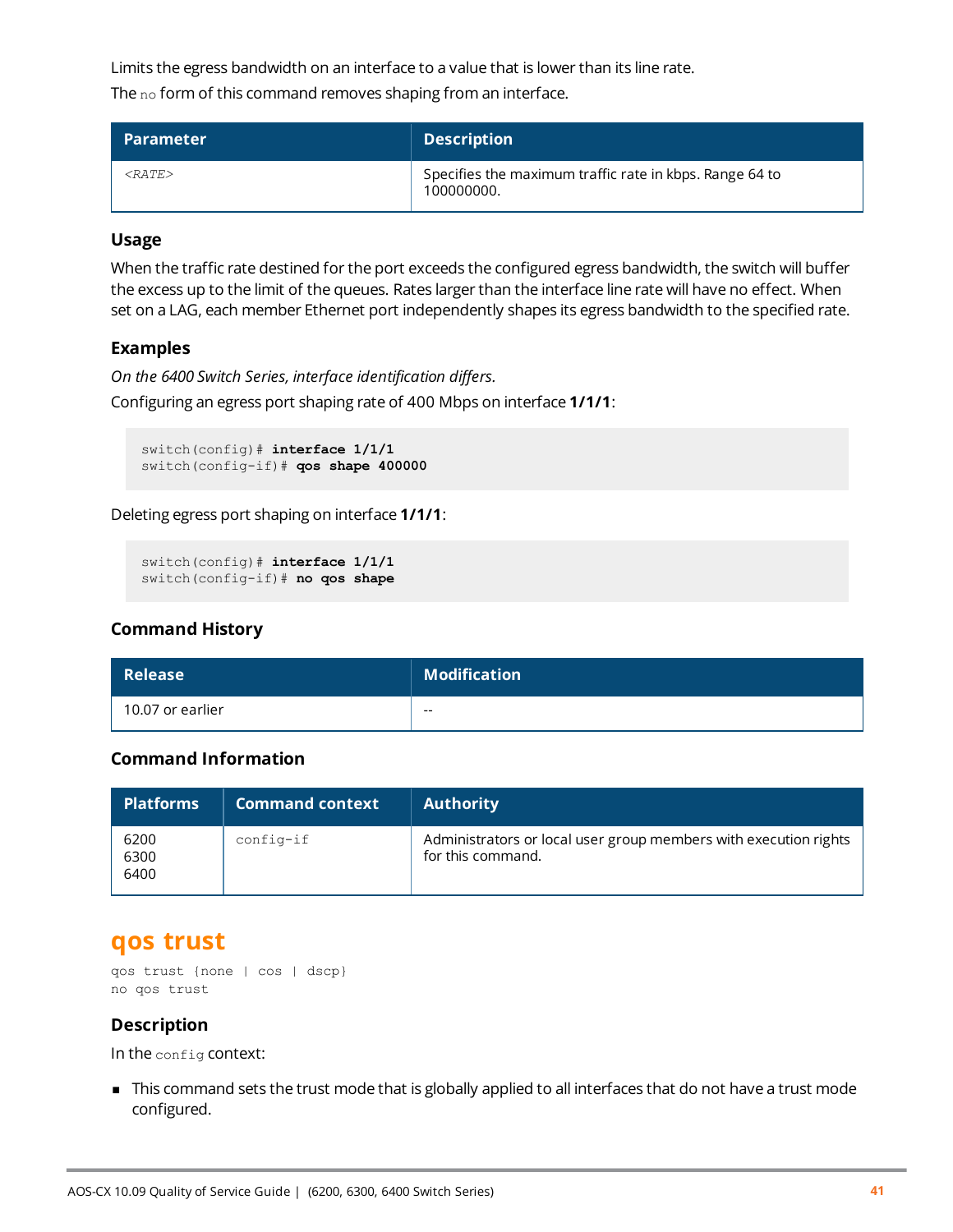$\blacksquare$  The no form of this command restores all interfaces that do not currently have a trust mode configured to the default setting.

In the config-if context:

- $\blacksquare$  This command sets the trust mode override for a specific interface.
- $\blacksquare$  The no form of this command clears a trust mode override. The interface then uses the global setting. This is the only way to remove a trust mode override.

| <b>Parameter</b> | <b>Description</b>                                                                                                                                                                                                                                                                                                                                                                                               |
|------------------|------------------------------------------------------------------------------------------------------------------------------------------------------------------------------------------------------------------------------------------------------------------------------------------------------------------------------------------------------------------------------------------------------------------|
| none             | Ignores all packet headers. Ingress packets are assigned the local<br>priority and color values configured for CoS map entry 0. Default.                                                                                                                                                                                                                                                                         |
| COS              | For 802.1 VLAN tagged packets, use the priority code point field<br>from the outermost VLAN header as the index into the CoS map to<br>obtain the local priority and color values for the packet. If the<br>packet is untagged, use the local priority and color values<br>configured for CoS map entry 0.                                                                                                       |
| dscp             | For IP packets, use the DSCP field from the IP header as the index<br>into the DSCP Map. For non-IP packets with 802.1 VLAN tags, use<br>the priority code point field from the outermost VLAN header as<br>the index into the CoS map to obtain the local priority and color<br>values for the packet. For untagged, non-IP packets, use the local<br>priority and color values configured for CoS map entry 0. |

#### **Example**

Setting the global trust mode to **dscp**, which is applied to all interfaces that do not already have an individual trust mode configured. An override is then applied to interface **2/2/2**, and LAG 100, setting trust mode to **cos**:

```
switch(config)# qos trust dscp
switch(config)# interface 2/2/2
switch(config-if)# qos trust cos
switch(config-if)# interface lag 100
switch(config-if)# qos trust cos
```


**WARNING:** QoS port remark configurations are not applied when the QoS trust mode is *mode*. This warning message is seen if a port trust command other than *trust none* is attempted when there is already a remark configuration on the port. To restore the old remark configuration, configure the port trust mode to *none*.



**WARNING:** QoS port remark configurations are not applied when the global QoS trust mode is *mode*. This warning message is seen if a port *no qos trust* command is attempted when there is already a remark configuration on the port and the global trust mode is not *none*. To re-apply the remark configuration, set the port trust mode to *none*.

#### **Command History**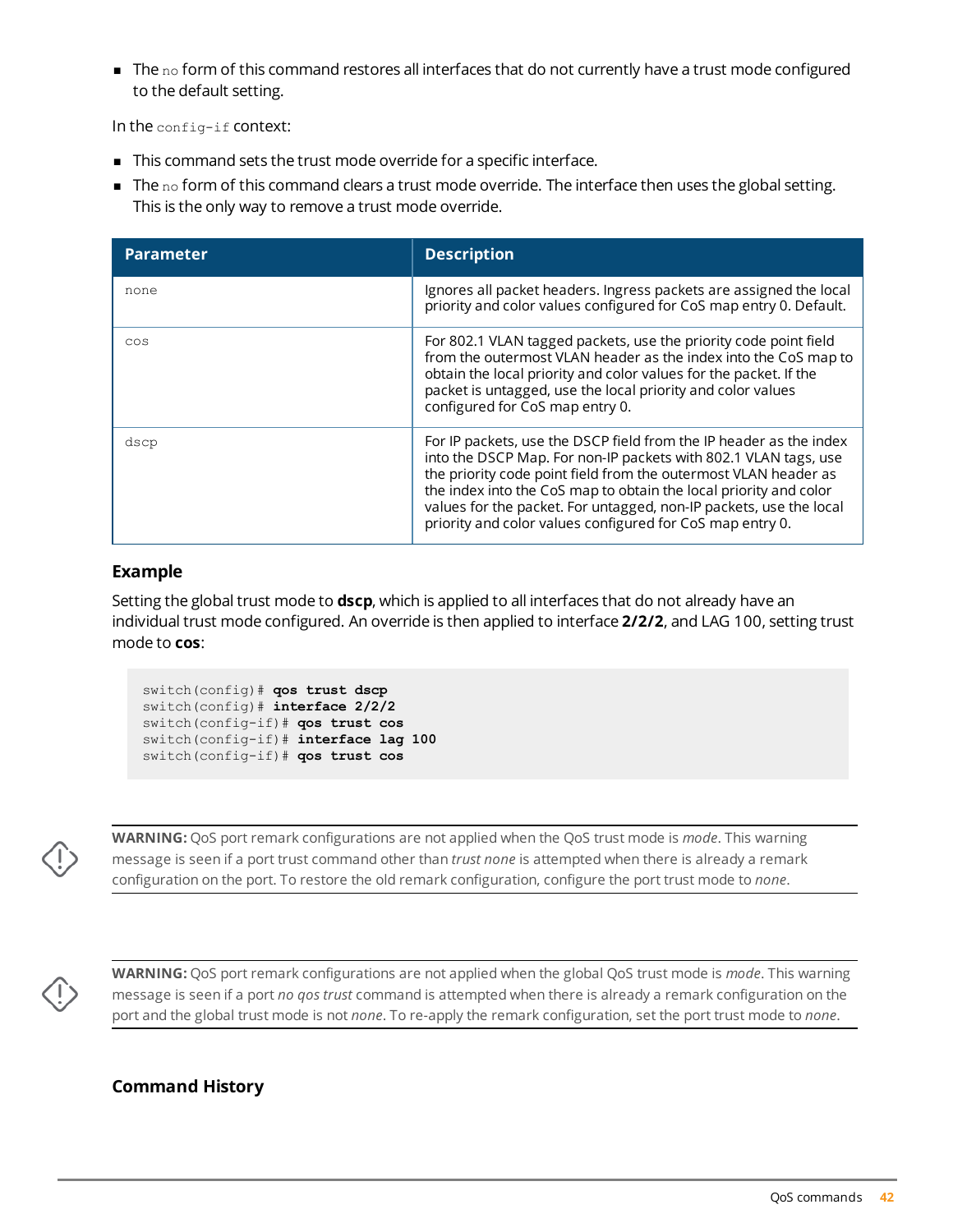| Release          | $\parallel$ Modification |
|------------------|--------------------------|
| 10.07 or earlier | $- -$                    |

#### **Command Information**

| <b>Platforms</b> | <b>Command context</b>               | <b>Authority</b>                                                                      |
|------------------|--------------------------------------|---------------------------------------------------------------------------------------|
| All platforms    | config<br>config-if<br>config-lag-if | Administrators or local user group members with execution rights<br>for this command. |

### <span id="page-42-0"></span>**rate-limit**

```
rate-limit {broadcast | multicast | unknown-unicast | icmp {ip-all | ipv4 | ipv6}} <RATE>
{kbps | pps}
no rate-limit {broadcast | multicast | icmp}
```
#### **Description**

Sets the amount of traffic of a specific type that can ingress on an Ethernet interface, or on each port of a LAG interface. Rate limits are enforced separately on each individual member of a LAG, not on the LAG as a whole.

The no form of this command removes the traffic limit for the specified traffic type.

| <b>Parameter</b>                                             | <b>Description</b>                                                                                                                                                                                                                                                                                                                                                                                                                                                                                                                                                                                                                                                                                        |
|--------------------------------------------------------------|-----------------------------------------------------------------------------------------------------------------------------------------------------------------------------------------------------------------------------------------------------------------------------------------------------------------------------------------------------------------------------------------------------------------------------------------------------------------------------------------------------------------------------------------------------------------------------------------------------------------------------------------------------------------------------------------------------------|
| {broadcast   multicast   icmp {ip-all  <br>ipv4  <br>$ipv6}$ | Specifies the type of ingress traffic to<br>which the rate limit applies: broadcast,<br>multicast, or ICMP.<br>The multicast rate limit affects multicast<br>and broadcast traffic. The broadcast rate<br>limit only affects broadcast traffic. When<br>both types are applied to the same<br>interface, broadcast packets are limited to<br>the lower of the two rate values. Layer 2<br>BPDU packets, like spanning tree, are also<br>included in the multicast rate limit.<br>The ICMP rate limit can be configured to<br>apply to IPv4, IPv6, or all IP traffic. Only one<br>ICMP rate-limit can be configured at a<br>time. Applying a new ICMP rate-limit<br>replaces any previous ICMP rate-limit. |
| <rate> {kbps   pps}</rate>                                   | Specifies the rate limit. Range: 64 to<br>100000000 kbps (in steps of 64 kbps), or<br>64 to 209090910 kbps (in steps of 64 pps).<br>The actual rate limit varies with steps<br>approximately equal to the minimum<br>value. Verify the actual rate limit using the<br>command show interface <interface-<br><math>NAME</math>.</interface-<br>                                                                                                                                                                                                                                                                                                                                                            |

#### **Examples**

*On the 6400 Switch Series, interface identification differs.*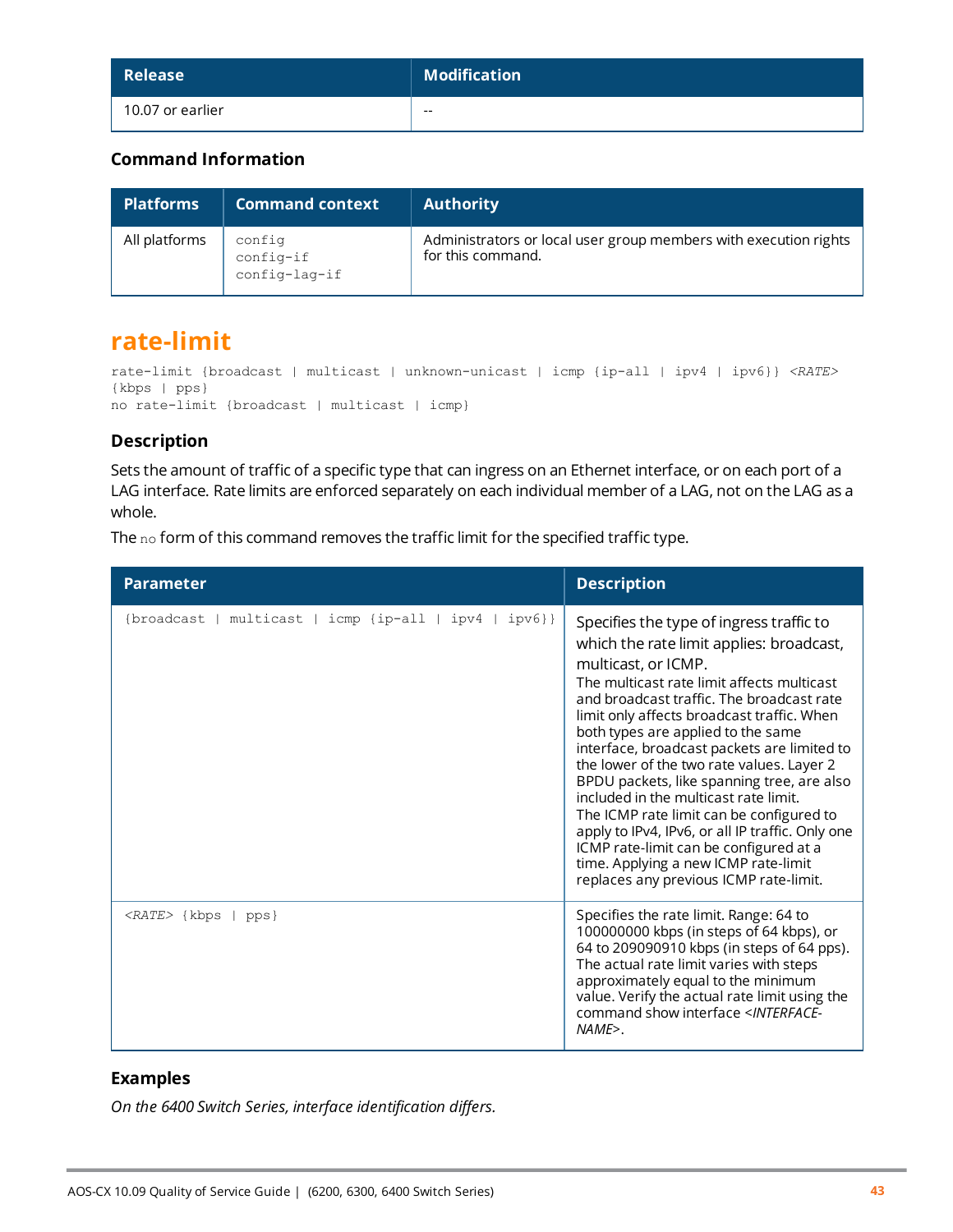Limiting broadcast traffic to **2000pps** on interface **1/1/3**:

```
switch(config)# interface 1/1/3
switch(config-if)# rate-limit broadcast 500 kbps
```
Limiting all ICMP IPv4 traffic to **10000kbps** on interface **1/1/3**:

```
switch(config)# interface 1/1/3
switch(config-if)# rate-limit icmp ipv4 10000 kbps
```
Viewing the results of the previous configuration settings:

```
switch# show interface 1/1/3 qos
Interface 1/1/3 is up
Admin state is up
Description:
Hardware: Ethernet, MAC Address: 08:97:34:b1:20:00
MTU 1500
Type 1000BT
qos trust none
rate-limit broadcast 2000 pps
(2000 actual)
rate-limit icmp ip-all 10000 kbps
(10000 actual)
Speed 1000 Mb/s
L3 Counters: Rx Disabled, Tx Disabled
Auto-Negotiation is on
Flow-control: off
Rx
           0 input packets 0 bytes
           0 input error 0 dropped
          0 CRC/FCS
     L3:
          0 packets, 0 bytes
Tx
         127 output packets 16510 bytes
           0 input error 0 dropped
          0 collision
      L3:
          0 packets, 0 bytes
```
#### **Command History**

| Release          | <b>Modification</b> |
|------------------|---------------------|
| 10.07 or earlier | $- -$               |

#### **Command Information**

| <b>Platforms</b>     | <b>Command context</b> | <b>Authority</b>                                                                      |
|----------------------|------------------------|---------------------------------------------------------------------------------------|
| 6200<br>6300<br>6400 | $config-if$            | Administrators or local user group members with execution rights<br>for this command. |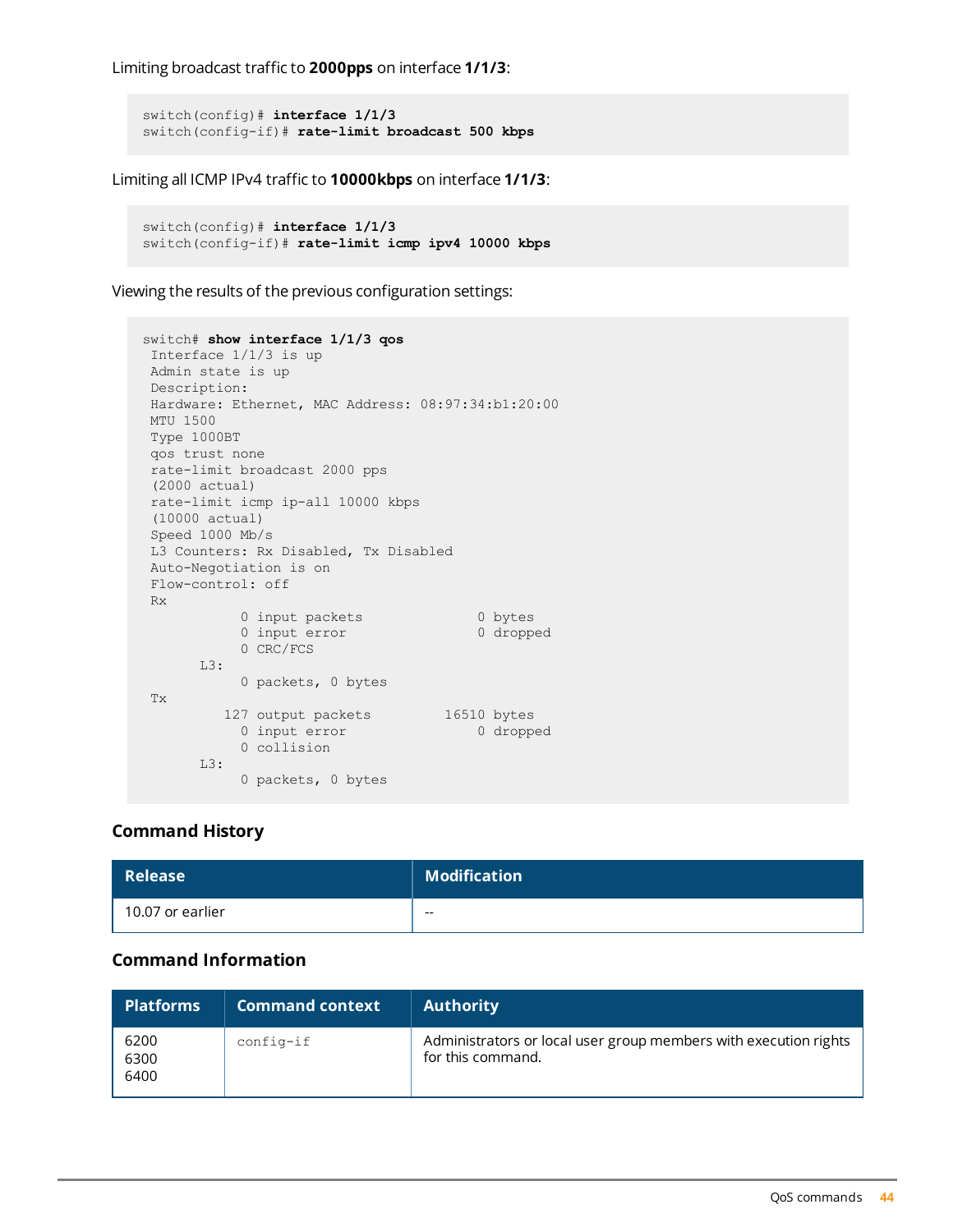# <span id="page-44-0"></span>**show interface queues**

show interface *<INTERFACE-NAME>* queues

#### **Description**

Displays interface-level queue statistics.

| <b>Parameter</b>                  | <b>Description</b>                                                                                      |
|-----------------------------------|---------------------------------------------------------------------------------------------------------|
| <interface-name></interface-name> | Specifies the name of an Ethernet port or LAG on the switch.<br>Format: member/slot/port or lag number. |

#### **Usage**

Statistics include:

- **Tx Bytes**: Total bytes transmitted. The byte count may include packet headers and internal metadata that are removed before the packet is transmitted. Packet headers added when the packet is transmitted may not be included. The byte count includes any packets subsequently dropped by an egress ACL (6300 Series Switch only).
- **Tx Packets:** Total packets transmitted. The count includes packets subsequently dropped by an egress ACL (6300 Series Switch only).
- **Tx Drops:** Total packets dropped by an egress queue due to insufficient capacity.
- **Tx Drops:** For the 6300 Series Switch total packets dropped by an egress queue due to insufficient capacity. For the 6400 Series Switch sum of packets that were dropped across all line modules by Virtual Output Queues (VOQs) destined for the egress port queue due to insufficient capacity. As the counts are read separately from each line module, the sum is not an instantaneous snapshot.

#### **Examples**

*On the 6400 Switch Series, interface identification differs.*

Showing queue statistics for interface **1/1/5**:

```
switch# show interface 1/1/5 queues
Interface 1/1/5 is down
Admin state is up<br>Tx Bytes
                 Tx Packets Tx Drops
\begin{array}{ccccccc}\n 0 & & & & 0 & & & 3 \\
 0 & & & & & 3 & & 0 \\
 01 & & & & & 15356 & & & & 73 & & & 0\n \end{array}Q1 15356 73<br>Q2 0 0
Q2 0 0 0
Q3 0 0 0
\mathbb{Q}4 0 0 0 0 0
Q5 0 0 0
Q6 0 0 0
\overline{Q7} 0 0 0 0 0
```
Showing queue statistics for interface **lag 1**:

```
switch# show interface lag 1 queues
Aggregate-name lag1
Aggregated-interfaces :
1/1/6 1/1/7
Speed 20000 Mb/s
             Tx Bytes Tx Packets Tx Drops
```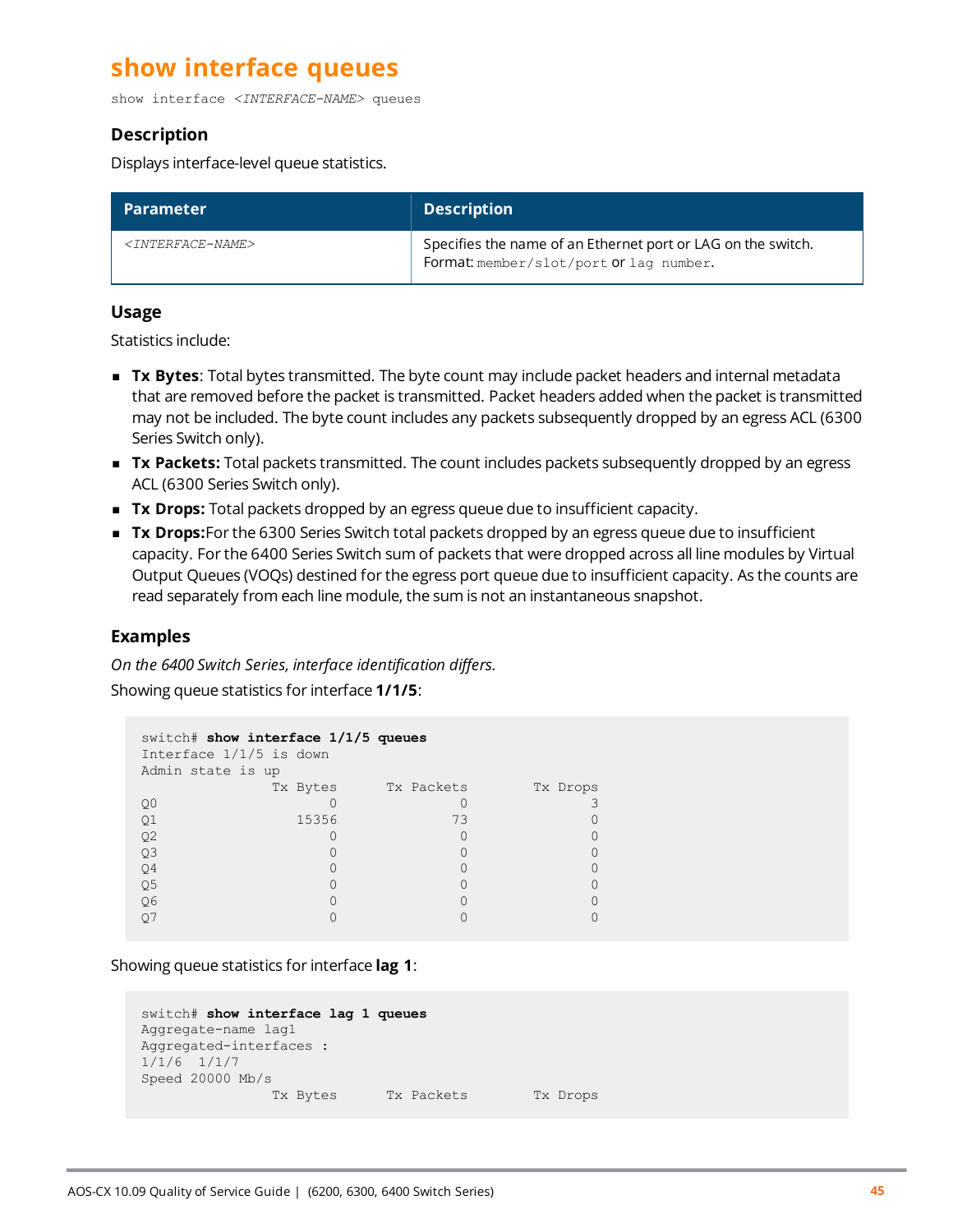| Q <sub>0</sub> | $\mathbf{0}$ | $\mathbf 0$ | 0           |
|----------------|--------------|-------------|-------------|
| Q1             | $\mathbf 0$  | $\Omega$    |             |
| Q <sub>2</sub> | $\Omega$     | $\cap$<br>U | $\sim$<br>U |
| Q <sub>3</sub> | 0            | $\Omega$    | U           |
| Q <sub>4</sub> | $\mathbf 0$  | 0           | $\sim$<br>U |
| Q <sub>5</sub> | $\mathbf{0}$ | 0           | ∩           |
| Q6             | $\mathbf 0$  | $\bigcap$   | $\sim$      |
|                | 3450         | 25          | $\sim$      |
|                |              |             |             |

| <b>Release</b>   | <b>Modification</b> |
|------------------|---------------------|
| 10.07 or earlier | $- -$               |

#### **Command Information**

| <b>Platforms</b> | <b>Command context</b>              | <b>Authority</b>                                                                                                                                                             |
|------------------|-------------------------------------|------------------------------------------------------------------------------------------------------------------------------------------------------------------------------|
| All platforms    | Operator (>) or Manager<br>$^{(*)}$ | Operators or Administrators or local user group members with<br>execution rights for this command. Operators can execute this<br>command from the operator context (>) only. |

### <span id="page-45-0"></span>**show interface qos**

show interface *<INTERFACE-NAME>* qos

#### **Description**

Shows various QoS settings for a specific interface.

| <b>Parameter</b>                         | <b>Description</b>                                                                           |
|------------------------------------------|----------------------------------------------------------------------------------------------|
| <i><tnterface-name></tnterface-name></i> | Specifies the name of an interface on the switch. Format:<br>member/slot/port Or lag number. |

#### **Examples**

*On the 6400 Switch Series, interface identification differs.*

Showing QoS settings for interface **1/1/5**:

```
switch# show interface 1/1/5 qos
Interface 1/1/5 is up
Admin state is up
qos trust none (global)
qos queue-profile factory-default (global)
qos schedule-profile factory-default (global)
qos cos 5
qos dscp 47
rate-limit broadcast 40000 kbps (40000 actual)
rate-limit icmp ip-all 10000 kbps (10000 actual)
Forwarded Pkts Dropped Pkts Forwarded Bytes Dropped Bytes
Broadcast: 1044658890 944468 1044 1044658890
     85662408
```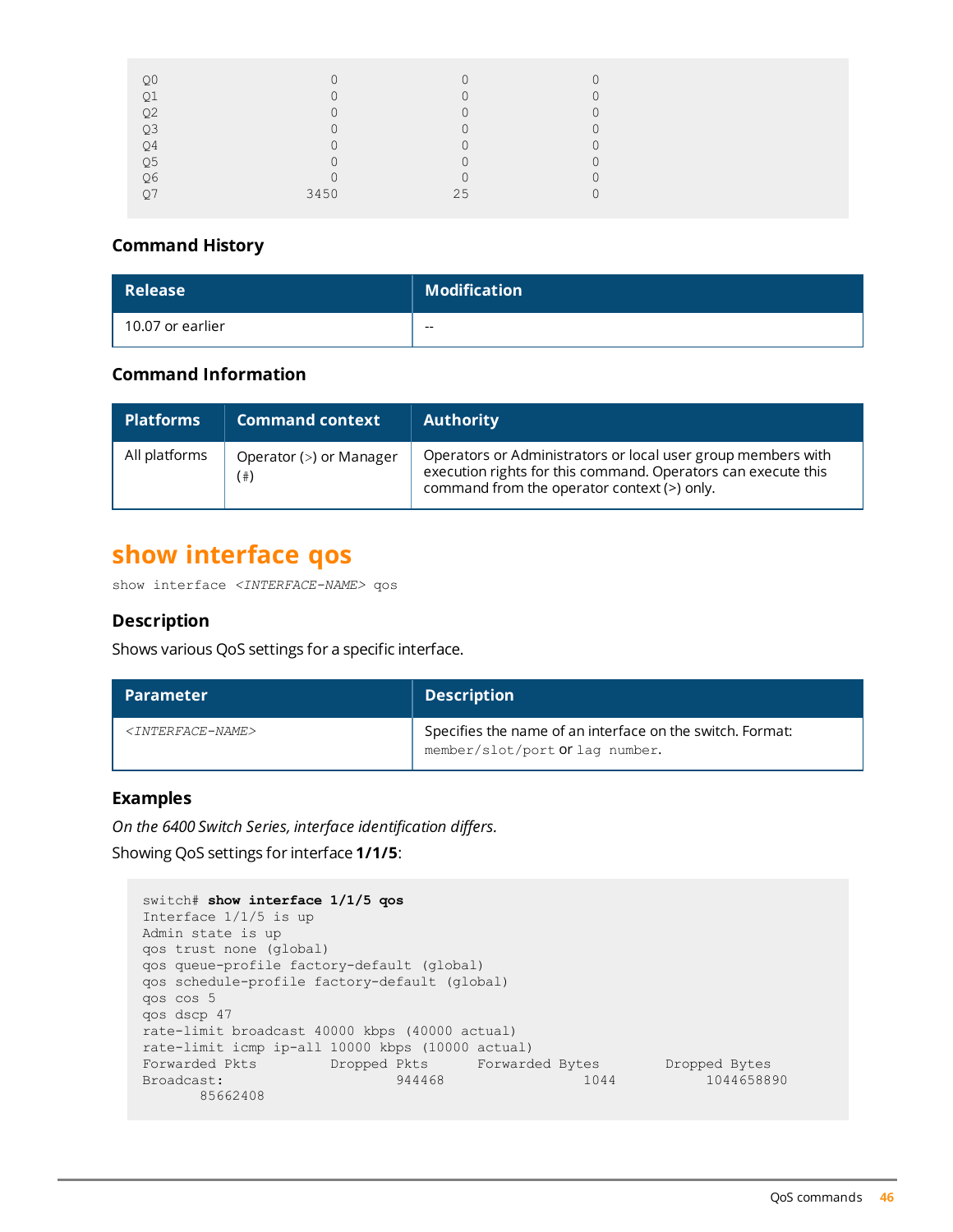| ICMP:                            | 82210 | 2689008 |
|----------------------------------|-------|---------|
|                                  |       |         |
| qos shape 200000 (199999 actual) |       |         |

| Release          | <b>Modification</b> |
|------------------|---------------------|
| 10.07 or earlier | $- -$               |

#### **Command Information**

| <b>Platforms</b> | <b>Command context</b>              | <b>Authority</b>                                                                                                                                                             |
|------------------|-------------------------------------|------------------------------------------------------------------------------------------------------------------------------------------------------------------------------|
| All platforms    | Operator (>) or Manager<br>$^{(*)}$ | Operators or Administrators or local user group members with<br>execution rights for this command. Operators can execute this<br>command from the operator context (>) only. |

# <span id="page-46-0"></span>**show qos cos-map**

show qos cos-map [default] [vsx-peer]

NOTE: The vsx-peer parameter is not supported by the 6300 Series Switch

#### **Description**

Shows the global QoS CoS code point settings, or the factory default settings.

| <b>Parameter</b> | <b>Description</b>                                                                                                                                                                                                                        |
|------------------|-------------------------------------------------------------------------------------------------------------------------------------------------------------------------------------------------------------------------------------------|
| default.         | Shows the factory default CoS code point settings.                                                                                                                                                                                        |
| vsx-peer         | Shows the output from the VSX peer switch. If the switches do not<br>have the VSX configuration or the ISL is down, the output from the<br>VSX peer switch is not displayed. This parameter is available on<br>switches that support VSX. |

#### **Examples**

Showing the current CoS map:

|   | switch# show qos cos-map        |       |                  |
|---|---------------------------------|-------|------------------|
|   | code point local priority color |       | name             |
|   |                                 |       |                  |
|   | 2                               | green | Best Effort      |
|   |                                 | green | Background       |
|   |                                 | green | Spare            |
|   | 3                               | green | Excellent Effort |
|   |                                 | green | Controlled Load  |
| 5 | 5                               | green | Video            |
| 6 | 6                               | green | Voice            |
|   |                                 | green | Network Control  |

Showing the default CoS map: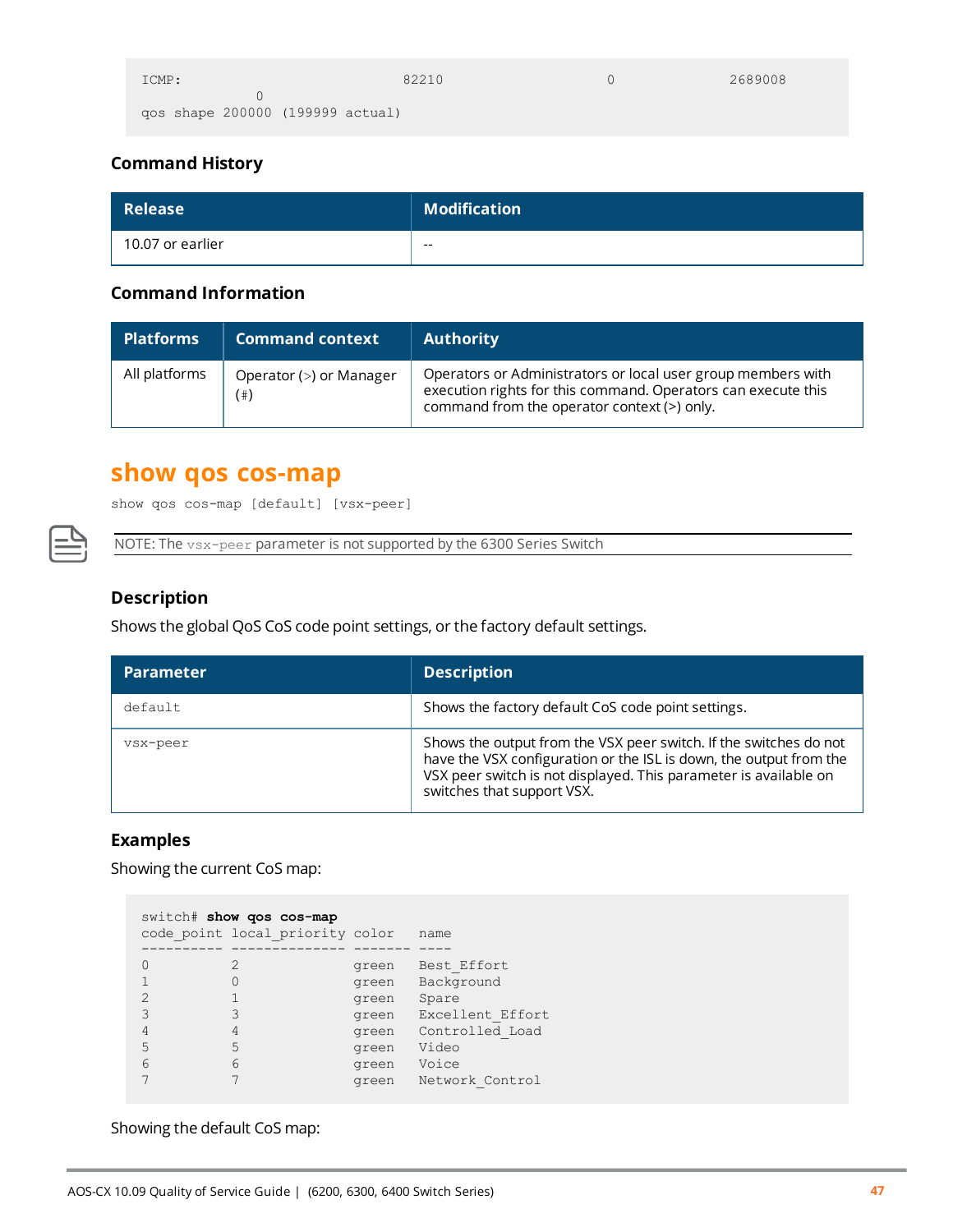|   | switch# show gos cos-map default<br>code point local priority color |       | name                  |
|---|---------------------------------------------------------------------|-------|-----------------------|
|   |                                                                     | green | Best Effort           |
|   |                                                                     | green | Background            |
|   |                                                                     | green | Excellent Effort      |
|   |                                                                     | green | Critical Applications |
|   | 4                                                                   | green | Video                 |
|   | 5                                                                   | green | Voice                 |
| 6 | 6                                                                   | green | Internetwork Control  |
|   |                                                                     | green | Network Control       |

| Release          | Modification |
|------------------|--------------|
| 10.07 or earlier | $- -$        |

#### **Command Information**

| <b>Platforms</b>     | <b>Command context</b>         | <b>Authority</b>                                                                                                                                                             |
|----------------------|--------------------------------|------------------------------------------------------------------------------------------------------------------------------------------------------------------------------|
| 6200<br>6300<br>6400 | Operator (>) or Manager<br>(#) | Operators or Administrators or local user group members with<br>execution rights for this command. Operators can execute this<br>command from the operator context (>) only. |

# <span id="page-47-0"></span>**show qos dscp-map**

```
show qos dscp-map [default] [vsx-peer]
```
NOTE: The vsx-peer parameter is not supported by the 6300 Series Switch

#### **Description**

Displays the current or default global QoS dscp-map.

| <b>Parameter</b> | <b>Description</b>                                                                                                                                                                                                                        |
|------------------|-------------------------------------------------------------------------------------------------------------------------------------------------------------------------------------------------------------------------------------------|
| default          | Shows the factory default DSCP code point settings.                                                                                                                                                                                       |
| vsx-peer         | Shows the output from the VSX peer switch. If the switches do not<br>have the VSX configuration or the ISL is down, the output from the<br>VSX peer switch is not displayed. This parameter is available on<br>switches that support VSX. |

#### **Examples**

Showing the current QoS DSCP map:

```
switch# show qos dscp-map
code point local priority cos color name
```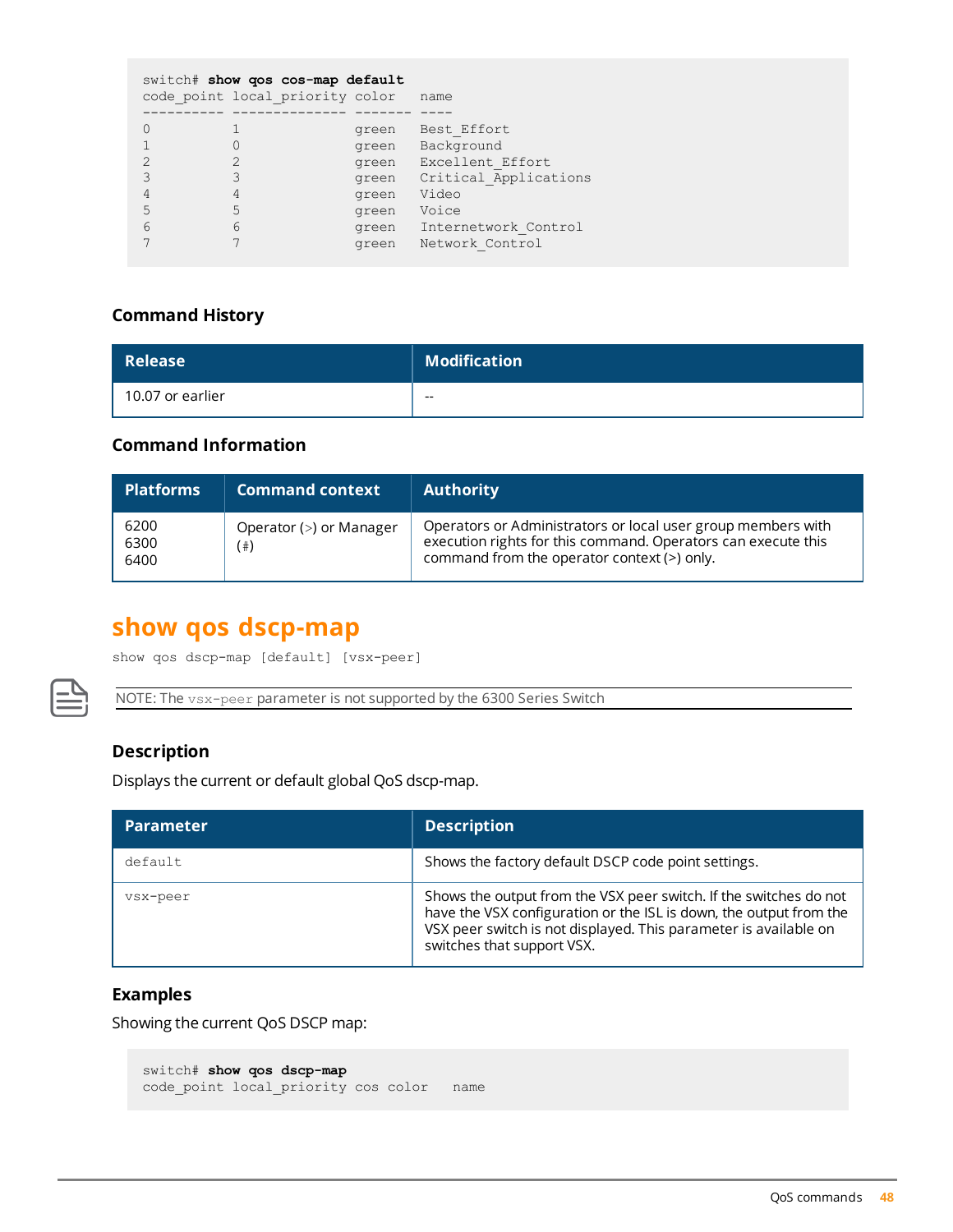| $\circ$  | 1            |                 | green | CS <sub>0</sub> |
|----------|--------------|-----------------|-------|-----------------|
| 1        | 1            |                 | green |                 |
| 2        | 1            | 3               | green |                 |
| 3        | 1            |                 | green |                 |
| 4        | $\mathbf{1}$ |                 | green |                 |
| 5        | 1            |                 | green |                 |
| 6        | 1            |                 | green |                 |
| 7        | 1            |                 | green |                 |
| 8        | $\mathbf 0$  |                 | green | CS1             |
| $\ddots$ |              |                 |       |                 |
| 45       | 5            |                 | green |                 |
| 46       | 7            |                 | green | ΕF              |
| 47       | 5            | $7\phantom{.0}$ | green |                 |
| 48       | 6            |                 | green | CS6             |
| $\ddots$ |              |                 |       |                 |
| 61       | 7            |                 | green |                 |
| 62       | 7            |                 | green |                 |
| 63       | 7            |                 | green |                 |

Showing the default QoS DSCP map:

|                      | switch# show gos dscp-map default<br>code point local priority cos color |                                  | name            |
|----------------------|--------------------------------------------------------------------------|----------------------------------|-----------------|
| $\bigcirc$           | 1                                                                        | green                            | CS <sub>0</sub> |
| $\mathbf{1}$         | 1                                                                        | green                            |                 |
| $\overline{2}$       | 1                                                                        | green                            |                 |
| 3                    | 1                                                                        | green                            |                 |
| 4                    | 1                                                                        | green                            |                 |
| 5                    | 1                                                                        | green                            |                 |
| 45<br>46<br>47<br>48 | 5<br>5<br>5<br>6                                                         | green<br>green<br>green<br>green | ΕF<br>CS6       |
| 61                   | 7                                                                        | green                            |                 |
| 62                   | 7                                                                        | green                            |                 |
| 63                   | 7                                                                        | green                            |                 |

### **Command History**

| <b>Release</b>   | <b>Modification</b> |
|------------------|---------------------|
| 10.07 or earlier | $- -$               |

### **Command Information**

| <b>Platforms</b> | <b>Command context</b>              | <b>Authority</b>                                                                                                                                                             |
|------------------|-------------------------------------|------------------------------------------------------------------------------------------------------------------------------------------------------------------------------|
| All platforms    | Operator (>) or Manager<br>$^{(*)}$ | Operators or Administrators or local user group members with<br>execution rights for this command. Operators can execute this<br>command from the operator context (>) only. |

# <span id="page-48-0"></span>**show qos queue-profile**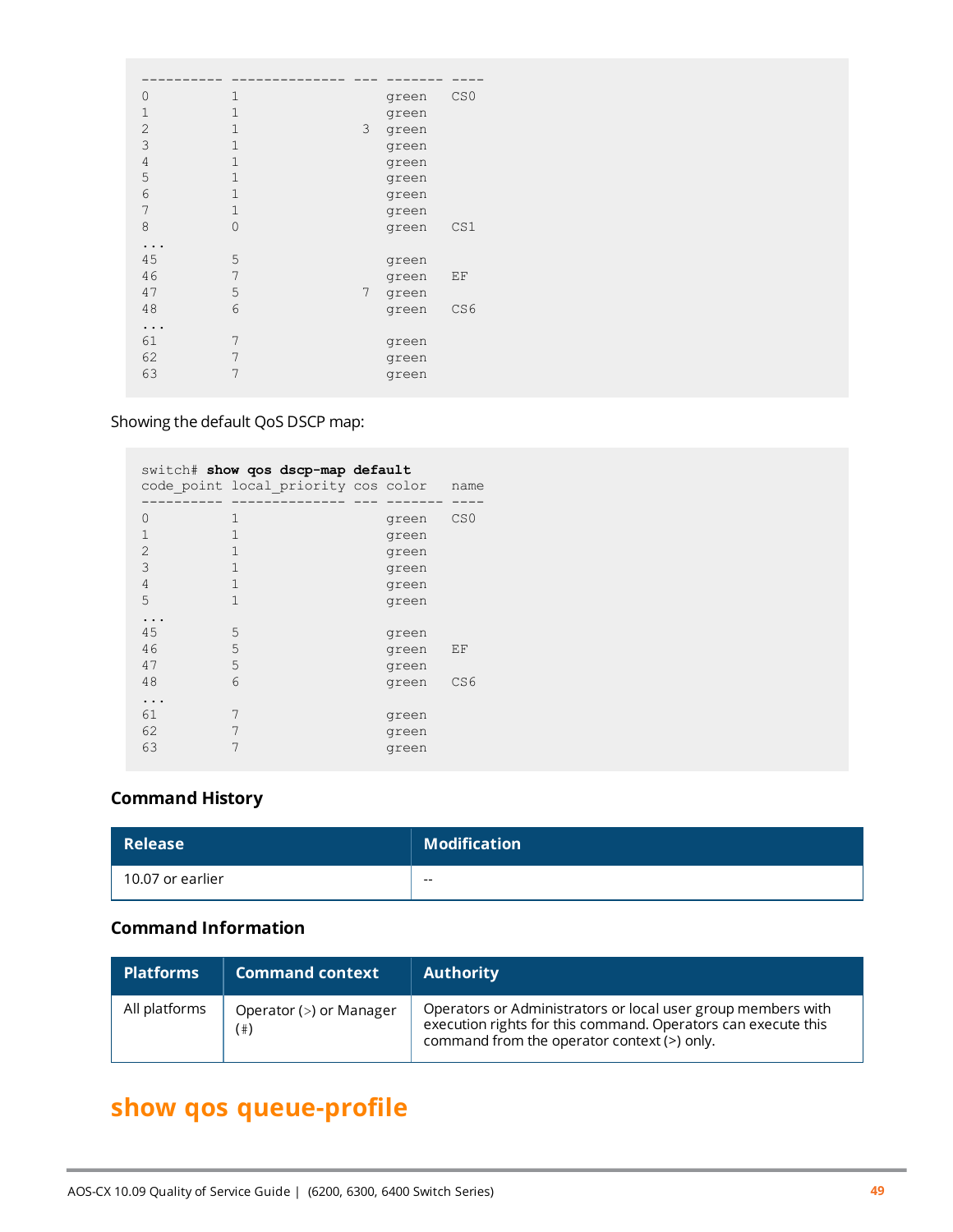**NOTE:** The vsx-peer parameter is not supported by the 6300 Series Switch

#### **Description**

Shows the status of all queue profiles, or a specific queue profile.

| <b>Parameter</b>  | <b>Description</b>                                                                                                                                                                                                                        |
|-------------------|-------------------------------------------------------------------------------------------------------------------------------------------------------------------------------------------------------------------------------------------|
| $<$ NAME $>$      | Specifies the name of a queue profile. Range 1 to 64 alphanumeric<br>characters, including period (.), underscore (_), and hyphen (-).                                                                                                    |
| [factory-default] | Specifies the factory default queue profile.                                                                                                                                                                                              |
| vsx-peer          | Shows the output from the VSX peer switch. If the switches do not<br>have the VSX configuration or the ISL is down, the output from the<br>VSX peer switch is not displayed. This parameter is available on<br>switches that support VSX. |

#### **Usage**

The status of a queue profile can be:

- <sup>n</sup> Applied The profile is actively being used by the switch.
- <sup>n</sup> Complete The profile meets the criteria to be applied.
- n Incomplete The profile does not meet the criteria to be applied.

For a queue profile to be complete and ready to be applied:

- <sup>n</sup> All eight local priorities must be mapped to some queue.
- $\blacksquare$  There can be 1 to 8 queues.
- $\blacksquare$  The queues must be consecutively numbered starting at zero.

#### **Examples**

Showing the settings of the factory default queue profile:

```
switch# show qos queue-profile factory-default
queue_num local_priorities name
--------- ---------------- ----
0 0
\begin{array}{ccc} 1 & \hspace{1.5cm} & 1 \\ 2 & \hspace{1.5cm} & 2 \end{array}\begin{array}{ccc} 2 & 2 \\ 3 & 3 \end{array}3 3
\begin{array}{ccc} 4 & 4 \\ 5 & 5 \end{array}5 5
6 6
7 7
```
#### **Command History**

| <b>Release</b>   | <b>Modification</b> |
|------------------|---------------------|
| 10.07 or earlier | $- -$               |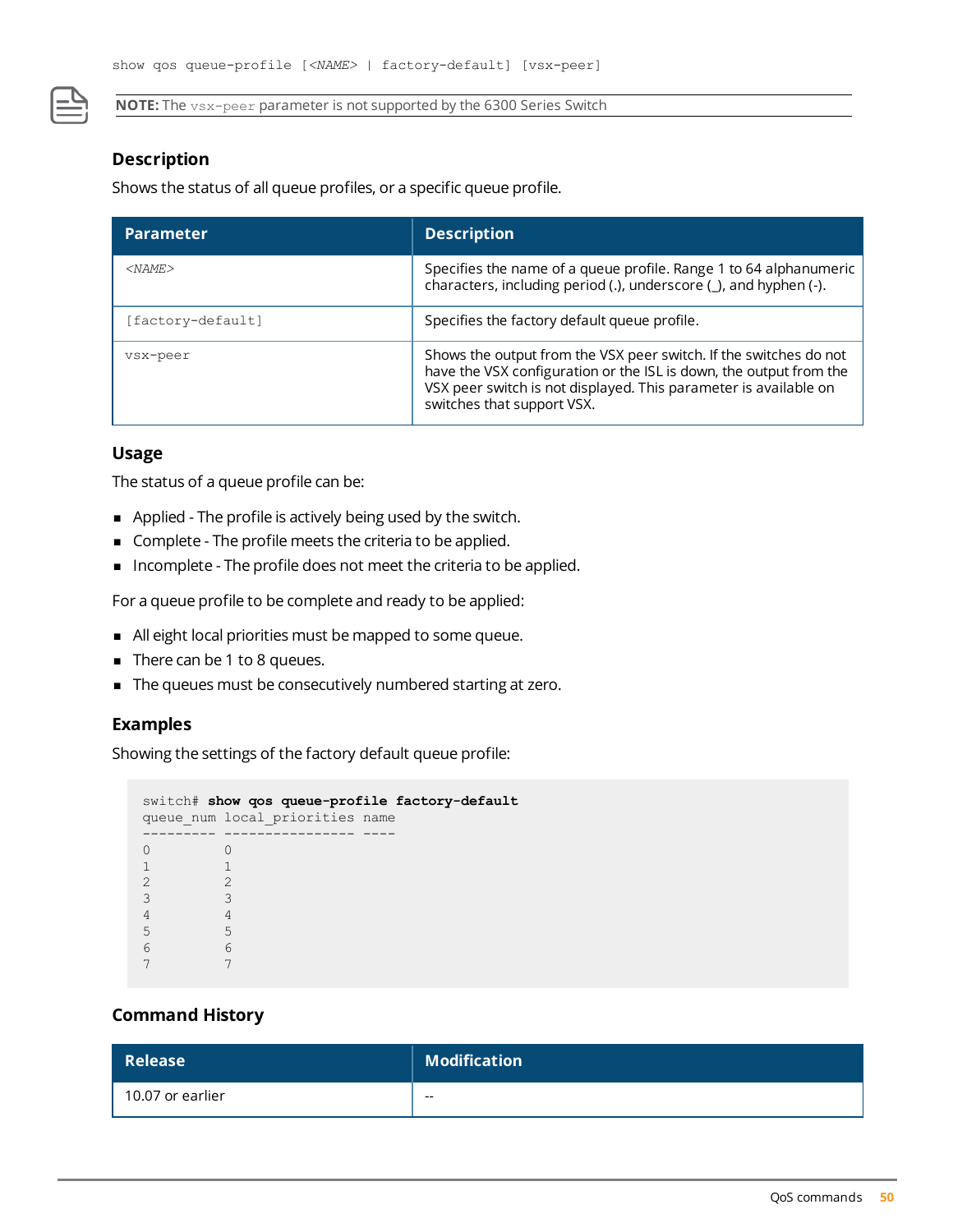#### **Command Information**

| <b>Platforms</b> | <b>Command context</b>           | <b>Authority</b>                                                                                                                                                             |
|------------------|----------------------------------|------------------------------------------------------------------------------------------------------------------------------------------------------------------------------|
| All platforms    | Operator (>) or Manager<br>$(*)$ | Operators or Administrators or local user group members with<br>execution rights for this command. Operators can execute this<br>command from the operator context (>) only. |

### <span id="page-50-0"></span>**show qos schedule-profile**

show qos schedule-profile [*<NAME>* | factory-default | strict] [vsx-peer]

NOTE: The vsx-peer parameter is not supported by the 6300 Series Switch

#### **Description**

Shows the status of all schedule profiles, or a specific schedule profile.

| <b>Parameter</b>  | <b>Description</b>                                                                                                                                                                                                                        |
|-------------------|-------------------------------------------------------------------------------------------------------------------------------------------------------------------------------------------------------------------------------------------|
| $<$ NAME $>$      | Specifies the name of a queue or schedule profile. Range: 1 to 64<br>alphanumeric characters, including period (.), underscore (_), and<br>hyphen $(-)$ .                                                                                 |
| [factory-default] | Specifies the factory default queue profile.                                                                                                                                                                                              |
| vsx-peer          | Shows the output from the VSX peer switch. If the switches do not<br>have the VSX configuration or the ISL is down, the output from the<br>VSX peer switch is not displayed. This parameter is available on<br>switches that support VSX. |

#### **Usage**

The status of a schedule profile can be:

- **n** Applied The profile is actively being used by one or more ports.
- <sup>n</sup> Complete The profile meets the criteria to be applied.
- **n** Incomplete The profile does not meet the criteria to be applied.

For a schedule profile to be complete and ready to be applied it must have:

- n An algorithm for each queue defined by the applied queue profile.
- <sup>n</sup> All queues must use the same algorithm except for the highest numbered queue, which may be strict.

#### **Example**

Showing the status of all schedule profiles:

```
switch# show qos schedule-profile
profile_status profile_name
-------------- ------------
applied myschedule
complete factory-default
complete Test
```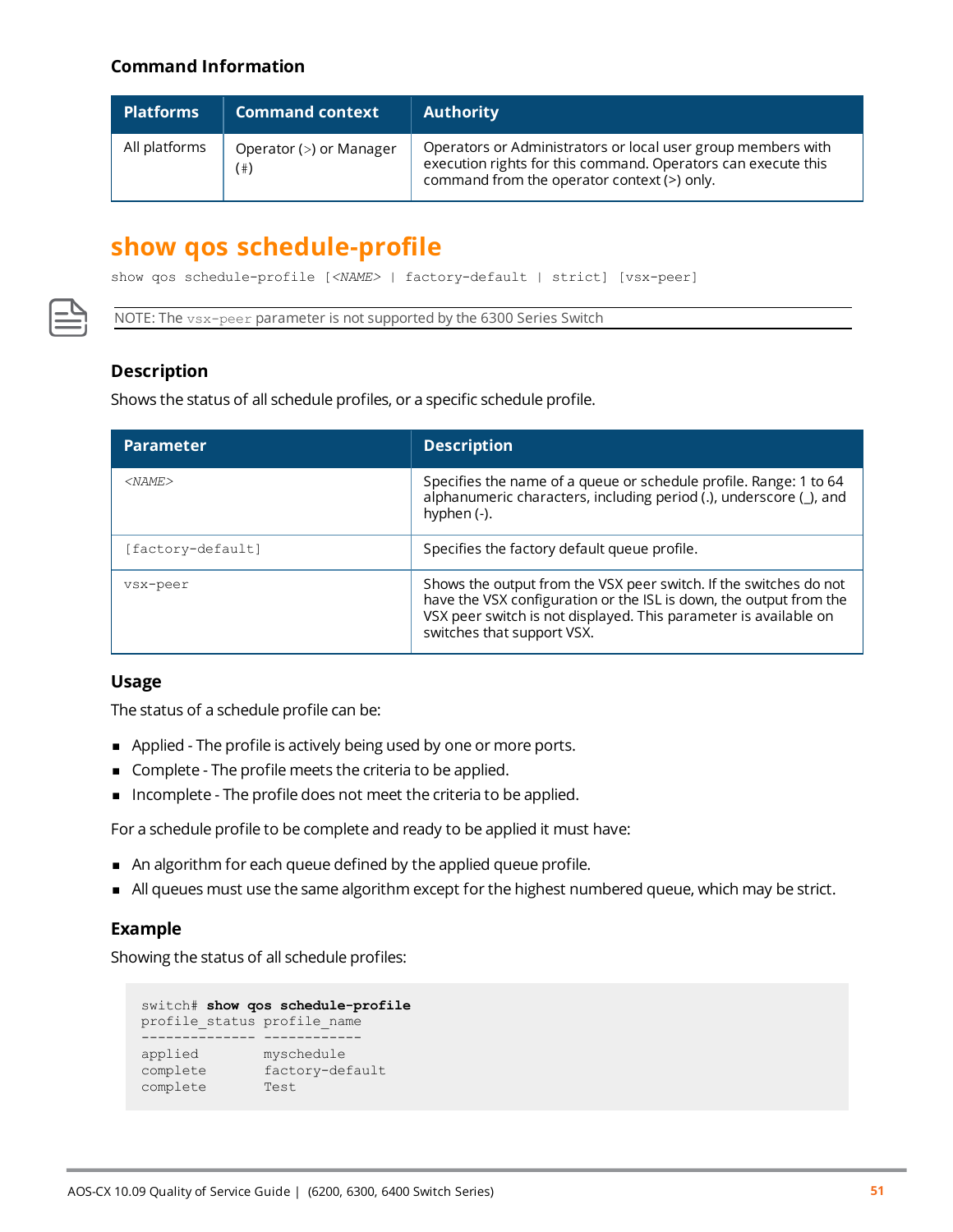Showing the configuration of factory default schedule profile:

|                |                            | switch# show gos schedule-profile factory-default |
|----------------|----------------------------|---------------------------------------------------|
|                | queue num algorithm weight |                                                   |
|                |                            |                                                   |
| $\bigcap$      | dwrr                       |                                                   |
|                | dwrr                       |                                                   |
| $\mathfrak{D}$ | dwrr                       |                                                   |
| 3              | dwrr                       |                                                   |
| 4              | dwrr                       |                                                   |
| 5              | dwrr                       |                                                   |
| 6              | dwrr                       |                                                   |
|                | dwrr                       |                                                   |

#### **Command History**

| <b>Release</b>   | $\mid$ Modification |
|------------------|---------------------|
| 10.07 or earlier | $- -$               |

#### **Command Information**

| <b>Platforms</b> | <b>Command context</b>            | <b>Authority</b>                                                                                                                                                             |
|------------------|-----------------------------------|------------------------------------------------------------------------------------------------------------------------------------------------------------------------------|
| All platforms    | Operator (>) or Manager<br>(  # ) | Operators or Administrators or local user group members with<br>execution rights for this command. Operators can execute this<br>command from the operator context (>) only. |

### <span id="page-51-0"></span>**show qos trust**

show qos trust [default] [vsx-peer]

**NOTE:** The vsx-peer parameter is not supported by the 6300 Series Switch

#### **Description**

Shows the global QoS trust settings, or the factory default settings.

| <b>Parameter</b> | <b>Description</b>                                                                                                                                                                                                                        |
|------------------|-------------------------------------------------------------------------------------------------------------------------------------------------------------------------------------------------------------------------------------------|
| default          | Shows the factory default QoS trust settings.                                                                                                                                                                                             |
| vsx-peer         | Shows the output from the VSX peer switch. If the switches do not<br>have the VSX configuration or the ISL is down, the output from the<br>VSX peer switch is not displayed. This parameter is available on<br>switches that support VSX. |

#### **Examples**

Showing the current QoS trust settings:

```
switch# show qos trust
qos trust cos
```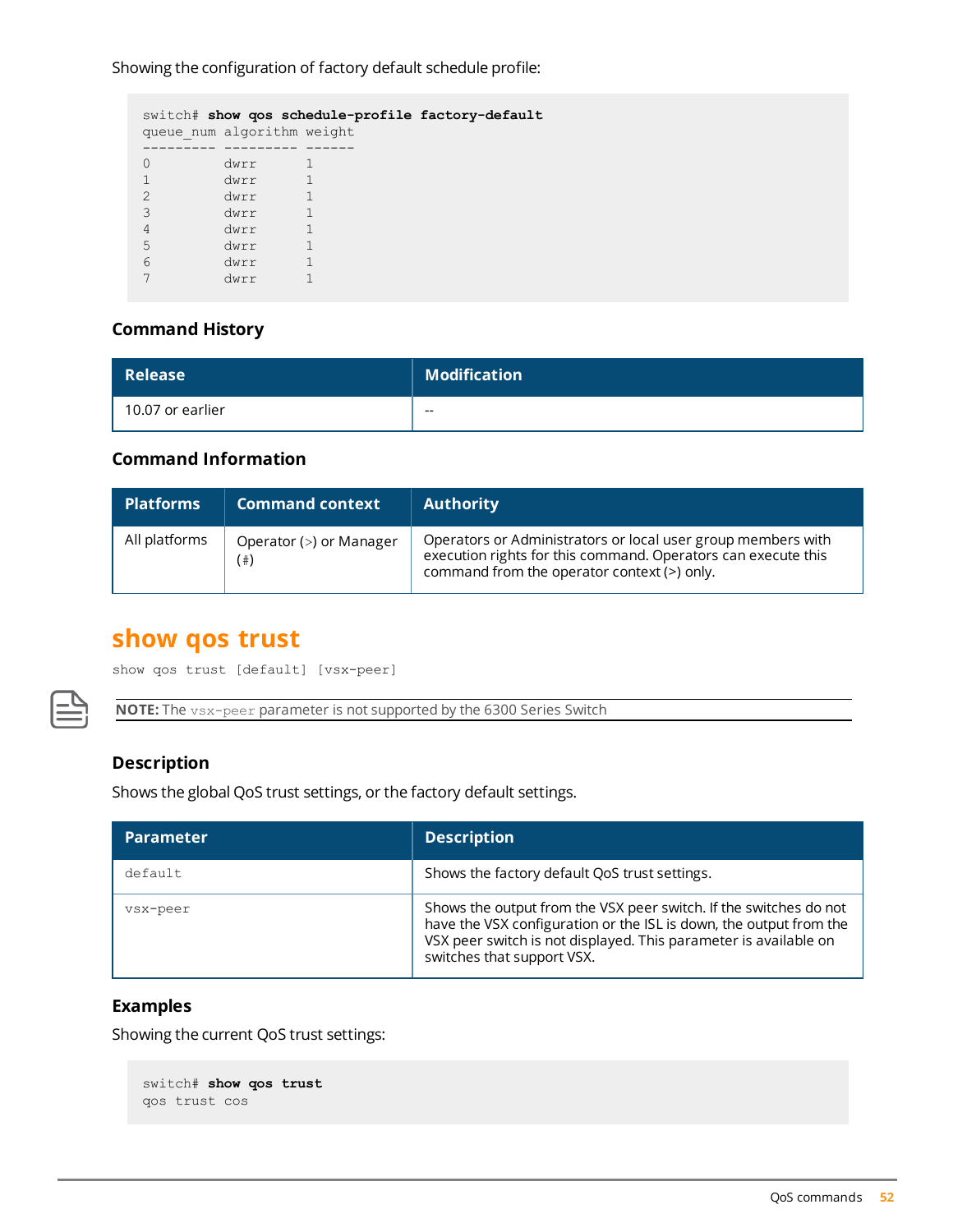```
switch# show qos trust default
qos trust none
```

| Release \        | <b>Modification</b> |
|------------------|---------------------|
| 10.07 or earlier | $- -$               |

#### **Command Information**

| <b>Platforms</b> | <b>Command context</b>         | <b>Authority</b>                                                                                                                                                             |
|------------------|--------------------------------|------------------------------------------------------------------------------------------------------------------------------------------------------------------------------|
| All platforms    | Operator (>) or Manager<br>(#) | Operators or Administrators or local user group members with<br>execution rights for this command. Operators can execute this<br>command from the operator context (>) only. |

### <span id="page-52-0"></span>**strict queue**

strict queue *<QUEUE-NUMBER>* [[max-bandwidth *<BANDWIDTH>*]] no strict queue *<QUEUE-NUMBER>*

#### **Description**

Assigns the strict priority algorithm to a queue. Strict priority services all packets waiting in a queue, before servicing the packets in lower priority queues.

Egress queue shaping can be configured using the  $max-bandwidth$  option to limit the amount of traffic transmitted per output queue. The buffer associated with each egress queue stores the excess traffic to smooth the output rate. Sustained rates of traffic above the maximum bandwidth will eventually fill the output queue causing tail drops. Use the command show interface to determine if any tail drop errors have occurred.

The  $no$  form of this command removes the queue configuration from the schedule profile. To remove only egress queue shaping, re-enter the strict queue command without the max-bandwidth parameter.

| <b>Parameter</b>                      | <b>Description</b>                                                                       |
|---------------------------------------|------------------------------------------------------------------------------------------|
| <oueue-number></oueue-number>         | Specifies the number of the queue. Range: 0 to 7.                                        |
| max-bandwidth <bandwidth></bandwidth> | Specifies the maximum bandwidth allowed on the queue in Kbps.<br>Range: 64 to 100000000. |

#### **Usage**

Either all the queues of the schedule profile can be *strict* or just the highest numbered queue. When applied to a LAG, each member Ethernet port independently schedules its egress transmissions using the strict settings. Only limited changes can be made to a *strict* queue that is part of an applied schedule profile: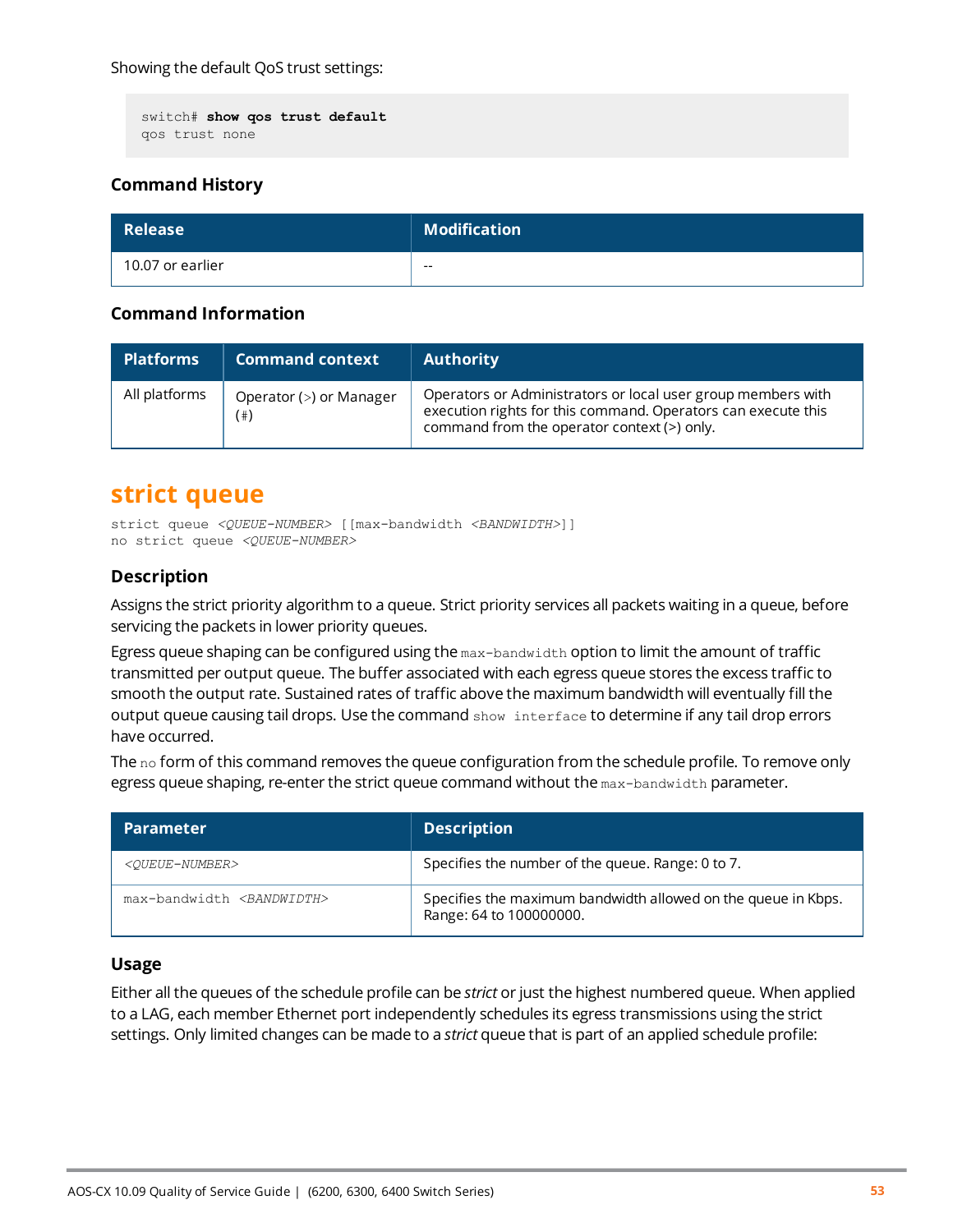- The max-bandwidth settings.
- <sup>n</sup> The highest numbered queue can be swapped between *strict* and *dwrr*` or *min-bandwidth* (only applicable for the Aruba 6300 Series Switch)
- <sup>n</sup> The highest numbered queue can be swapped between *strict* and *dwrr* (only applicable for the Aruba 6400 Series Switch)

Any other changes or removing a queue (no strict queue) will result in an unusable schedule profile. If that schedule profile is applied in the interface context, the switch will revert to the schedule profile applied in the global context until the profile is corrected. If that schedule profile is applied in the global context, the switch will revert to using the factory-default profile until the profile is corrected.

#### **Examples**

Assigning strict priority to queue **7** in the schedule profile **myschedule**:

```
switch(config)# qos schedule-profile myschedule
switch(config-schedule)# strict queue 7
```
Deleting strict priority from queue **7** in the schedule profile **myschedule**:

```
switch(config)# qos schedule-profile myschedule
switch(config-schedule)# no strict queue 7
```
Assigning strict priority to queue **7** in the schedule profile **myschedule** with a maximum bandwidth of 10000 Kbps:

```
switch(config)# qos schedule-profile myschedule
switch(config-schedule)# strict queue 7 max-bandwith 10000
```
#### **Command History**

| <b>Release</b>   | <b>Modification</b> |
|------------------|---------------------|
| 10.07 or earlier | $- -$               |

#### **Command Information**

| <b>Platforms</b> | <b>Command context</b> | <b>Authority</b>                                                                                                                      |
|------------------|------------------------|---------------------------------------------------------------------------------------------------------------------------------------|
| All platforms    |                        | $\text{config-schedule-}\xspace$ $\text{NAME}>$ Administrators or local user group members with execution<br>rights for this command. |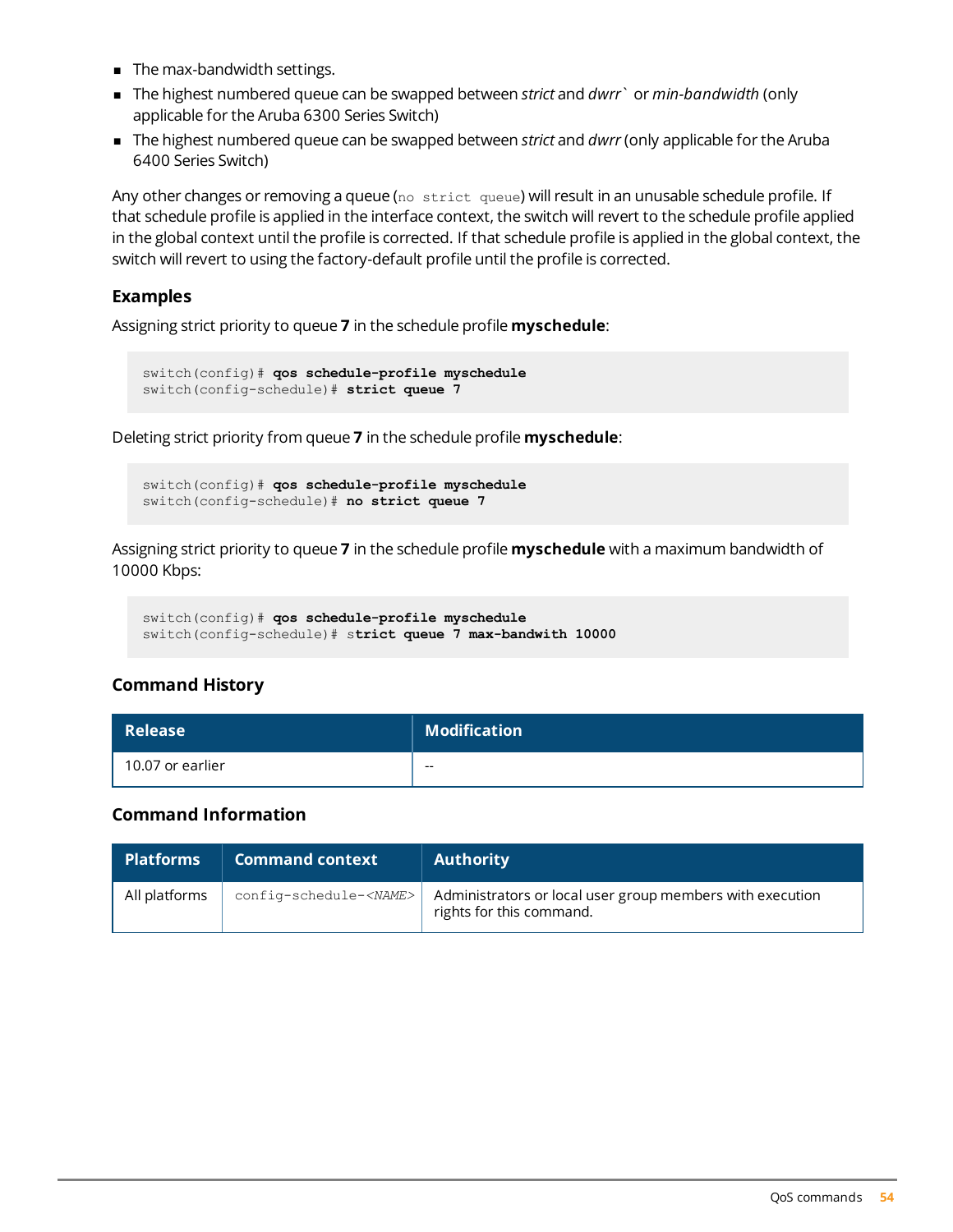# <span id="page-54-1"></span><span id="page-54-0"></span>**Accessing Aruba Support**

| Aruba Support Services  | https://www.arubanetworks.com/support-services/                                                                                                                                         |
|-------------------------|-----------------------------------------------------------------------------------------------------------------------------------------------------------------------------------------|
| Aruba Support Portal    | https://asp.arubanetworks.com/                                                                                                                                                          |
| North America telephone | 1-800-943-4526 (US & Canada Toll-Free Number)<br>+1-408-754-1200 (Primary - Toll Number)<br>+1-650-385-6582 (Backup - Toll Number - Use only when all other<br>numbers are not working) |
| International telephone | https://www.arubanetworks.com/support-services/contact-<br>support/                                                                                                                     |

Be sure to collect the following information before contacting Support:

- Technical support registration number (if applicable)
- **Product name, model or version, and serial number**
- **Operating system name and version**
- **Firmware version**
- **FIGM** Error messages
- Product-specific reports and logs
- Add-on products or components
- Third-party products or components

#### **Other useful sites**

Other websites that can be used to find information:

| Airheads social<br>forums and<br>Knowledge<br>Base        | https://community.arubanetworks.com/                                                 |
|-----------------------------------------------------------|--------------------------------------------------------------------------------------|
| AOS-CX Switch<br>Software<br>Documentation<br>Portal      | https://www.arubanetworks.com/techdocs/AOS-CX/help_portal/Content/home.htm           |
| Aruba<br>Hardware<br>Documentation<br>and<br>Translations | https://www.arubanetworks.com/techdocs/hardware/DocumentationPortal/Content/home.htm |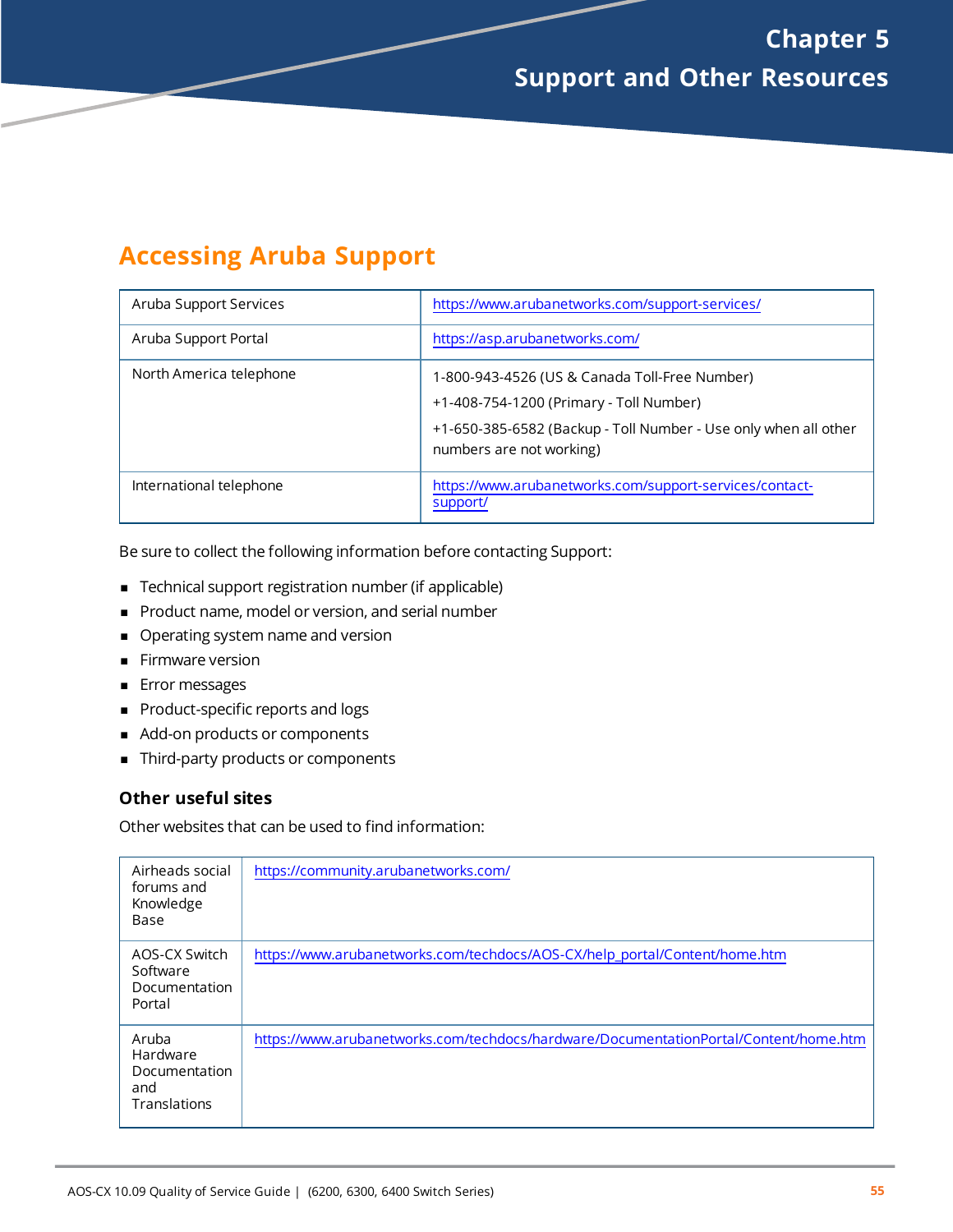| Portal                     |                                                             |
|----------------------------|-------------------------------------------------------------|
| Aruba software             | https://asp.arubanetworks.com/downloads                     |
| Software<br>licensing      | https://lms.arubanetworks.com/                              |
| End-of-Life<br>information | https://www.arubanetworks.com/support-services/end-of-life/ |
| Aruba<br>Developer Hub     | https://developer.arubanetworks.com/                        |

# <span id="page-55-0"></span>**Accessing Updates**

You can access updates from the Aruba Support Portal or the HPE My Networking Website.

### <span id="page-55-1"></span>**Aruba Support Portal**

#### <https://asp.arubanetworks.com/downloads>

If you are unable to find your product in the Aruba Support Portal, you may need to search My Networking, where older networking products can be found:

### <span id="page-55-2"></span>**My Networking**

#### <https://www.hpe.com/networking/support>

To view and update your entitlements, and to link your contracts and warranties with your profile, go to the Hewlett Packard Enterprise Support Center **More Information on Access to Support Materials** page:

<https://support.hpe.com/portal/site/hpsc/aae/home/>

Access to some updates might require product entitlement when accessed through the Hewlett Packard Enterprise Support Center. You must have an HP Passport set up with relevant entitlements.

Some software products provide a mechanism for accessing software updates through the product interface. Review your product documentation to identify the recommended software update method.

To subscribe to eNewsletters and alerts:

<https://asp.arubanetworks.com/notifications/subscriptions> (requires an active Aruba Support Portal (ASP) account to manage subscriptions). Security notices are viewable without an ASP account.

# <span id="page-55-3"></span>**Warranty Information**

To view warranty information for your product, go to [https://www.arubanetworks.com/support](https://www.arubanetworks.com/support-services/product-warranties/)[services/product-warranties/](https://www.arubanetworks.com/support-services/product-warranties/).

# <span id="page-55-4"></span>**Regulatory Information**

To view the regulatory information for your product, view the *Safety and Compliance Information for Server, Storage, Power, Networking, and Rack Products*, available at [https://www.hpe.com/support/Safety-](https://www.hpe.com/support/Safety-Compliance-EnterpriseProducts)[Compliance-EnterpriseProducts](https://www.hpe.com/support/Safety-Compliance-EnterpriseProducts)

#### **Additional regulatory information**